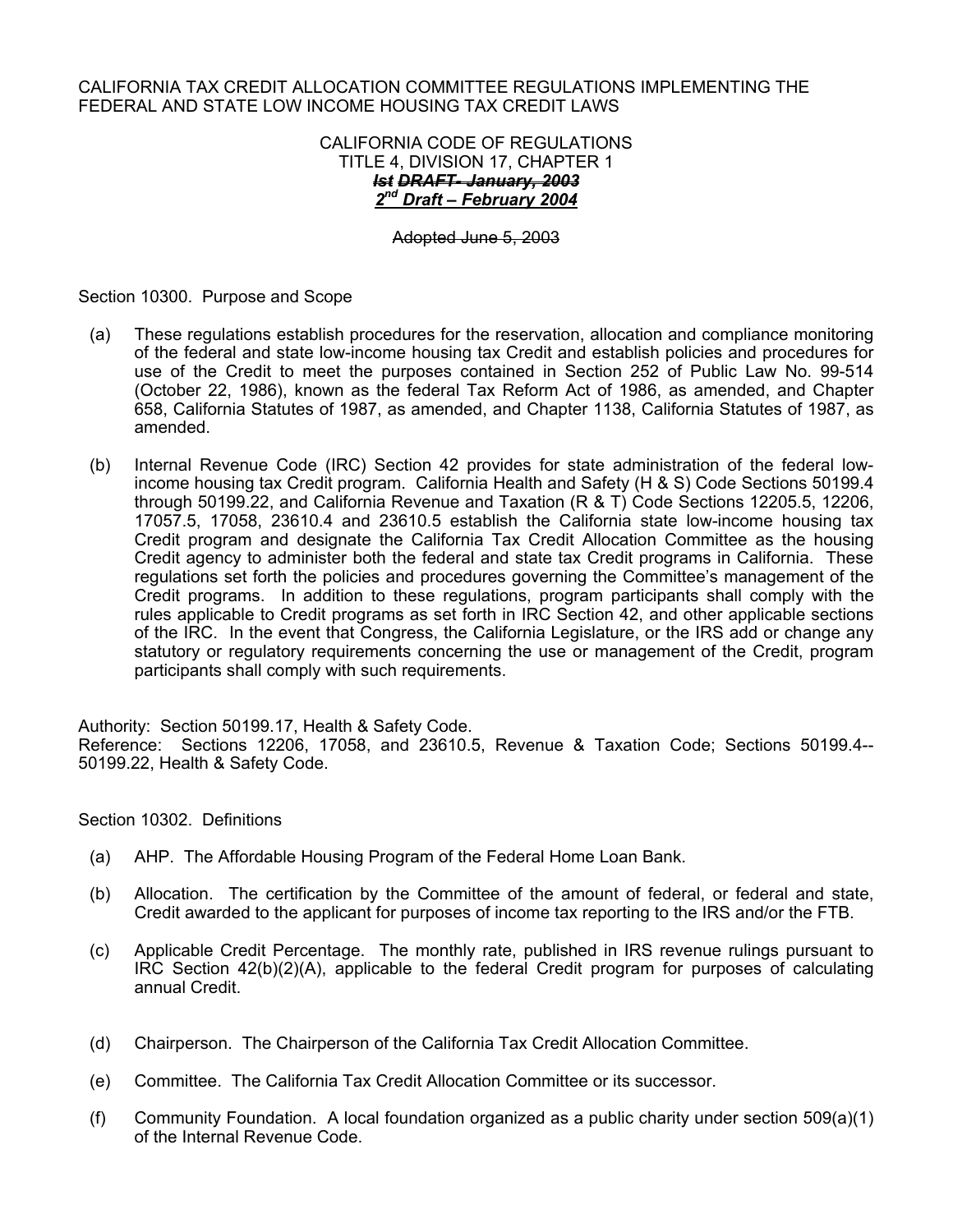- (g) Compliance Period. That period defined by IRC Section  $42(i)(1)$  and modified by R & T Code Section 12206(h), and further modified by the provisions of these regulations.
- (h) Credit. Low-Income Housing Tax Credit.
- (i) Developer Fee. Amount of identified uses of project funds paid as compensation for developing the proposed project to include, all Credit consultant fees, broker fees other than real estate brokerage fees paid to an unrelated party and loan brokerage fees paid to an unrelated party, processing agent fees, developer overhead and profit, compensation for any construction management oversight provided by the developer, the cost of any personal guarantees, syndicator consulting fees, and reserves in excess of those customarily required by multi-family housing lenders.
- (j) Executive Director. The executive director of the California Tax Credit Allocation Committee.
- (k) Federal Housing Credit ceiling. The amount specified in Title 26, IRC Section 42(h)(3)(C).
- (l) Federally Subsidized. As defined by IRC Section 42(i)(2).
- (m) Federal Credit. The tax Credit for low-income rental housing provided under IRC Section 42 and implemented in California by the Committee.
- (n) Financial Feasibility. As required by Title 26, IRC Section  $42(m)(2)(A)$ , and further defined by these regulations in Section 10327.
- (o) FTB. State of California Franchise Tax Board.
- (p) Hard construction costs. The amount of the construction contract, excluding contractor profit, general requirements and contractor overhead.
- (q) Housing And Community Development Funds. As used in these regulations, commitment of funds shall mean, in the case of federal HOME and/or CDBG funds administered by the state Department of Housing and Community Development, funds for which the Department has made a funding reservation
- (r) IRS. United States Internal Revenue Service.
- (s) Local Development Impact Fees. The amount of impact fees, mitigation fees, or capital facilities fees imposed by municipalities, county agencies, or other jurisdictions such as public utility districts, school districts, water agencies, resource conservation districts, etc.
- (t) Local Reviewing Agency. An agency, so designated by the local government having jurisdiction, that will perform evaluations of proposed projects in its locale according to criteria set forth by the Committee.
- (u) Low-Income Unit. As defined by IRC Section 42(i)(3).
- (v) Market-Rate Unit. A unit other than a low-income unit as defined by these regulations.
- (w) MHP. Multifamily Housing Program of California's Department of Housing and Community Development.
- (x) Neighborhood Revitalization Area. An area, other than one in the Rural set-aside, that is part of a neighborhood revitalization strategy area designated by the U.S. Department of Housing and Urban Development, an Empowerment Zone, Enterprise Community, Renewal Community, or an area that has been designated by a local agency to be the focus of revitalization or similar efforts.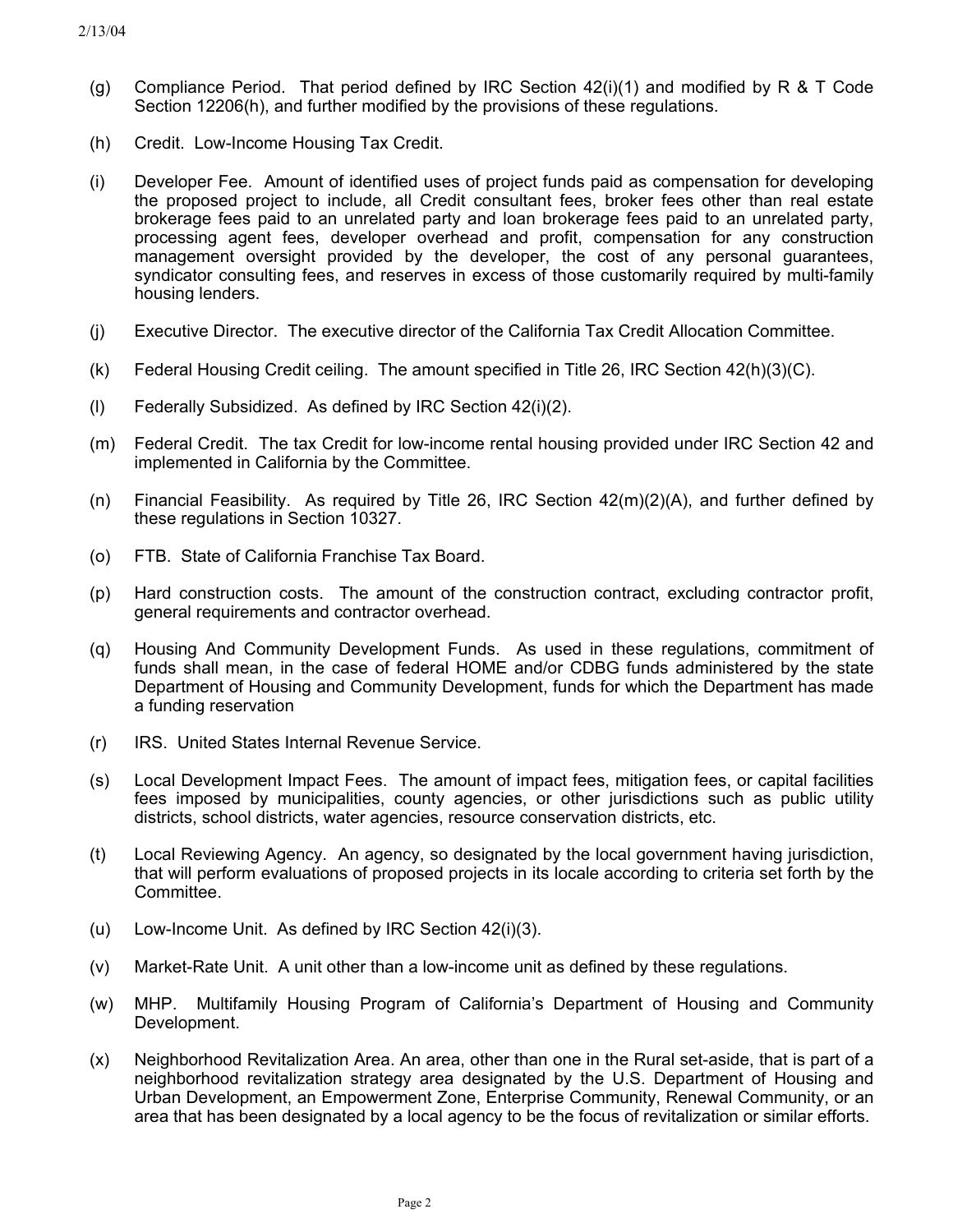- (y) Net tax credit factor. The quotient of the estimated or actual equity amount raised or to be raised from a credit syndication or other instrument, not including syndication related expenses, divided by the total amount of federal and state credit reserved or allocated to a project. The calculation must include the full ten-year amount of federal credit and the total amount of state credit.
- (z) QAP. The "Low Income Housing Tax Credit Programs Qualified Allocation Plan," adopted by the Committee on December 11, 1997 in accordance with the standards and procedures of IRC Section 42(m).
- (aa) Qualified Nonprofit Organization. An organization which has been designated as a tax-exempt organization under IRC Section  $501(c)(3)$  or  $501(c)(4)$ , and whose exempt purposes include the development of low-income housing as described in IRC Section 42, and, if a state Credit is requested, also qualifies under H & S Code Section 50091.
- (bb) RHS. United States Rural Housing Service, formerly Rural Housing and Community Development Service or RHCDS, formerly Farmers Home Administration or FmHA
- (cc) Related Party. Means
	- (1) the brothers, sisters, spouse, ancestors, and direct descendants of a person;
	- (2) a person and corporation where that person owns more than 50% in value of the outstanding stock of that corporation;
	- (3) two or more corporations that are connected through stock ownership with a common parent with stock possessing
		- (A) at least 50% of the total combined voting power of all classes that can vote, or
		- (B) at least 50% of the total value of shares of all classes of stock of each of the corporations or
		- (C) at least 50% of the total value of shares of all classes of stock of at least one of the other corporations, excluding, in computing that voting power or value, stock owned directly by that other corporation;
	- (4) a grantor and fiduciary of any trust;
	- (5) a fiduciary of one trust and a fiduciary of another trust, if the same person is a grantor of both trusts;
	- (6) a fiduciary of a trust and a beneficiary of that trust;
	- (7) a fiduciary of a trust and a corporation where more than 50% in value of the outstanding stock is owned by or for the trust or by or for a person who is a grantor of the trust;
	- (8) a person or organization and an organization that is tax-exempt under Subsection 501(a) of the IRC and that is affiliated with or controlled by that person or the person's family members or by that organization;
	- (9) a corporation and a partnership or joint venture if the same persons own more than:
		- (A) 50% in value of the outstanding stock of the corporation; and
		- (B) 50% of the capital interest, or the profits' interest, in the partnership or joint venture;
	- (10) one S corporation and another S corporation if the same persons own more than 50% in value of the outstanding stock of each corporation;
	- (11) an S corporation and a C corporation, if the same persons own more than 50% in value of the outstanding stock of each corporation;
	- (12) a partnership and a person or organization owning more than 50% of the capital interest, or the profits' interest, in that partnership; or
	- (13) two partnerships where the same person or organization owns more than 50% of the capital interests or profits' interests.

For purposes of the previous, the constructive ownership provisions of IRC Subsection 267 apply.

- (dd) Rent-Restricted Units. Units meeting the requirements of IRC Section 42(g)(2).
- (ee) Reservation. As provided for in H & S Code Section 50199.10(e)(2), the initial award of Credit to an eligible project. Reservations may be preliminary or final. Reservations may be conditional.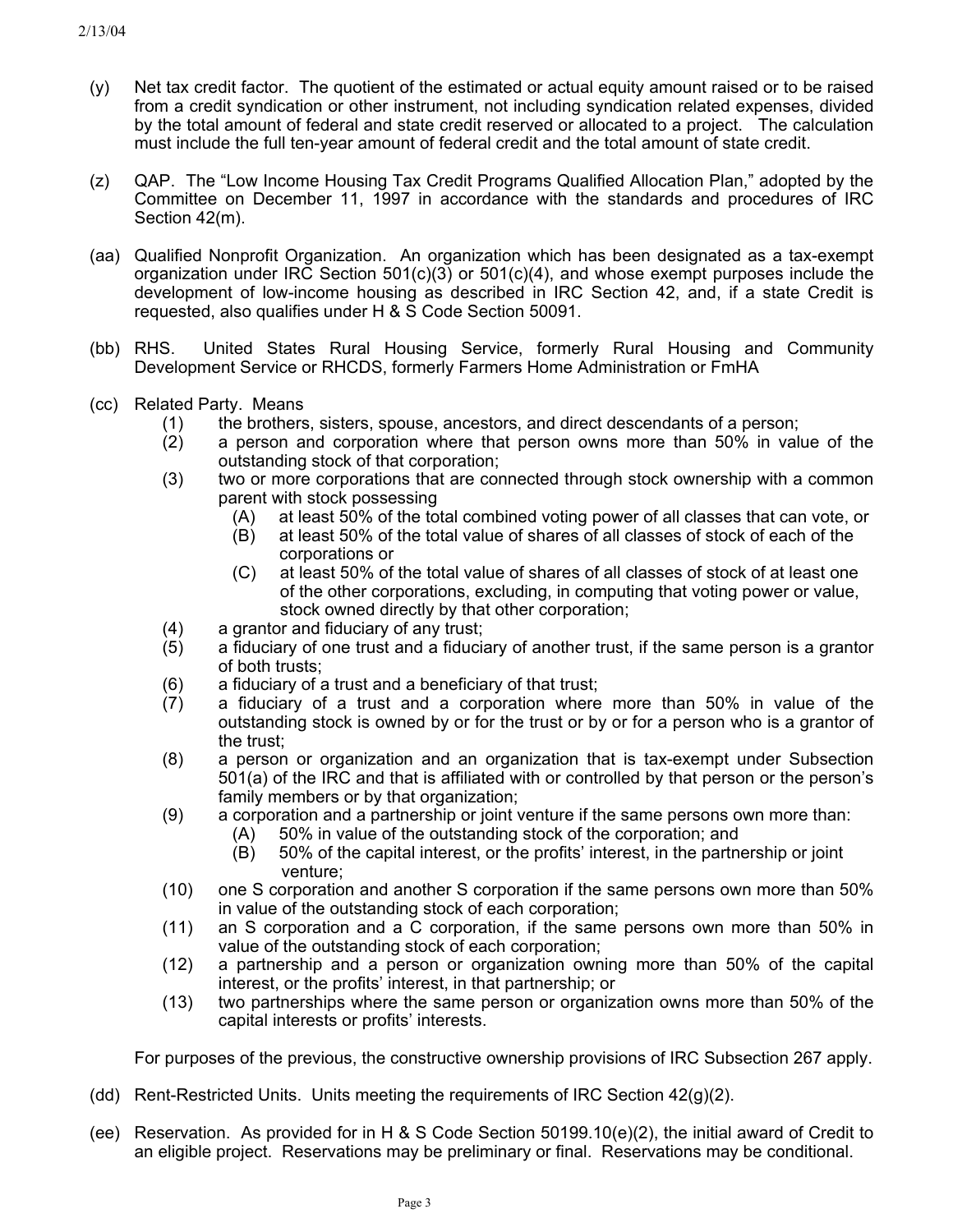- (ff) Rural. An area defined in H & S Code Section 50199.21.
- (gg) State Housing Credit Ceiling. The aggregate state housing Credit dollar amount available for annual allocation by the Committee under R & T Code, Sections 12206(g), 17058(g), and 23610.5(g).
- (hh) State Credit. The tax Credit for low-income rental housing provided by R & T Code, Sections 12206, 17058, and 23610.5.
- (ii) Tax-Exempt Bond Project. A project that meets the definition provided in IRC Section 42(h)(4).
- $(ii)$ Tax forms. Income tax forms for claiming Credit: for federal Credit, IRS Form 8609; and, for state Credit, FTB Form 3521A.
- (kk) Threshold Basis Limit. The aggregate limit for all proposed project units on amounts of unadjusted eligible basis allowed by the Committee for purposes of calculating Credit, published by the Committee in its Application Supplement by unit size and project location, based upon mortgage limits published by the U. S. Department of Housing and Urban Development for the 221(d)(3) Nonprofit program. However, local development impact fees as defined in section 10302(s) of these regulations shall be excluded from this calculation to the extent that they are documented in the application submission by the entities charging such fees.

Authority: Section 50199.17, Health & Safety Code.

Reference: Sections 12206, 17058, and 23610.5, Revenue & Taxation Code; Sections 50199.4-- 50199.22, Health & Safety Code.

Section 10305. General Provisions

- (a) Meetings. The Committee shall meet on the call of the Chairperson.
- (b) Report. At each meeting of the Committee at which Credit reservations from the housing Credit ceiling are made, the Executive Director shall make a report to the Committee on the status of the federal and state Credit reserved and allocated.
- (c) Forms. The Executive Director shall develop such forms as are necessary to administer the programs and is authorized to request such additional information from applicants as is appropriate to further the purposes of the programs. Failure to provide such additional information may cause an application to be disqualified or render a reservation null and void.
- $\left\langle d \right\rangle$  `Limitations. No applicant shall be eligible to receive a Credit if, together with the amount of federal or state Credit being requested, the applicant would have, in the capacity of individual owner, corporate shareholder, general partner, sponsor, developer or housing consultant, received a reservation or allocation greater than fifteen percent (15%) of the total federal and state Credit ceiling for any calendar year. except that for 2003, a Reservation of state credit resulting from the exchange of federal credit for state credit pursuant to Section 10325(d)(12) of these regulations shall not be counted against the 15% cap. *Further, no one project applying for 9% competitive credit may be reserved more than Two Million (\$2,000,000) Dollars in annual federal credit in any one funding round.*
- (e) Notification. The Committee shall notify the Chief Executive Officer (e g., city manager, county administrative officer) of the local jurisdiction within which the proposed project is located and provide such individual an opportunity to comment on the proposed project (IRC Section 42(m)(1)(ii)).
- (f) Conflicting provisions. These regulations shall take precedence with respect to any and all conflicts with provisions of the QAP or other guidance provided by the Committee. This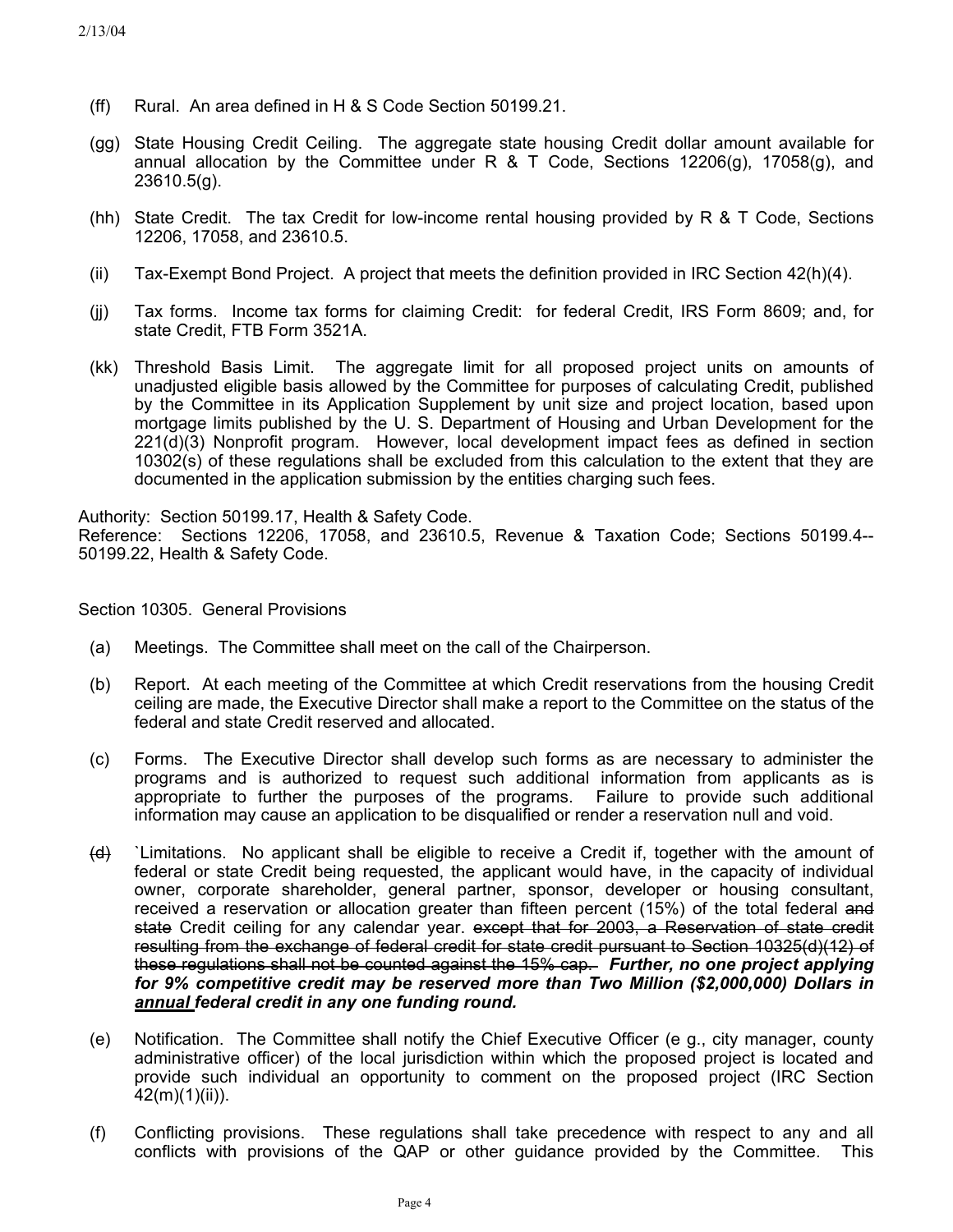subsection shall not be construed to limit the effect of the QAP and other guidance in cases where said documents seek to fulfill, without conflict, the requirements of federal and state statutes pertaining to the Credit programs.

Authority: Section 50199.17, Health & Safety Code.

Reference: Sections 12206, 17058, and 23610.5, Revenue & Taxation Code; Sections 50199.4-- 50199.22, Health & Safety Code.

Section 10310. Reservations of Tax Credit

- (a) Reservation cycles. The Committee shall reserve Credit on a regular basis in accordance with H. & S Code Section 50199.14(a), pursuant to these regulations and the QAP, incorporated by reference in full.
- (b) Credit amounts available. The approximate amount of Credit available in each reservation cycle shall be established by the Committee at a public meeting designated for that purpose, in accordance with the following provisions:
	- (1) Amount of federal Credit. The amount of federal Credit available for reservation in a reservation cycle shall be equal to the sum of:
		- the per capita amount authorized by law for the year, plus *or minus* the unused, or deficit, federal Credit ceiling balance from the preceding calendar year, multiplied by a percentage amount established by the Committee for said cycle; (A)
		- (B) the amount allocated, and available, under IRC Section 42(h)(3)(D) as of the date that is thirty days following the application deadline for said cycle;
		- (C) the amount of federal Credit ceiling returned, and available, as of the date that is thirty days following the application deadline for said cycle; and,
		- (D) additional amounts of federal Credit ceiling, from the current or subsequent year, necessary to fully fund projects pursuant to the allocation procedures set forth in these regulations.
	- (2) Amount of state Credit. The amount of state Credit available for reservation in a reservation cycle shall be equal to:
		- (A) the amount authorized by law for the year, less any amount set-aside for use with certain tax-exempt bond financed projects, plus the unused, or deficit, state Credit ceiling balance from the preceding calendar year, multiplied by a percentage amount established by the Committee for said cycle;
		- (B) the amount of state Credit ceiling returned, and available, by the date that is thirty days following the application deadline for said cycle; plus,
		- $(C)$ additional amounts of state Credit ceiling, from the current or subsequent year, necessary to fully fund projects pursuant to the allocation procedures set forth in these regulations.
	- (3) Waiting list Credit. Credit returned and Credit allocated under IRC Section 42(h)(3)(D) during any calendar year, and not made available in a reservation cycle, shall be made available to applications on Committee waiting lists, pursuant to subsection 10325(h).

Authority: Section 50199.17, Health & Safety Code.

Reference: Sections 12206, 17058, and 23610.5, Revenue & Taxation Code; Sections 50199.4-- 50199.22, Health & Safety Code.

Section 10315. Set-asides and Apportionments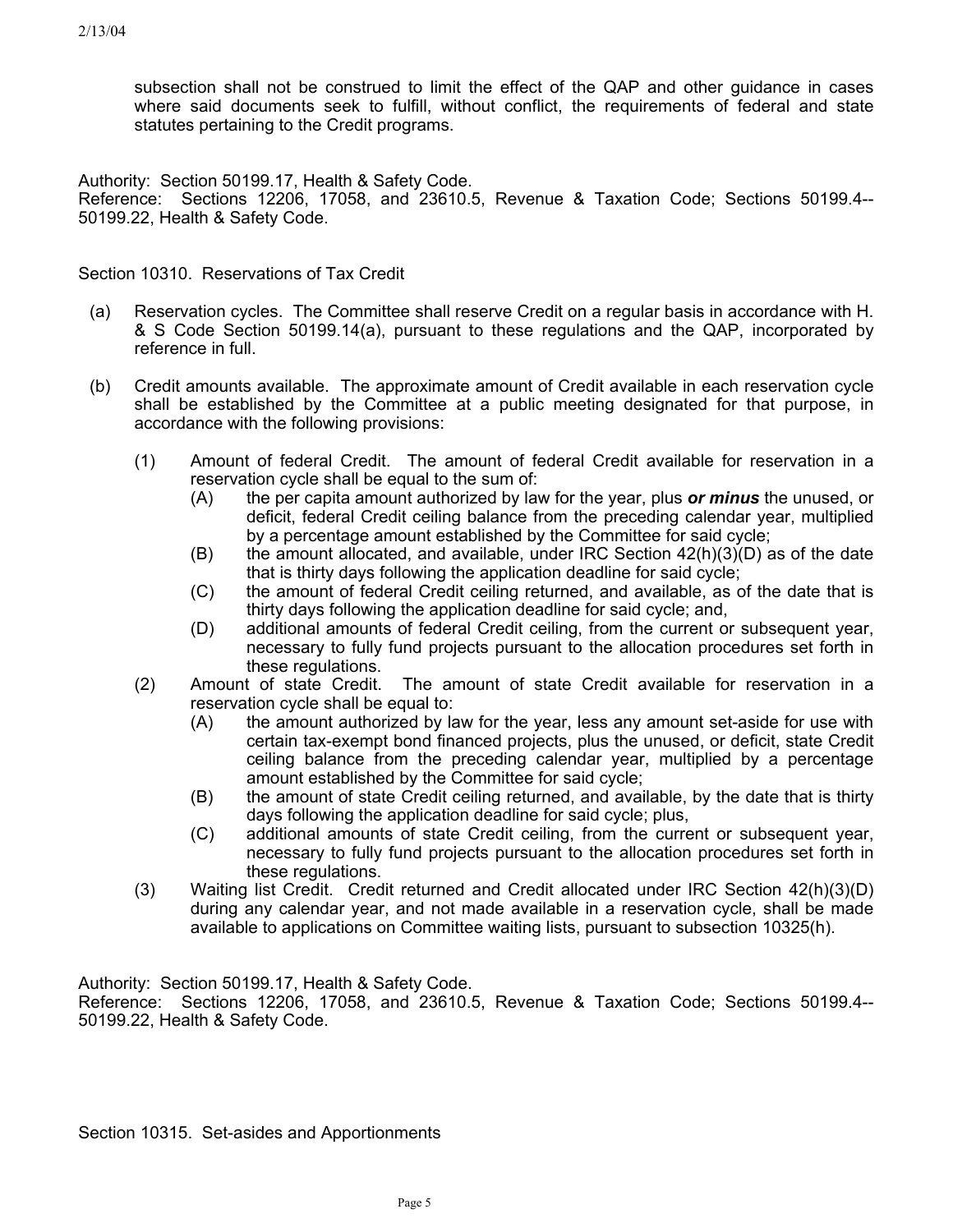- (a) Nonprofit set-aside. Ten percent (10%) of the federal Credit ceiling for any calendar year shall be set-aside for projects involving, over the entire restricted use period, qualified non-profit organizations as the only general partners and developers, as defined by these regulations, and in accordance with IRC Section (42)(h)(5).
	- (1) Homeless assistance apportionment. In each reservation cycle, fifty percent (50%) of the Nonprofit set-aside shall be made available to projects assisted, under U.S. Code Title 42 Chapter 119 Subchapter IV Part E -- Miscellaneous Provisions, Assistance for Single Room Occupancy Dwellings and *or* U.S. Code Title 42 Chapter 119 Subchapter IV Part F- -Shelter Plus Care Program and *or* U.S. Code Title 42 Chapter 131--Housing Opportunities for Persons With AIDS -- and *or* the Stewart B. McKinney Homeless Assistance Act . If rental assistance is the type of assistance provided by the above named programs, the rental assistance must be sponsor-based or project-based and the remaining term of the project-based assistance contract shall be no less than five (5) years and shall apply to no less than thirty percent (30%) of the units in the proposed project. Any amount of Credit apportioned by this subsection and not reserved during a reservation cycle shall be available for applications qualified under the Nonprofit set-side.
- (b) Rural set-aside. Twenty percent (20%) of the federal Credit ceiling for any calendar year shall be set-aside for projects in rural areas as defined in H & S Code Section 50199.21. All Projects located in rural areas must compete in the rural set-aside and will not be eligible to compete in other set-asides or in the geographic areas *unless they qualify and choose to compete in the at-risk set-aside, in which case they will be no longer be considered rural and will be evaluated as non-rural projects for purposes of these regulations.*
	- (1) RHS program apportionment. In each reservation cycle, fourteen percent (14%) of the rural set-aside shall be available first to projects financed by the RHS Section 514, or 515,*or 538* Programs *that have received an obligation of RHS funds (as that term is used by the RHS) of at least \$1,000,000 and that the obligated funding is equal to or*  greater than 12.5% of the project's total development cost. **i**rrespective of location and to the extent that these projects will be providing permanent housing, and, if any amount remains, second to projects financed under the 538 Program. RHS applications with funds already *obligated* committed by the RHS shall be reserved prior to those that have not yet received an RHS *obligation of funds, commitment of funding, irrespective* of the relative scores of such projects. *To the extent that there are funds remaining in this RHS apportionment, the next priority shall be those projects with at least \$1,000,000 in funds already set-aside (as that term is used by the RHS) and where the amount set-aside by the RHS is equal to at least 12.5% of the project's total development cost.* Any amount reserved under this subsection for which RHS funding does not become available in the calendar year in which the reservation is made, or any amount of Credit apportioned by this subsection and not reserved during a reservation cycle shall be available for applications qualified under the Rural set-aside.
- (c) Small development set-aside. Two percent (2%) of the federal Credit ceiling for any calendar year shall be set aside for projects of twenty (20) or fewer units.
- (d) "At risk" set-aside. Five percent (5%) of the federal Credit ceiling for any calendar year shall be set aside for projects that qualify as "at risk" pursuant to these regulations.
- (e) Special needs/SRO set-aside. In addition to the homeless assistance apportionment in subsection (a)(1) above, two percent (2%) of the federal Credit ceiling for any calendar year shall be set-aside for projects that qualify as Special Needs or Single Room Occupancy projects pursuant to these regulations. Any project that applies and is eligible under the homeless assistance apportionment but is not funded, will be eligible to be considered under this special needs/SRO set-aside.
- (f) An amount equal to three percent (3%) *one and one-half percent (1.5%)* of the federal Credit ceiling for any calendar year shall be held back to be applied in the case of any overages that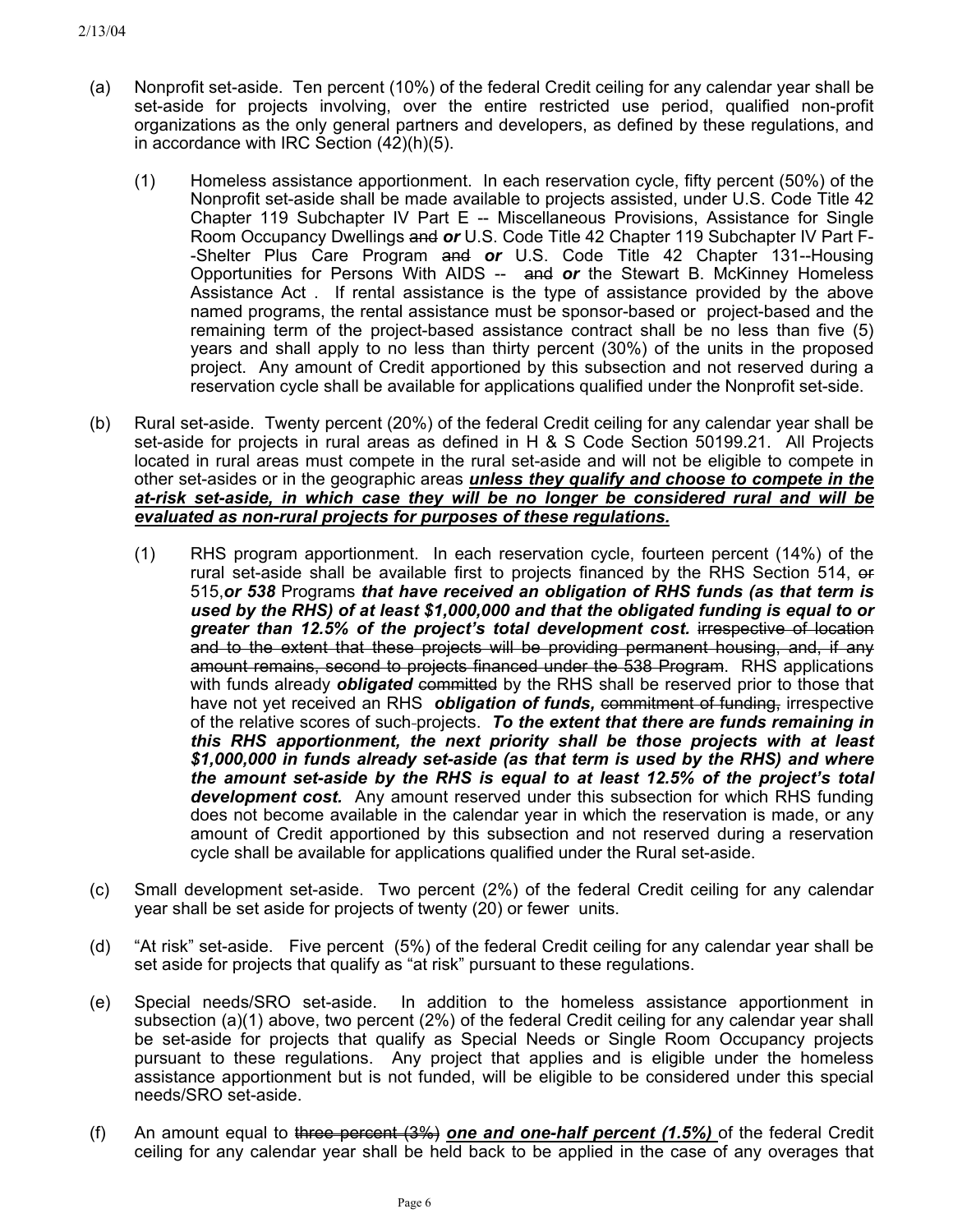occur in the second funding round set-asides, and/or in the geographic areas because of funding projects in excess of the amounts available to those areas, or the funding of large projects, such as HOPE VI projects

(g) Housing types. To be considered eligible for Credit all proposals must select and compete in only one of the housing types listed below and must meet the "additional threshold requirements" of Section 10325(g). With the exception of "at risk" projects, for which a 5% set-aside is established pursuant to subsection (d) above, *T*he Committee will attempt to achieve funding of Federal and State Credit awards in each year *(as gauged in each funding round)* in the approximate following percentages to the housing types below:

| <b>Housing Type</b>   | Goal |
|-----------------------|------|
| Large Family          | 65%  |
| Single Room Occupancy | 10%  |
| "At Risk"             | 5%   |
| <b>Special Needs</b>  | 5%   |
| <b>Seniors</b>        | 15%  |

(h) Geographic apportionments. Annual apportionments of the federal Credit ceiling shall be made in approximately the amounts shown below to geographic areas of the state.

| Geographic Area            | Apportionment    |
|----------------------------|------------------|
| <b>Los Angeles County</b>  | <del>39.7%</del> |
| <b>All Other Counties</b>  | <b>13.2%</b>     |
| San Diego County           | <u> 10.3%</u>    |
| Orange County              | 8.0%             |
| Alameda County             | 5.3%             |
| San Francisco County       | 4.6%             |
| Santa Clara County         | <u>4.4%</u>      |
| Sacramento County          | <u>4.2%</u>      |
| San Bernardino County      | $3.9\%$          |
| <b>Contra Costa County</b> | 2.2%             |
| San Mateo County           | $2.0\%$          |
| Riverside County           | <del>2.0%</del>  |
| <b>Los Angeles County</b>  | 33%              |

| Central/Northern (Butte, Fresno, Kern, Kings,<br>Madera, Merced, San Joaquin, <del>Shasta</del> , Stanislaus,<br><b>Sutter, Tulare, Yuba Counties)</b> | <del>-12%</del> 10% |
|--------------------------------------------------------------------------------------------------------------------------------------------------------|---------------------|
| <b>Inland Empire (San Bernardino, Riverside Counties) 8%</b>                                                                                           |                     |
| <b>San Francisco, San Mateo, and Santa Clara Counties 10%-6%</b>                                                                                       |                     |

| Alameda, Contra Costa, Marin, Napa, Solano, |     |
|---------------------------------------------|-----|
| <b>Sonoma Counties</b>                      | 10% |

| <b>San Diego County</b> | 10% |
|-------------------------|-----|
|                         |     |

*Orange County 8%*

*Capital/Northern Area Counties (Butte, El Dorado, Placer, Sacramento, Shasta, Sutter, Yuba, Yolo Counties) 4% 6%*

| Coastal California (Monterey, San Luis Obispo, |    |
|------------------------------------------------|----|
| Santa Barbara, Santa Cruz, Ventura Counties)   | 5% |

| <b>San FranciscoCounty</b> |  |
|----------------------------|--|
|----------------------------|--|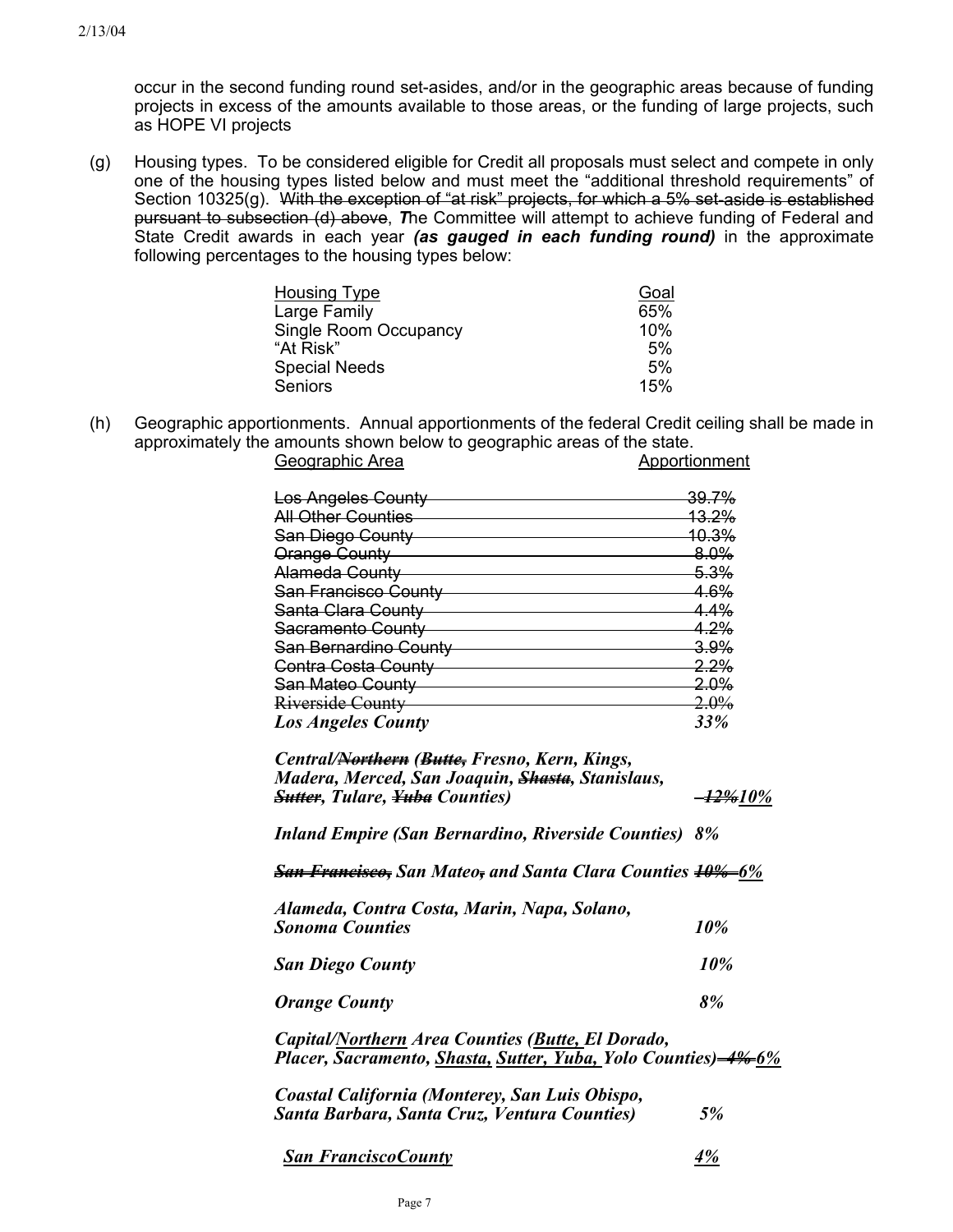(i) Credit available for geographic apportionments. Geographic apportionments, as described in this Section, shall be made available during each reservation cycle in approximately the percentage amounts of the total federal and state Credit amount made available pursuant to Subsection 10310(b) after the *holdback has been deducted from the annual credit ceiling and the* setaside reservations *for non-profit homeless assistance, rural, and special needs/SRO* have been made. The total amount available for reservation in the geographic apportionments shall be calculated after deducting the set-aside reservations and amounts that were forward committed in the previous year, unless otherwise permitted by these regulations.

Authority: Section 50199.17, Health & Safety Code.

Reference: Sections 12206, 17058, and 23610.5, Revenue & Taxation Code; Sections 50199.4-- 50199.22, Health & Safety Code.

Section 10317. State Tax Credit Eligibility Requirements

- (a) General. In accordance with R & T Code Sections 12205.5, 12206, 17057.5, 17058, 23610.4 and 23610.5, there shall be allowed as a Credit against the "tax" (as defined by R & T Code Section 12201) a state Credit in an amount equal to the amount determined in R & T Code Section 12206(c), computed in accordance with IRC Section 42, except as otherwise provided in applicable sections of the R & T Code.
- (b) Allocation of federal Credit required. State Credit recipients shall have first been awarded federal Credit, or shall qualify for Credit under Section 42(h)(4)(b), as required under H & S Code Section 50199.14(e) and R & T Code Section 12206(b)(1)(A).
- (c) Limit on Credit amount. The combined amount of federal Credit and state Credit allocated to a building shall be limited to the lesser of the amount of state Credit pursuant to R & T Code Section 12206(c) plus the amount of federal Credit allocated under Section 42 computed on one hundred percent (100%) of the qualified basis of the building, or the amount sufficient for financial feasibility.
- (d) Allocation Priorities. The Committee shall give equal priority when allocating state Credit to applications proposing projects with one or more of the following characteristics:
	- (1) not eligible for the 130% basis adjustment, pursuant to IRC Section  $42(d)(5)(C)$ ;
	- (2) HUD HOME program funds are a source of funds and eligible basis is limited to the amount of unadjusted basis; or,
	- (3) HUD HOME program funds are a source of funds and state Credit is needed to satisfy HOME program fund match requirements. The local jurisdiction or Community Housing Development Organization shall provide an explanation why other sources are not available to provide matching funds.
- (e) State Credit exchange. Applications for projects not possessing one of the allocation priorities described in the previous subsection may also include a request for state Credit. During any reservation cycle and/or following any reservation or allocation of state Credit to all applications meeting the above allocation priorities, remaining balances of state Credit may be awarded to applicants having received a reservation of federal Credit during same year, in exchange for the "equivalent" amount of federal Credit. Said exchanges shall be offered at the discretion of the Executive Director, and shall be offered to applications following the order of their selection in the Credit competitions.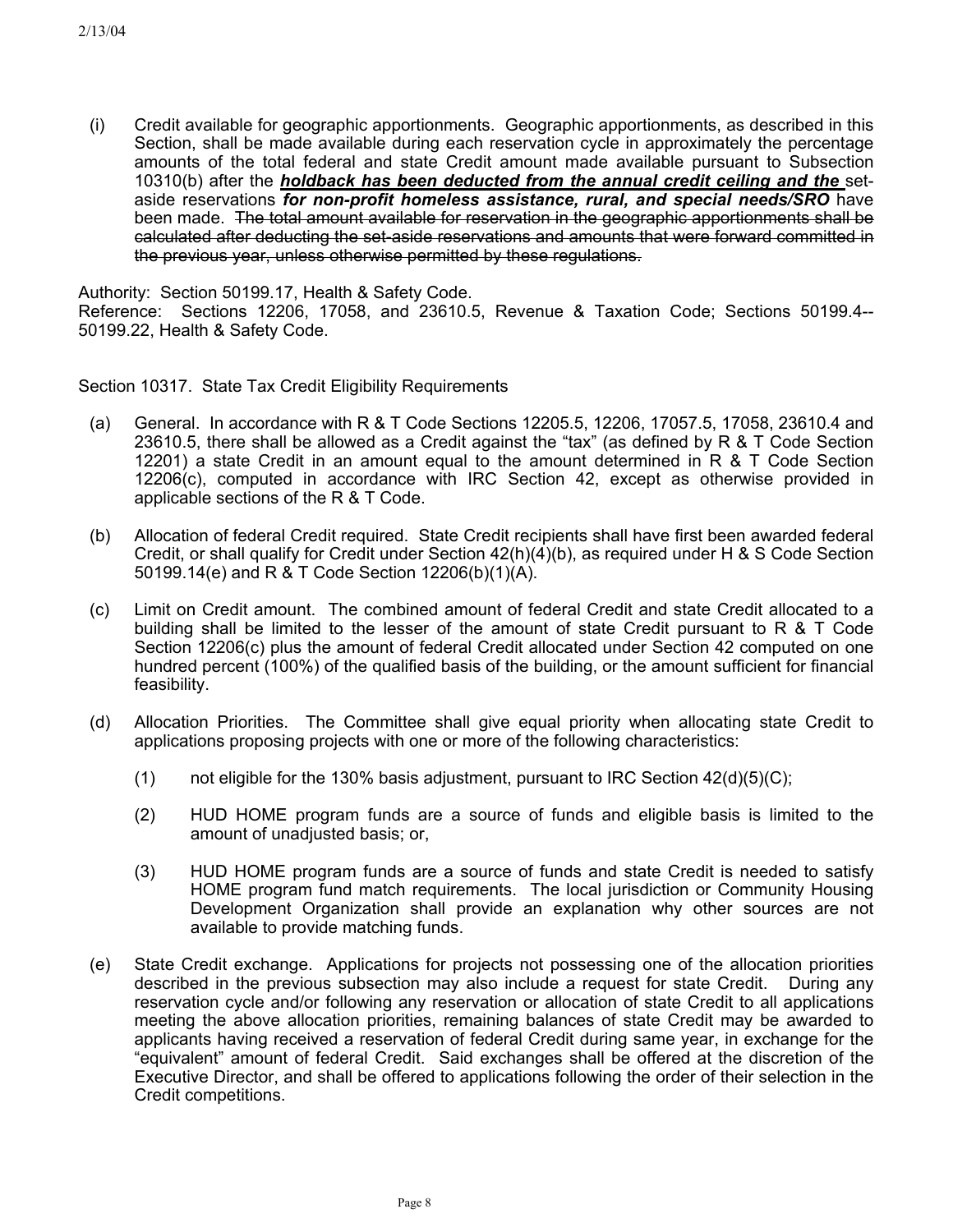- (f) Acquisition Credit. State Credit for acquisition basis is allowed only for projects meeting the definition of a project "at risk of conversion," pursuant to Section 42 and R & T Code Section 17058(c)(4).
- (g) Tax-Exempt Bond Financing. Projects financed under the tax-exempt bond financing provisions of Section 42(h)(4)(b) of the IRC, and Section 10326 of these regulations that are new applications, are comprised of 100% tax credit eligible units, and are not eligible for the 130% basis adjustment shall be eligible for a reservation of state credit. To be eligible for a state credit reservation, such projects must be new tax-exempt bond applications; that is, state tax credit will not be available to projects that have already received a reservation of 4% credit. For 2003, a *A*n amount equal to fifteen percent (15%) of the annual state tax credit authority will be available for such new projects, which can apply during the second competitive funding round and will be competitively scored. The competitive scoring system used shall be that delineated in Section 10325(c)(2) through (5) and (8) through (12), except that the only tie breaker shall be the *third tie-breaker enumerated at Section 10325(c)(12) of these regulations.* The highest scoring applications under this scoring system will be recommended for receipt of state tax credit, without regard to any set-asides or geographic areas, provided that they meet the threshold requirements of Section 10326. Such projects should already have received a tax-exempt bond allocation or, at a minimum, have applied for such an allocation prior to submitting under this subsection for state tax credit. To the extent that not all of the set-aside has been reserved by October 1, it may be used in a state credit exchange for projects that have had 9% credit reserved to them during the year. The Committee may allocate an amount in excess of the 15% set-aside of state credit for tax-exempt bond financed projects to the extent that there is still available state credit after funding competitive projects in the second funding round.

Authority: Section 50199.17, Health & Safety Code.

Reference: Sections 12206, 17058, and 23610.5, Revenue & Taxation Code; Sections 50199.4-- 50199.22, Health & Safety Code.

Section 10320. Actions by the Committee

- (a) Meetings. Except for Reservations made pursuant to Section 10325(h) of these Regulations, Reservations of Credit shall occur only at scheduled meetings of the Committee, which shall announce application filing deadlines and the approximate dates of reservation meetings as early in the year as possible.
- (b) Credit and ownership transfers. No allocation of the federal or state housing Credit ceilings, or ownership of a Credit project, may be transferred by a housing Credit applicant unless written approval of the Executive Director is obtained prior to the proposed transfer. Said approvals shall not be unreasonably withheld.
	- (1) Any transfer of project ownership or allocation of Credit shall be evidenced by written agreement between the parties to the transfer, including agreements entered into by the transferee and the Committee.
	- (2) The entity acquiring ownership or Credit shall be subject to a "qualifications review" by the Committee to determine if sufficient project development and management experience is present for owning and operating a Credit project. Information regarding the names of the purchaser(s) or transferee(s), and detailed information describing the experience and financial capacity of said persons, shall be provided to the Committee upon request.
- (c) False information. Upon being informed, or finding, that information supplied by a Credit applicant, or any person acting on behalf of a Credit applicant, pursuant to these regulations, is false or no longer true, the Committee may take appropriate action as described in H & S Code Section 50199.22(b).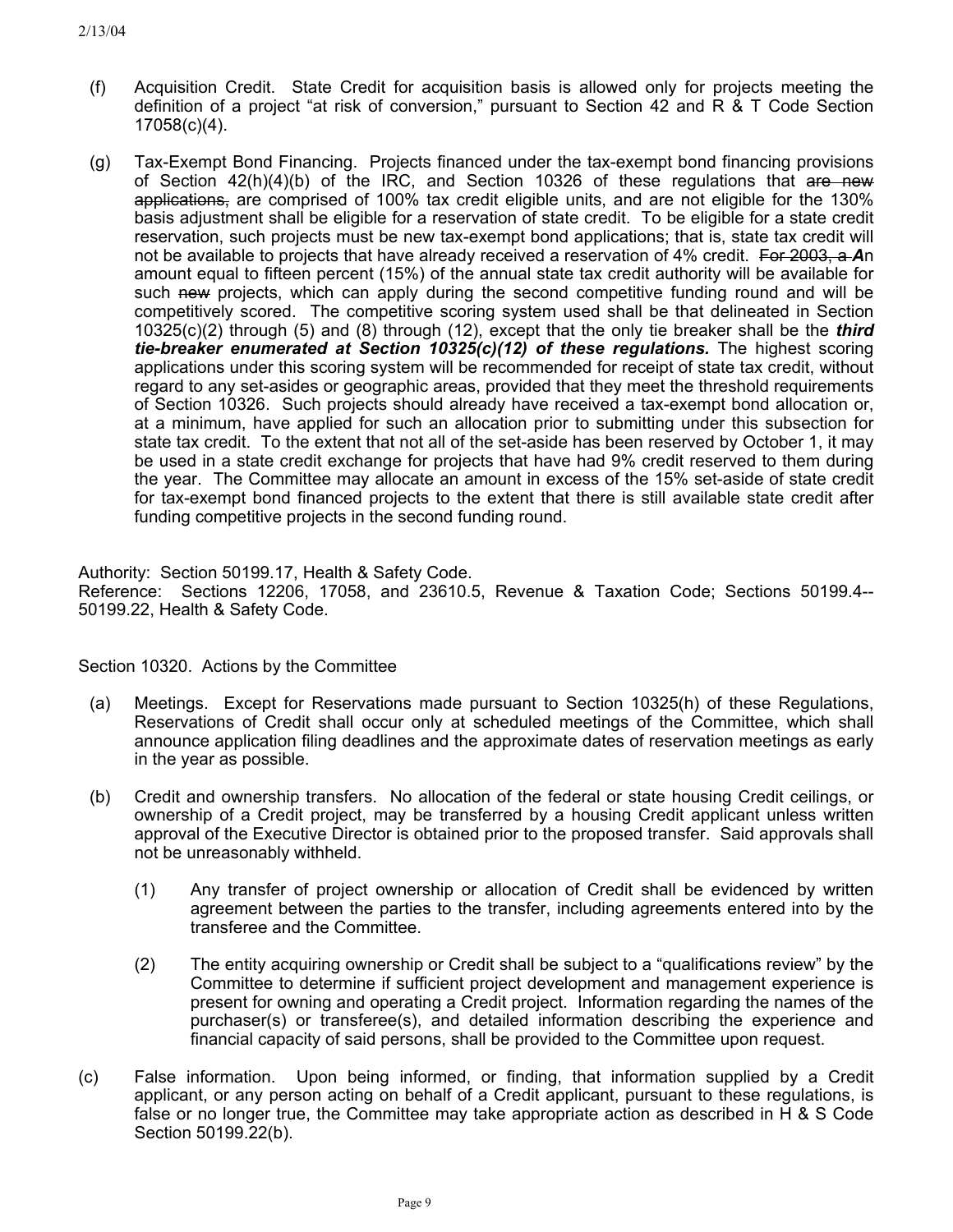Authority: Section 50199.17, Health & Safety Code. Reference: Sections 12206, 17058, and 23610.5, Revenue & Taxation Code; Sections 50199.4-- 50199.22, Health & Safety Code.

Section 10322. Application Requirements

- (a) Separate Application. A separate application is required for each project.
- (b) Application forms. Applications shall be submitted on forms provided by the Committee. Applicants shall submit the most current Committee forms and supplementary materials in a manner and number prescribed by the Committee.
- (c) Late application. Applications received after an application filing deadline shall not be accepted.
- (d) Incomplete application. Applications not meeting all basic threshold requirements and application submission requirements shall be considered incomplete, and shall be disqualified from receiving a reservation of Credit during the cycle in which the application was determined incomplete. Incomplete applications shall be retained by the Committee for one year. An applicant shall be notified by the Committee should its application be deemed incomplete and the application will not be scored.
- (e) Complete application. Determination of completeness, compliance with all basic thresholds, and the point total of the application, shall be based entirely on the documents contained in the application as of the final filing deadline. No additional documents in support of the basic thresholds or point selection categories shall be accepted beyond the application filing deadline, except that the Executive Director may request additional clarifying information from third party sources, such as local government entities. Notwithstanding the previous paragraphs of this Section, applicants submitting applications with missing documents not related to basic thresholds or point selection criteria described in Section 10325(c) shall be given five (5) business days, from the date of receipt of Committee notification, to submit said documents to complete the application. The applicant shall be required to confirm that all evidentiary documents deemed to be missing from the application were executed on, or prior to, the application filing deadline. If required documents are not submitted within the time provided, the application shall be considered incomplete.
- (f) Application changes. An application may not be changed subsequent to the application filing deadline nor may any supplemental information related to the awarding of points or meeting of basic thresholds be submitted.
- (g) Applications not fully evaluated. Applications not expected to receive a reservation of Credit, due to a relatively low point ranking, may or may not be fully evaluated by the Committee.
- (h) Standard application documents. The following documentation relevant to the proposed project is required to be submitted with all applications:
	- (1) Applicant's Statement. A signed, notarized statement signifying the responsibility of the applicant to:
		- (A) provide application related documentation to the Committee upon request;
		- (B) be familiar with and comply with Credit program statutes and regulations;
		- (C) hold the Committee and its employees harmless from program-related matters;
		- (D) acknowledge the potential for program modifications resulting from statutory or regulatory actions;
		- (E) acknowledge that Credit amounts reserved or allocated may be reduced in some cases when the terms and amounts of project sources and uses of funds are modified;
		- (F) agree to comply with laws outlawing discrimination;
		- (G) acknowledge that the Committee has recommended the applicant seek tax advice;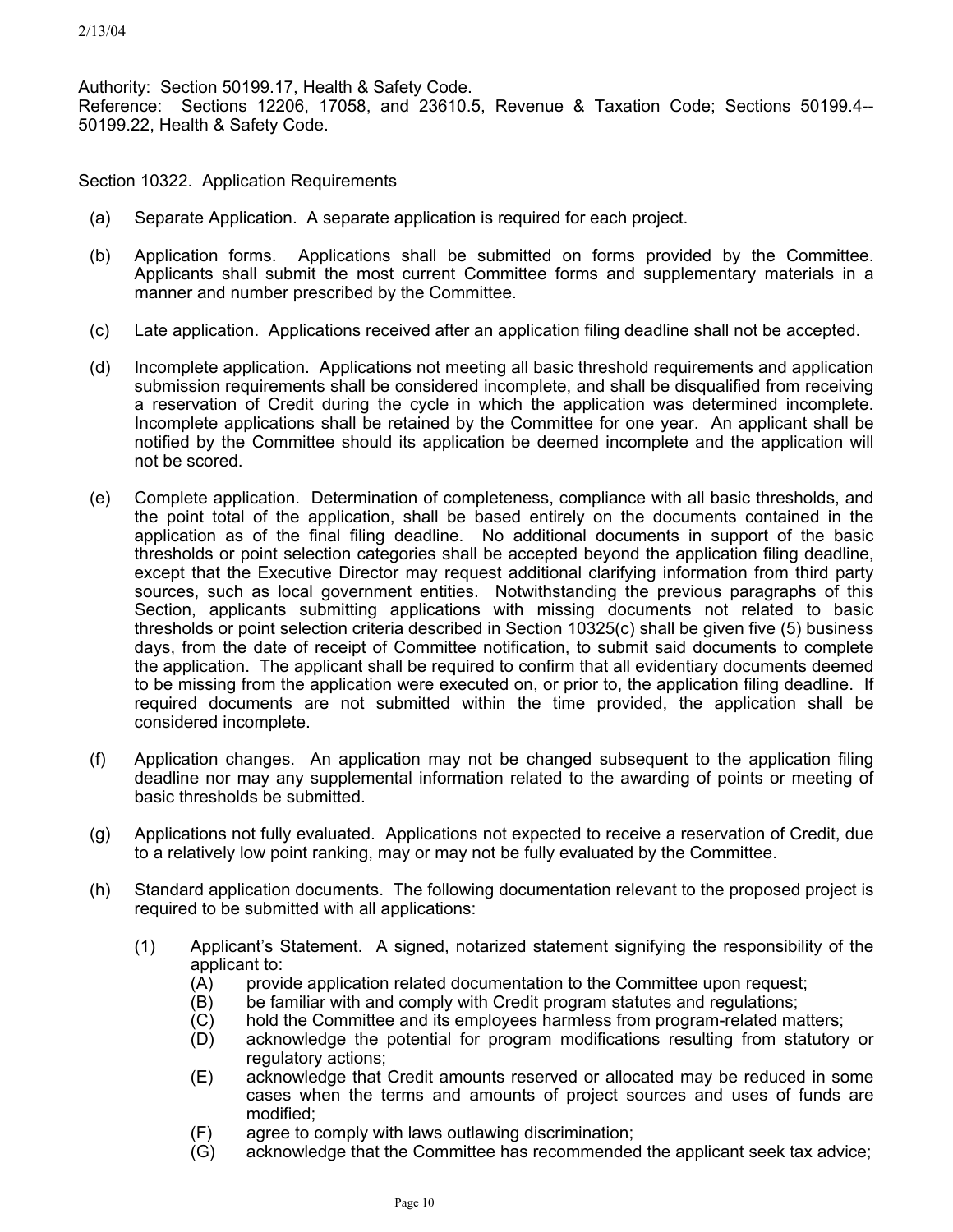- (H) acknowledge that the application will be evaluated according to Committee regulations, and that Credit is not an entitlement;
- (I) acknowledge that continued compliance with program requirements is the responsibility of the applicant;
- (J) acknowledge that information submitted to the Committee is subject to the Public Records Act;
- (K) agree to enter with the Committee into a regulatory contract if Credit is allocated; and,
- (L) acknowledge, under penalty of perjury, that all information provided to the Committee is true and correct, and that applicant has an affirmative duty to notify the Committee of changes causing information in the application or other submittals to become false.
- (2) The Application form. Completion of all applicable parts of Committee-provided application forms which shall include, but not be limited to:
	- (A) General Application Information
		- (i) Credit amounts requested
			- (ii) minimum set-aside election
			- (iii) application stage selection
			- (iv) set-aside selection
			- (v) housing type
	- (B) Applicant Information
		- (i) applicant role in ownership
		- (ii) applicant legal status
		- (iii) developer type
		- (iv) contact person
	- (C) Development Team Information
	- (D) Subject Property Information
	- (E) Proposed Project Information
		- (i) project type
		- (ii) Credit type
		- (iii) building and unit types
	- (F) Land Use Approvals
	- (G) Development Timetable
	- (H) Identification and Commitment Status of Fund Sources
	- (I) Identification of Fund Uses
	- (J) Calculation of Eligible, Qualified and Requested Basis
	- (K) Syndication Cost Description
	- (L) Syndicator Contacts
	- (M) Determination of Credit Need and Maximum Credit Allowable
	- (N) Project Income Determination
	- (O) Restricted Residential Rent and Income Proposal
	- (P) Subsidy Information
	- (Q) Operating Expense Information
	- (R) Projected Cash Flow Calculation
	- (S) Basic Threshold Compliance Summary
	- (T) Additional Threshold Selection
	- (U) Tax-exempt Financing Information
	- (V) Market Study
- (3) Organizational documents. All applicable proposed or executed organizational documents of the applicant entity, including a detailed plan describing the ownership role of the applicant throughout the low-income use period of the proposed project.
- (4) Designated contact person. A contract between the applicant and the designated contact person for the applicant signifying the contact person's authority to represent and act on behalf of the applicant with respect to the Application. The Committee reserves its right to contact the applicant directly.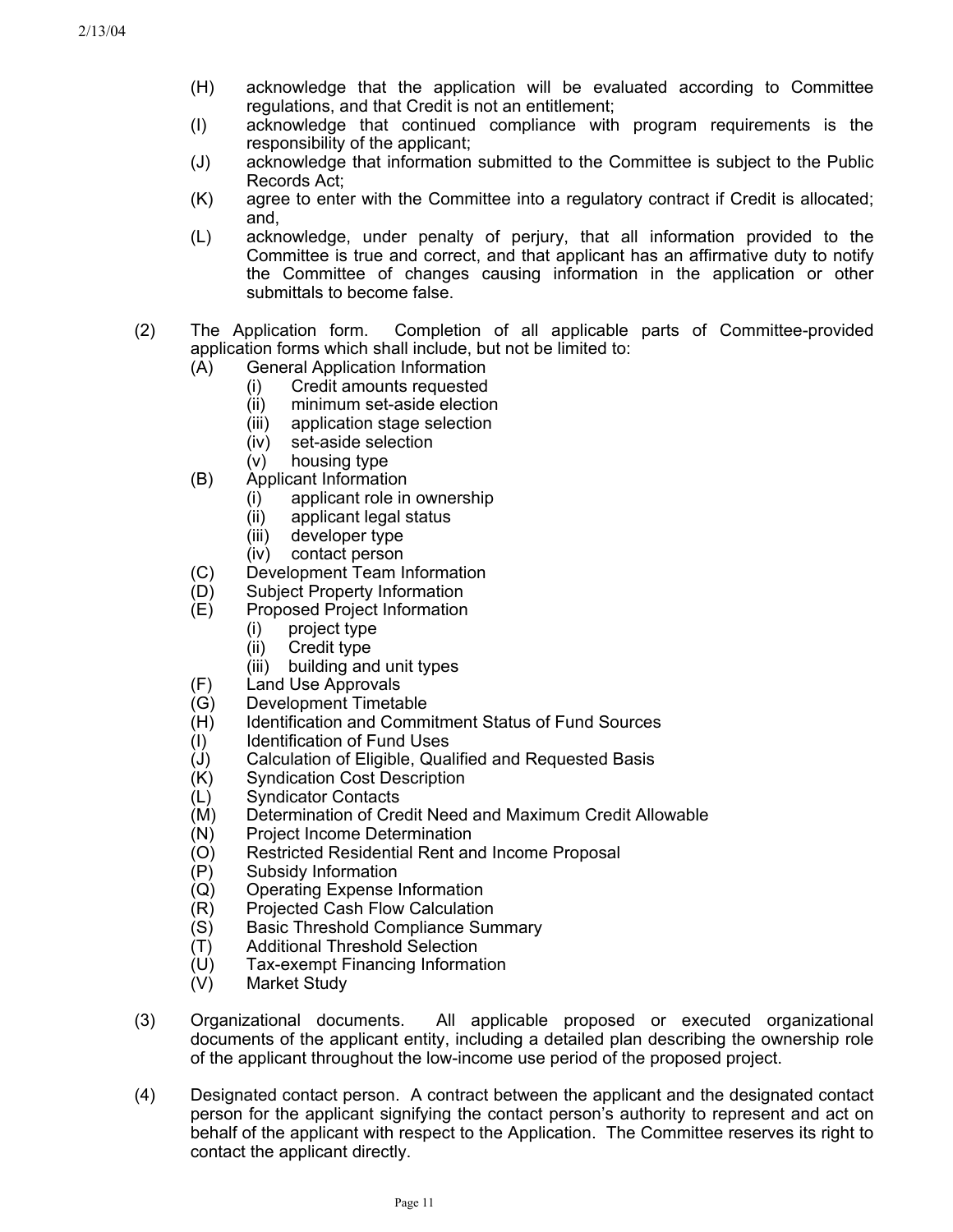- (5) Identification of project participants. For all of the following project participants, if applicable, the company name and contact person, address, telephone number, and fax number:
	- (A) developer
	- (B) architect
	- (C) attorney
	- (D) tax professional
	- (E) property management company
	- (F) consultant
	- (G) market analyst
- (6) Identities of interest. Identification of any persons or entities (including affiliated entities) that plan to provide development or operational services to the proposed project in more than one capacity, and full disclosure of Related Parties, as defined.
- (7) Legal description. A legal description of the subject property.
- (8) Site and surrounding area description. A narrative description of the current use of the subject property, all adjacent property land uses, the surrounding neighborhood, and identification and proximity of services available to the subject property, including transportation. Provide labeled photographs or color copies of the subject property and all adjacent properties.
- (9) Site layout. A layout of the subject property, including the location and dimensions of existing buildings, utilities, and other pertinent features.
- (10) Market Studies**.** A full market study prepared within 180 days of the application filing deadline, by an independent  $3<sup>rd</sup>$  party having no identity of interest with the development's partners, intended partners, or general contractor. The study must comport with the market study guidelines distributed by the Committee, and establish both need and demand for the proposed project. Should the market study not comport with the guidelines or not support sufficient need and demand for the project, the application may be considered ineligible to receive credit. *For market studies undertaken subsequent to March 31, 2004, the market study guidelines dated February, 2004 shall apply.*
- (11) Site location. A *site or parcel* map indicating the location of the subject property *and showing exactly where the building(s) comprising the tax credit development will be situated. (In the case where a lot split is anticipated, the size of the parcel to be utilized for the development and the exact location of the proposed buildings must be identified in the application.)*
- (12) Unique site features. A description of unique features of the subject property, estimated to result in either increased project costs or environmental mitigation.
- (13) Construction and design description. A detailed narrative description of the proposed project construction and design, including how the design will serve the targeted population.
- (14) Architectural drawings. Preliminary drawings of the proposed project, including a site plan, building elevations, and unit floor plans (designate square footage). The project architect must certify that the development will comply with the physical building requirements of all applicable fair housing laws. The site plan shall identify all areas or features proposed as project amenities, laundry facilities, recreation facilities and community space. Drawings shall be to a scale that clearly shows all requested information. Blueprints need not be submitted.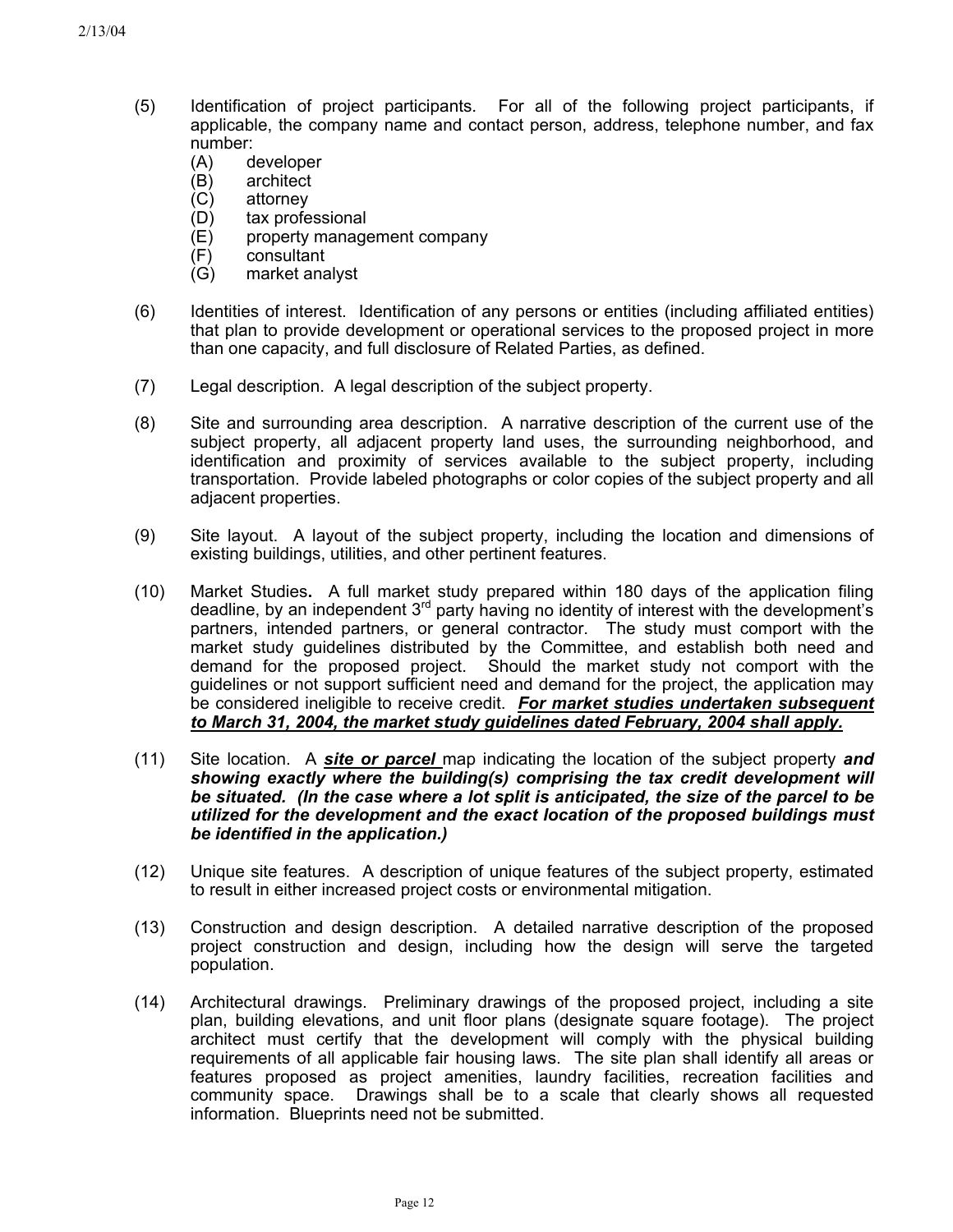- (15) Placed-in-service schedule. A schedule of the projected placed-in-service date for each building.
- (16) Identification of local jurisdiction. The following information related to the local jurisdiction within which the proposed project is located:
	- (A) jurisdiction (e.g., City of Sacramento)
	- (B) chief executive officer and title (e.g., Susan Smith, City Manager)
	- (C) mailing address
	- (D) telephone number
	- (E) fax number
- (17) Sources and uses of funds. The sources and uses of funds description shall separately detail apportioned amounts for residential space and commercial space.
- (18) Financing plan. A detailed description of the financing plan, and proposed sources and uses of funds, to include construction, permanent, and bridge loan sources, and other fund sources, including rent or operating subsidies and reserves. The commitment status of all fund sources shall be described, and non-traditional financing arrangements shall be explained.
- (19) Eligible basis certification. A certification from a certified public accountant or tax attorney that project costs included in eligible basis are allowed by IRC Section 42, as amended, and are presented in accordance with standard accounting procedures.
- (20) Use of tax benefits description. If the Credit is not to be offered to investors, a detailed explanation of how the tax benefits will be used by the applicant.
- (21) Justification of syndication costs in basis. If including syndication costs in eligible basis, a justification from a tax attorney or tax accountant for each cost category.
- (22) Terms of syndication agreement. Written estimate(s) from syndicator(s) or financial consultant of equity dollars expected to be raised for the proposed project from the amount of Credit requested, including pay-in schedules, syndication costs (including syndicator consulting fees), and an estimated net tax Credit factor.
- (23) Tax Credit factor certification. If the Credit is not to be syndicated, a letter from a certified public accountant establishing the tax Credit factor.
- (24) Utility allowance estimates. Current utility allowance estimates from the local housing authority, in the form of a letter from the local public housing authority signifying that the proposed project is located in their jurisdiction and that the utility allowance schedule provided is current (ref: IRS Final Regulations T.D. 8520). The applicant must indicate which components of the utility allowance schedule apply to the project.
- (25) Description of subsidies. If rental assistance, operating subsidies or annuities are proposed, all related contracts and agreements that secure said funds. Identify the source, annual amount, term, number of units receiving assistance, and expiration date of contracts and agreements.
- (26) Certification of subsidies. Certification by the applicant as to the full extent of all Federal, State, and local subsidies which apply (or which the taxpayer expects to apply) with respect to the proposed project. (IRC Section 42(m)(2)(C)(ii))
- (27) Cash flow projection. A 15-year projection of project cash flow. Separate cash flow projections shall be provided for residential and commercial space. If a capitalized rent reserve is proposed to meet the underwriting requirements of Section 10327, any such capitalized rent reserve must include such annual reserve payment in its cash flow projections. Use of a capitalized rent reserve is limited to Special Needs projects, SRO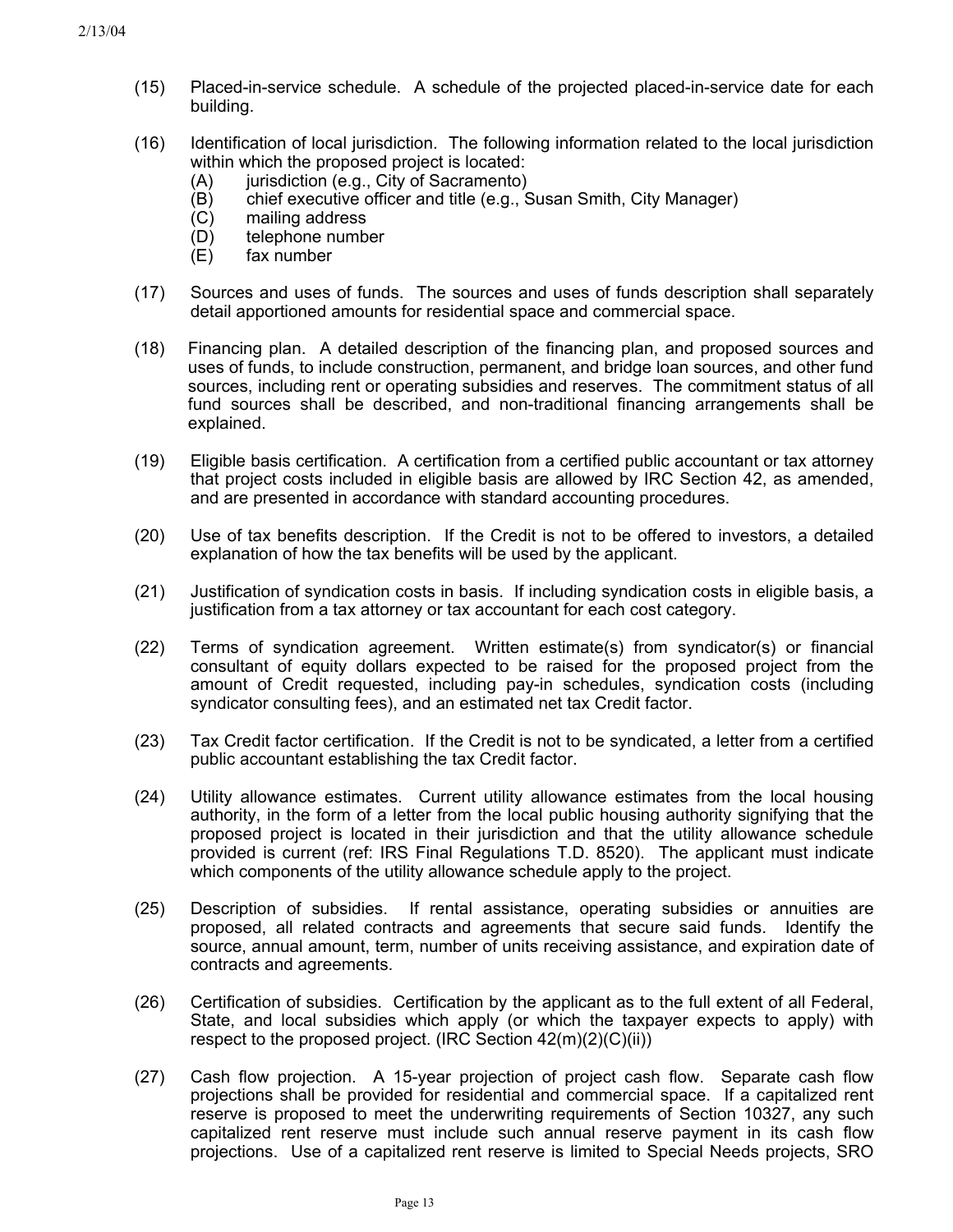projects, projects applying under the Non-profit Homeless Assistance set-aside, HOPE VI projects, and Section 8 project based projects.

- (28) Self-scoring sheet as provided in the application.
- (i) Additional application documents. In addition to all above requirements of this Section, the following documentation relevant to the proposed project is required to be submitted with applications having certain characteristics, as described below:
	- (1) Final Reservation application. Applicants proposing a final reservation application shall provide the following:
		- (A) the company name and contact person, address, telephone number, and fax number of the:
			- (i) general contractor, and
			- (ii) syndication firm or investor;
		- (B) an executed construction contract;
		- (C) recorded deeds of trust for all construction loan financing;
		- (D) a current title report (dated no later than 30 days before the application deadline or no earlier than January 1st of the year in which the building must be placed in service as provided in section 10328(c), whichever applies);
		- (E) binding commitments for permanent financing;
		- (F) binding commitments for any other financing required to complete project construction;
		- (G) a construction lender trade payment breakdown of approved construction costs; and,
		- (H) an executed partnership agreement, or if not yet executed, a commitment letter between the applicant and investor verifying the expected equity raise, pay-in schedule and costs of syndication;
		- (I) building permits;
		- (J) completed Final Reservation Status Report Form provided by the Committee;
		- (K) a detailed explanation of any changes from the initial application.

The Executive Director may waive any of the above submission requirements if not applicable to the proposed project.

- (2) Placed-In-Service application. Applicants proposing a placed-in-service application shall provide, in addition to the aforementioned submission requirements of a Final Reservation Application:
	- (A) certificates of occupancy for each building in the project (or a certificate of completion for rehabilitation projects). If acquisition Credit is requested, evidence of the placed in service date for acquisition purposes, and evidence that all rehabilitation is completed;
	- (B) a third party audited certification, on a Committee-provided form, of actual total project costs incurred;
	- (C) detailed breakdown of incurred costs and placed-in-service dates, shown separately for each building, on a Committee-provided form. If the placed-in service date(s) denoted are different from the date on the certificate of occupancy, a detailed explanation is required;
	- (D) photographs of the completed building(s);
	- (E) a request for issuance of IRS Form(s) 8609 and/or FTB Form(s) 3521A;
	- (F) a certification from the syndicator of equity raised and syndication costs in a Committee-provided format;
	- (G) a project ownership profile on a Committee-provided form;
	- (H) a copy of any cost certification submitted to and approved by RHS or other lender;
	- (I) a list of all amenities provided at the project site. If the list differs from that submitted at application, an explanation must be provided;
	- (J) a description of any charges that may be paid by tenants in addition to rent, with an explanation of how such charges affect eligible basis;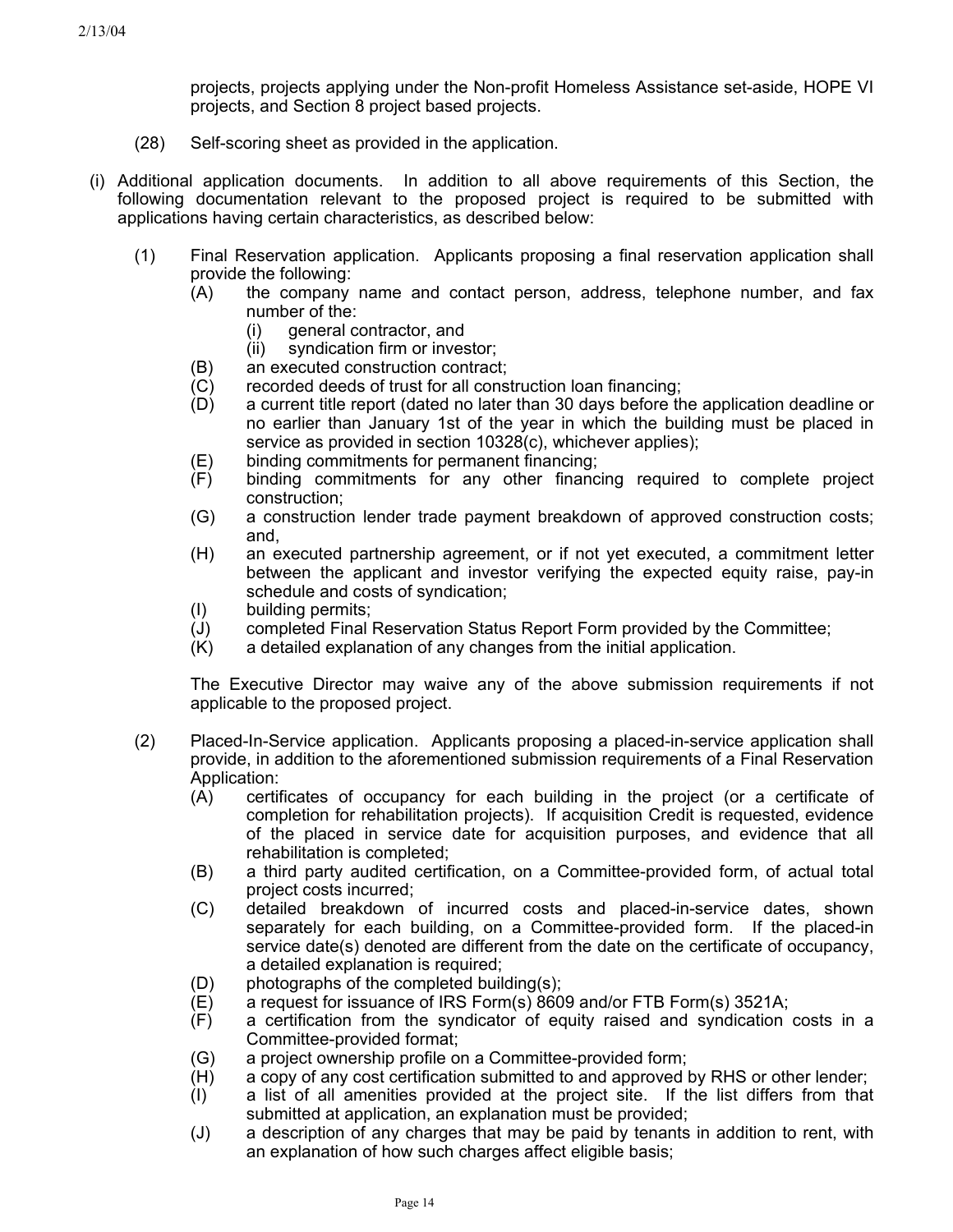- (K) a certification from a tax professional stating the percentage of aggregate basis (including land) financed by tax exempt bonds for projects that received credits under the provisions of Section 10326 of these regulations;
- (L) a certification from the owner that all of the minimum construction standards of Sections 10325(f)(7) and 10326(g)(6) have either been met or waived pursuant to these regulations;
- (M) if seeking a reduction in the operating expenses used in the Committee's final underwriting pursuant to Section  $10327(g)(1)$  of these regulations, the final operating expenses used by the lender and equity investor;
- (N) a certification from the project architect that the physical buildings are in compliance with all applicable fair housing laws;
- (O) a certification from the project architect that the sustainable building methods of section 10325 (c)<del>(7)</del> (8) have been incorporated into the project, if applicable;
- (P) a certification from the project architect that the project is eligible for the adjusted eligible basis pursuant to section 10327(c)(5), if applicable.

The Executive Director may waive any of the above submission requirements if not applicable to the proposed project.

- (3) Acquisition Credit application. Applicants requesting acquisition Credit shall provide:
	- (A) a chain of title report and tax professional's opinion documenting the acquisition meets the requirements of IRC Section  $42(d)(2)(B)(ii)$  as to the 10-year placed-inservice rule; and,
	- (B) if a waiver of the 10-year ownership rule is necessary, a letter from the appropriate Federal official that states that the proposed project qualifies for a waiver under IRC Section 42(d)(6).
- (4) Rehabilitation application. Applicants proposing rehabilitation of an existing structure shall provide:
	- (A) an "as-is" appraisal prepared within 120 days before or after the execution of a purchase contract or the transfer of ownership for the property by all the parties by a California certified appraiser having no identity of interest with the development's partner(s) or intended partner or general contractor, acceptable to the Committee, and that includes, at a minimum, the following:
		- (i) the highest and best use value of the proposed project as residential rental property;
		- (ii) the Sales Comparison Approach, and Income Approach valuation methodologies except in the case of an adaptive reuse or conversion, where the Cost Approach valuation methodology shall be used;
		- (iii) the appraiser's reconciled value except in the case of an adaptive reuse or conversion as mentioned in (ii) above;
		- (iv) land value of the subject property; and,
		- (v) an on site inspection.
	- (B) A purchase contract verifying the sales price of the subject property.
	- (C) A capital needs assessment performed within 180 days prior to the application filing deadline of the funding round by the project contractor, engineer, or architect, or, if there is an identity of interest between the general partner and the contractor, engineer, or architect, by an independent 3rd party with no identity of interest with the general partner or intended partner, that details all necessary work to be undertaken, the associated costs, levels of reserves and the condition and remaining useful life of the building's major structural components. If a waiver of any requirement of the minimum construction standards delineated in section 10325(f)(7) and section 10326(g)(6) is requested, the assessment must show, to the satisfaction of the Executive Director, that meeting the requirement is unnecessary, financially burdensome, and that the money to be spent in rehabilitating other project features will result in a better end project. Subsections (A) and (C) above shall not apply if the project previously received an allocation of credit and these requirements were met in the original application.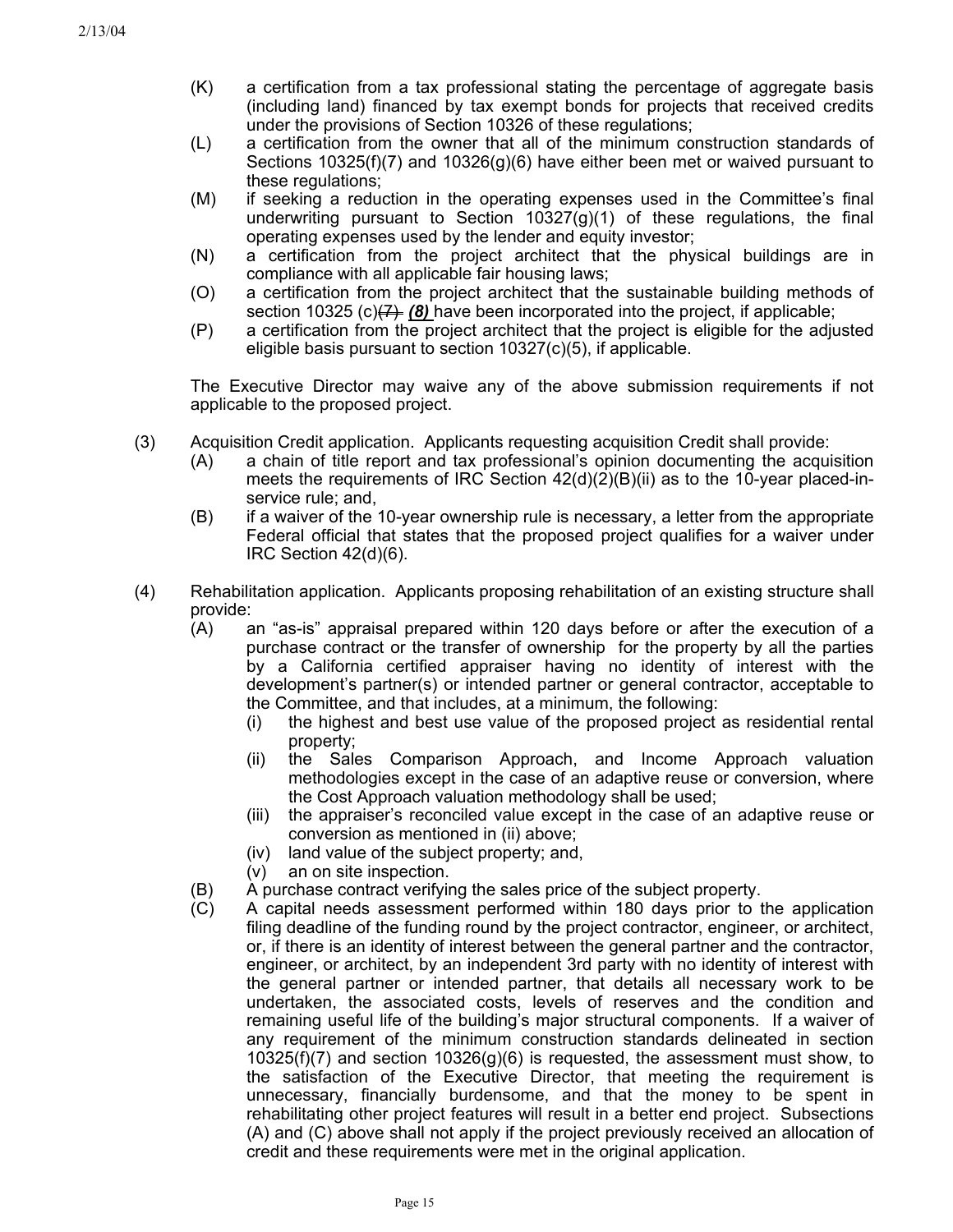- (5) Acquisition of Occupied Housing application. Applicants proposing acquisition of occupied rental residential housing shall provide income, rent and family size information for the current tenant population.
- (6) Tenant relocation plan. Applicants proposing rehabilitation of occupied housing shall provide an explanation of the relocation requirements, a detailed relocation plan including a budget with an identified funding source, and, where applicable, evidence that the relocation plan has been submitted to the appropriate local agency.
- (7) Owner-occupied Housing application. Applicants proposing owner-occupied housing projects of four units or less, involving acquisition or rehabilitation, shall provide evidence from an appropriate official substantiating that the building is part of a development plan of action sponsored by a State or local government or a qualified nonprofit organization (IRC Section 42(i)(3)(E)).
- (8) Nonprofit set-aside application. Applicants requesting Credit from the Nonprofit set-aside, as defined by IRC Section 42(h)(5), shall provide the following documentation with respect to each developer and general partner of the proposed owner:
	- $(A)$  IRS documentation of designation as a 501(c)(3) or 501(c)(4) corporation;
	- (B) proof of designation as a nonprofit corporation under Heath and Safety Code Section 50091;
	- (C) proof that one of the exempt purposes of the corporation is to provide low-income housing;
	- (D) a detailed description of the nonprofit participation in the development and ongoing operations of the proposed project;
	- (E) a third party legal opinion that the nonprofit organization is not affiliated with or controlled by a for-profit organization, and the basis for said determination; and,
	- (F) a third party legal opinion stating that the applicant is eligible for the Nonprofit setaside pursuant to IRC Section 42(h)(5).
- (9) Rural set-aside application. Applicants requesting Credit from the Rural set-aside, as defined by H & S Code Section 50199.21, shall provide verification that the proposed project is located in an eligible rural area. (Evidence that project is located in an area eligible for financing from RHS shall be a letter from RHS.)
- (10) RHS Section 514, 515 or 538 program applications. Rural housing applicants requesting Credit from amounts made available for projects financed by the RHS Section 514, 515 or 538 program shall submit evidence from RHS that such funding has been requested.
- (11) HOME funds match. Applicants requesting state Credit to match HOME funds shall provide a letter from the local jurisdiction stating why matching funds are not being provided.
- (j) Re-application. Re-applications submitted under Section 10326 of these regulations will no longer be required unless there have been substantial changes to the project. Committee staff will adjust the Credit amount for projects requesting credit under Section 10326 at the time the placed in service package is received and reviewed by Committee staff unless the Executive Director deems it necessary to have the Committee take formal action because there have been substantial changes or because there has been an extraordinary increase in credit requested. *Reapplications at placed in service that are requesting additional credit will be required to submit a fee equal to one percent (1%) of the first year's credit amount.* For all other projects, except in unusual, extreme cases such as fire, or act of God, where a waiver of this subsection is permitted by the Executive Director, a re-application for a development that has already received a tax credit reservation or allocation shall be evaluated as an entirely new application, and shall be required to return its previously reserved or allocated credit prior to or simultaneously with its new application. All re-applications shall be subject to negative points under Section 10325(c)(2)(C) if applicable (for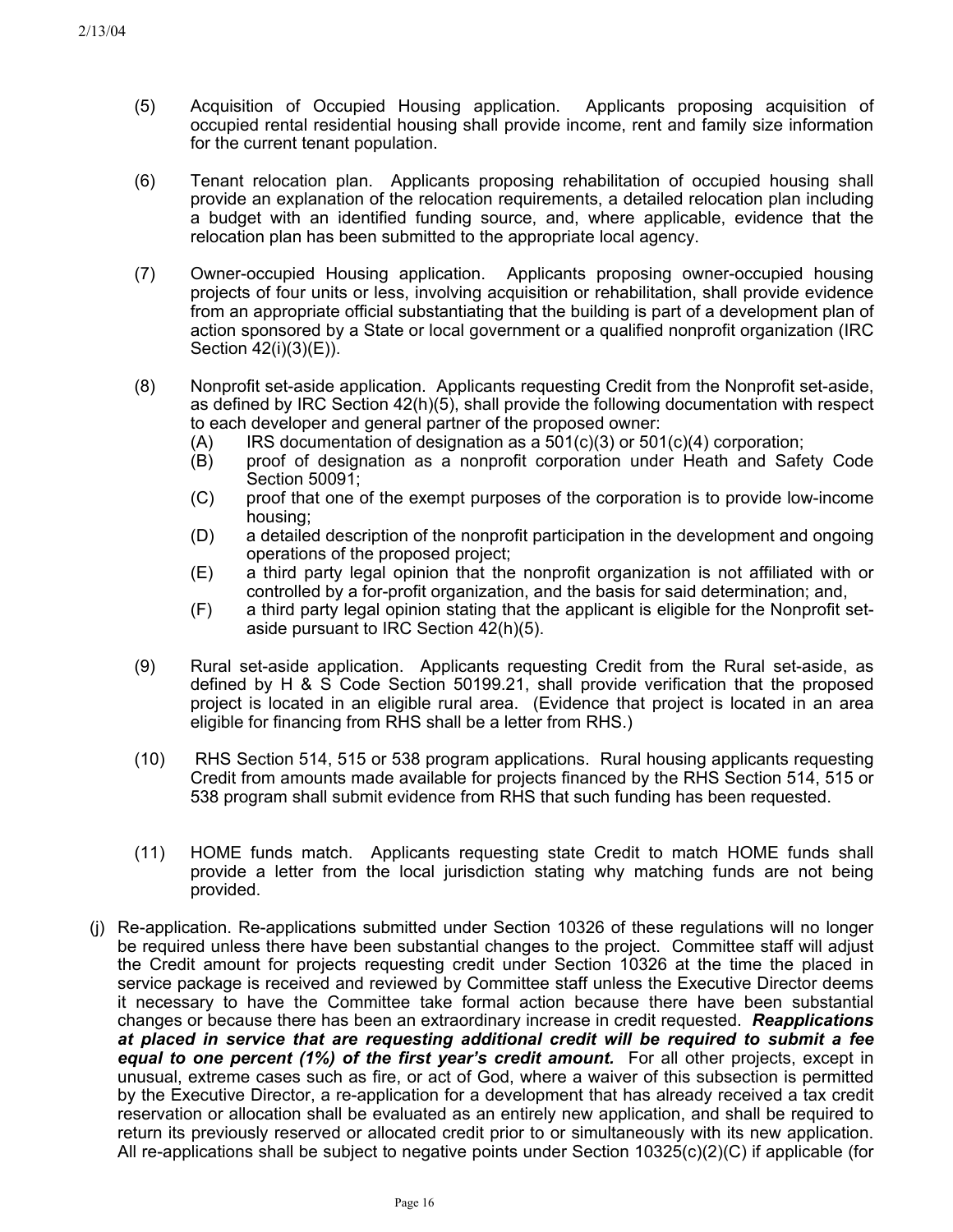example, a project that does not meet the original placed in service deadline would receive negative points hereunder). Re-applications shall be subject to the regulations in effect at the time the reapplication is submitted. *For projects submitted under Section 10326 of these regulations that are requesting additional credit,, the basis limits to be used in the final underwriting shall be those in effect during the year the development is placed In service.*

Authority: Section 50199.17, Health & Safety Code. Reference: Sections 12206, 17058, and 23610.5, Revenue & Taxation Code; Sections 50199.4-- 50199.22, Health & Safety Code

# **Section 10325. Application Selection Criteria - Credit Ceiling Applications**

(a) General. All applications not requesting federal Credit under the requirements of IRC Section 42(h)(4) and Section 10326 of these Regulations for buildings financed by tax-exempt bonds shall compete for reservations of Credit ceiling amounts during designated reservation cycles. Further, no project that has a pending application for a private activity bond allocation or that has previously received a private activity bond allocation will be eligible to compete under the credit ceiling competition for federal credit unless it receives a waiver from the Executive Director.

(b) Authority. Selection criteria shall include those required by IRC Section 42(m), H & S Code Section 50199.14, and R & T Code Sections 12206, 17058 and 23610.5.

(c) Credit ceiling application competitions. Applications received in a reservation cycle, and required to compete *ing* for *federal and/or state* Credit pursuant to (a) above, shall be scored and ranked, according to the below-described criteria, *except as modified by Section 10317(g) of these regulations.* The Committee shall reserve the right to determine, on a case by case basis, under the unique circumstances of each funding round, and in consideration of the relative scores and ranking of the proposed projects, that a project's score is too low to warrant a reservation of credit. Further, in the event that the next ranking project to which credit may be reserved pursuant to these regulations has scored substantially lower than the highest scoring unfunded project in the same category, the Committee may either borrow from the subsequent year's state and/or federal credit as necessary to fund the highest scoring project or may move to the next category without making further allocations**.** All point selection categories shall be met in the application submission through a presentation of conclusive, documented evidence to the Executive Director's satisfaction. Point scores shall be determined solely on the application as submitted, with no ability on the applicant's part to provide additional information. Further, points will be based solely on the current year's scoring criteria and submissions, without respect to any prior year's score for the same projects.

# **SCORING**

- (1) Leveraging
	- (A) Cost efficiency. A project application for a new construction or an At-Risk development, or a substantial rehabilitation development where the hard costs of rehabilitation are at least \$40,000 per unit, whose total eligible basis is below the maximum permitted threshold basis limits, including permitted adjustments, shall receive 1 point for each percent its basis is below the maximum permitted adjusted threshold basis limit.
	- (B) Credit reduction. A project that reduces the amount of credit it is requesting shall receive 1 point for each percent that its qualified basis is reduced. In order to receive points in this category, committed funds must be part of the permanent sources for the development.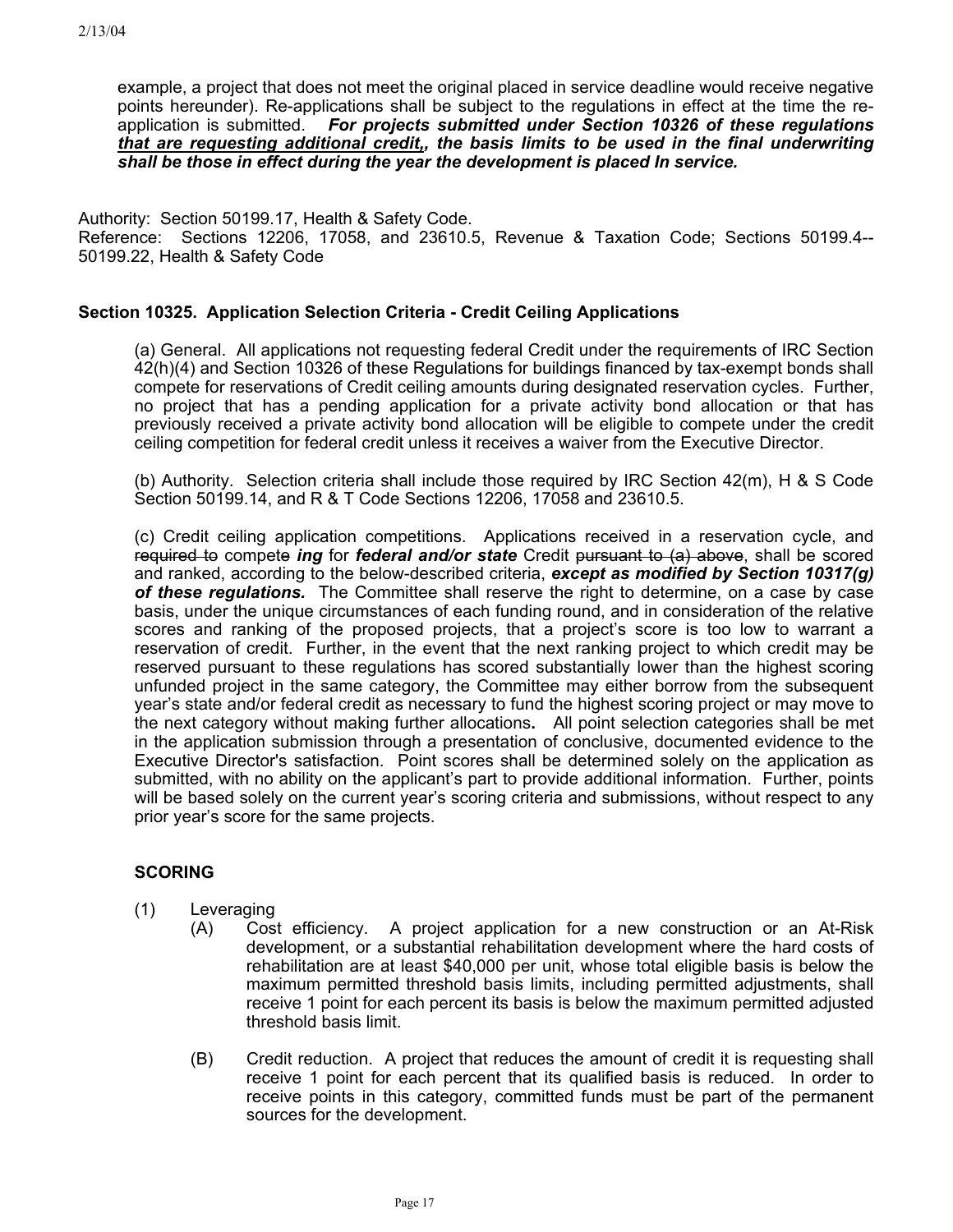(C ) Public funds. Projects that utilize public funds, including federal, state, or local funds, or funds from a local community foundation, funds already awarded under the affordable housing program of the Federal Home Loan Bank (AHP)**,** waivers not required by federal or state law, or the value of land donated or leased by a public entity, or donated as part of an inclusionary housing ordinance which has been in effect for at least one year prior to the application deadline, when supported by an independent, third party appraisal, shall receive 1 point for each 1 percent of the total development cost including the value of any donations or fee waivers. To receive points for loans made under this subsection, loans must be "soft", or residual receipts loans for at least the first fifteen years of their terms. Points for donated or leased land shall be calculated based on the lesser of the purchase price or appraised value, except that points for land owned by the public entity for more than three years prior to the application filing deadline shall be calculated based on its appraised value. Further, for points to be awarded under this subsection, there shall be conclusive evidence presented that the public funds are available, and that there has been no consideration, other than the proposed housing, given by anyone connected to the project, for the funds or the donated or leased land.

A maximum of 20 points shall be available in combining the cost efficiency, credit reduction, and public funds categories. However, in order to score the full 20 points, at least 2 points must be achieved by each applicant in the credit reduction category.

(2) General Partner/Management Company Characteristics.

No one general partner, *party having any fiduciary responsibilities,* or related parties will be awarded more than 15% of the combined federal and state Credit *ceiling* during any calendar year unless imposing this requirement would result in non-allocation of Credit.

(A) General partner experience. To receive points under this subsection for projects in existence for over 3 years, the applicant must submit a certification from a certified public accountant that the projects for which it is requesting points have maintained a positive operating cash flow, *from typical residential income alone (e.g. rents, rental subsidies, late fees, forfeited deposits, etc.)* for the year in which each development's last financial statement has been prepared (which must have been prepared *effective* no *more* earlier than one year prior to the application deadline) and have funded reserves in accordance with the partnership agreement and any applicable loan documents. *This certification must list the specific projects for which the points are being requested.* The certification of the certified public accountant may be in the form of an agreed upon procedure report that includes funded reserves as of the report date, which shall be dated within 60 days of the application deadline. Where there is more than 1 general partner, experience points may not be aggregrated; rather, points will be awarded based on the highest points for which 1 general partner is eligible.

|     | 1-2 projects in service under 3 years       | 1 point/over 3 years    | 2 points |
|-----|---------------------------------------------|-------------------------|----------|
|     | 3-6 projects in service under 3 years       | 3 points/over 3 years   | 4 points |
|     | 7 or more projects in service under 3 years | 5 points/over 3 years   | 6 points |
| (B) | Management Company experience               |                         |          |
|     | 2-5 projects in service under 3 years       | .5 point/over 3 years   | 1 point  |
|     | 6-10 projects in service under 3 years      | 1.5 points/over 3 years | 2 points |

11 or more projects in service under 3 years 2.5 points/over 3 years 3 points

Points in subsections (A) and (B) above will be awarded in the highest applicable category and are not cumulative. For points to be awarded in subsection (B), an enforceable management agreement executed by both parties for the subject application must be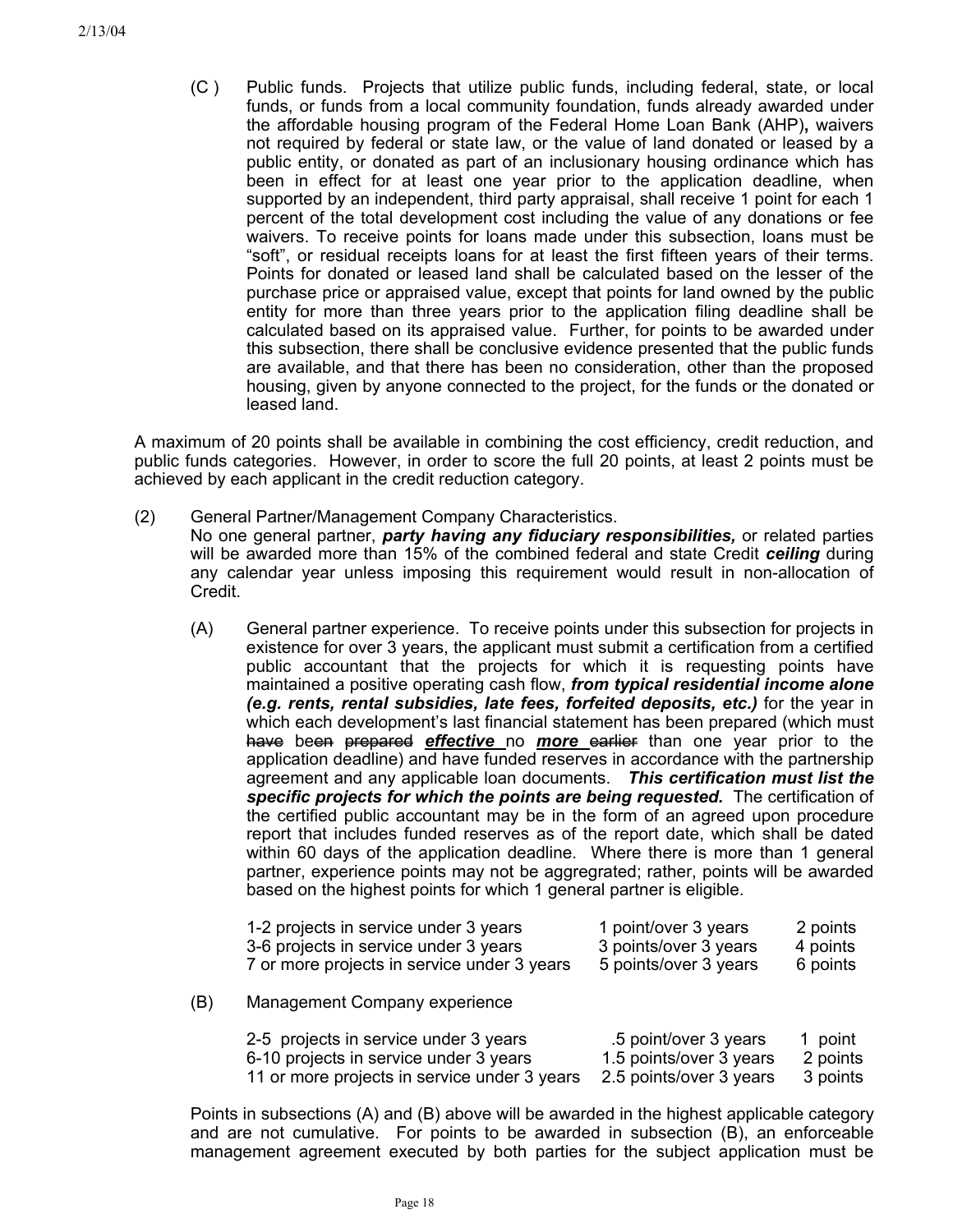submitted at the time of application. "Projects" as used in subsections (A) and (B) means multifamily rental affordable developments of over 10 units that are subject to a recorded regulatory agreement, or, in the case of housing on tribal lands, where federal HUD funds have been utilized in affordable rental developments. General Partner and Management Company experience points may be given based on the experience of the principals involved, or on the experience of municipalities or other nonprofit entities that have experience but have formed single-asset entities for each project in which they have participated, notwithstanding that the entity itself would not otherwise be eligible for such points. Alternatively, a management company that provides evidence that the agent to be assigned to the project (either on-site or with management responsibilities for the site) has been certified prior to the application deadline pursuant to a housing tax credit certification examination of a nationally recognized housing tax credit compliance entity on a list maintained by the Committee, may receive 2 points. These points may substitute for other management company experience but will not be awarded in addition to such points.

(3) Negative points. Negative points, *up to a total of 10* for each project *and/or each violation,* may be given *at the Executive Director's discretion* for general partners, codevelopers, and/or management agents*, consultants, guarantors, or any member or agent of the development team* for items including, but not limited to:

failure to utilize committed public subsidies identified in an application, unless it can be demonstrated to the satisfaction of the Executive Director that the circumstances were entirely outside of the applicant's control entirely outside of the applicant's control

failure to utilize Credit within program time guidelines, including failure to meet the 150 day readiness requirements, unless it can be demonstrated to the satisfaction of the Executive Director that the circumstances were entirely outside of the applicant's control -10 points

for projects receiving an allocation of credit after 1998, failure to request Forms 8609 within 1 year from the project's placed in service date *the last building in the project is placed in service* 10 points

removal or withdrawal under threat of removal as general partner from a housing tax credit partnership -10 points -10 points -10 points -10 points -10 points -10 points -10 points -10 points -10

failure to provide physical amenities or services or any other item for which points were obtained (unless funding for a specific services program promised is no longer available) -10 points

#### *material misrepresentation of any fact or requirement in an application*

failure to correct serious noncompliance after notice and cure period within an existing housing tax credit project in California

-10 points

repeated failure to submit required compliance documentation for a housing tax credit project located anywhere  $\sim$  10 points  $\sim$  10 points

failure of a building to continuously meet the terms, conditions, and requirements the building received at its certification as being suitable for occupancy in compliance with state or local law, unless it is demonstrated to the satisfaction of the Executive Director that the circumstances were entirely outside the control of the owner.  $-40$  points

#### *except for tax-exempt bond projects, failure to submit a copy of the owner's completed 8609 showing the first year filing*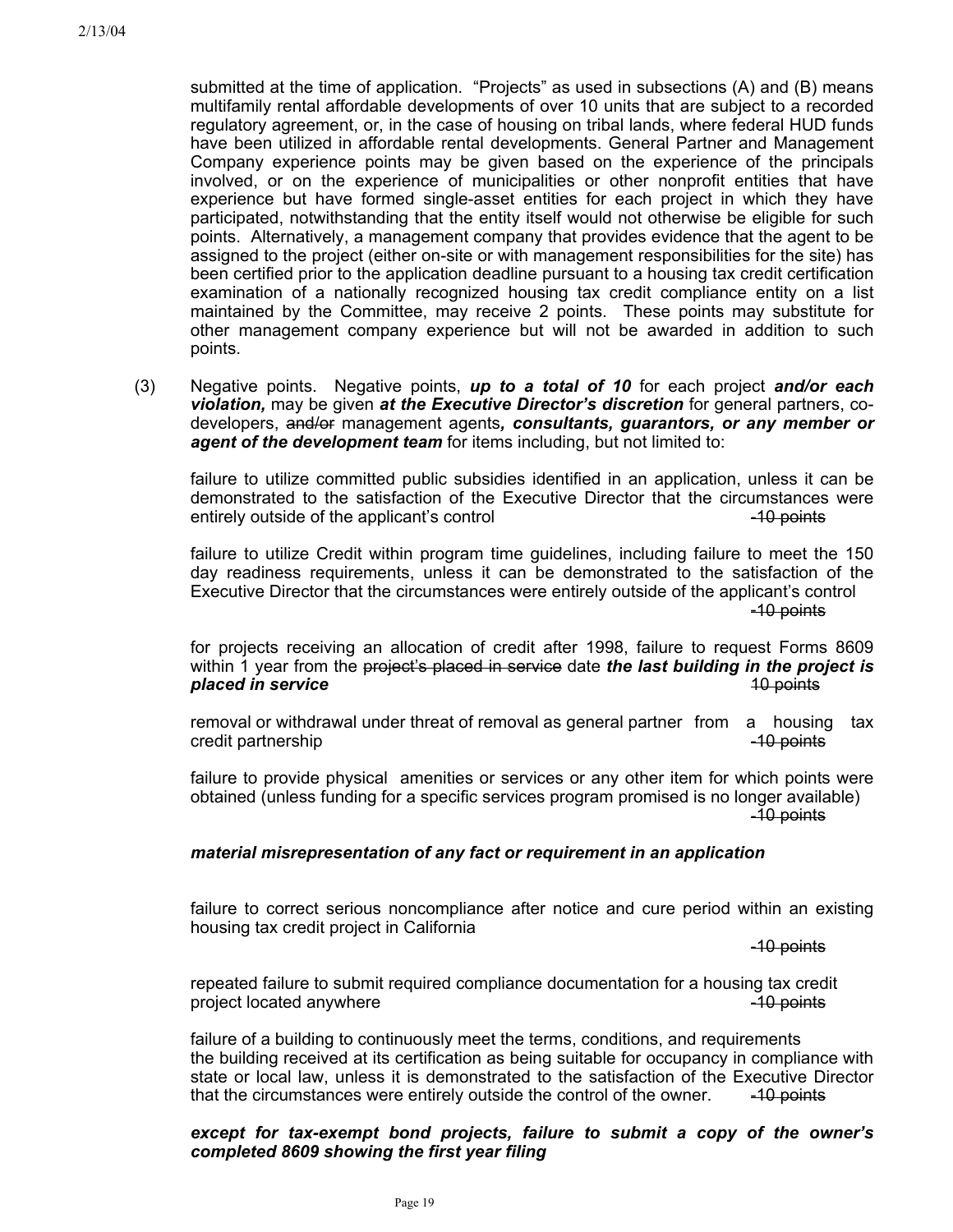Negative points given to either general partners, co-developers, or management agents**,**  *consultants, or any other member or agent of the development team will may remain* in effect for *up to* 2 calendar years, *but in no event shall be in effect for less than one funding round.* Additionally, any multiple or repeated violations as described above may result in the Committee *Executive Director* finding the *offending party or parties* general partner or management agent ineligible *to participate in the competitive program* for a period of up to two calendar years*. Such a finding by the Executive Director may be appealed to the Committee.* at the recommendation of the Executive Director-

(4) Housing Needs. *(Points will be awarded only in 1 category listed below)* The category selected hereunder shall also be the project category for purposes of the tie-breaker described in subsection 10325(c)(12) below.

| Large Family Projects          | 10 points |
|--------------------------------|-----------|
| Single Room Occupancy projects | 10 points |
| <b>Special Needs Projects</b>  | 10 points |
| <b>Seniors Projects</b>        | 10 points |
| <b>At-Risk Projects</b>        | 10 points |
|                                |           |

- (5) Amenities beyond those required as additional thresholds Maximum 15 points
	- $(A)$  Site Amenities: must be appropriate to the population to be served  $A\theta$  more than 15 points will be awarded in this category. Distances must be *determined using driving distance and may be measured from the closest property line drivable point of the development's proposed site to the closest property line drivable point of the amenity.* measured using a standardized radius determined by the Committee from the development site but must not include physical barriers. *measured using a standardized radius determined by the Committee from the development site but must not include physical barriers. No more than 15 points will be awarded in this category. Applicants must certify to the accuracy of their submissions and will be subject to negative points in the round in which an application is considered if the information submitted is found to be inaccurate. For each amenity, photographs, a contact person and a contact telephone must be included in the application.*  The Committee may employ third parties to verify distances *or may have staff verify them.* and negative points may be awarded where distances are incorrectly stated. Only one point award will be available in each of the subcategories (1-7) listed below.Amenities may include: but are not limited to;
		- 1. being part of a transit-oriented development strategy where there is a transit station, rail station, commuter rail station, or bus station, or stop within 1/4 mile from the project site with service at least every  $\frac{20}{20}$ minutes during the hours of 7-9 a.m and 4-6 p.m., and the project's density will exceed 25 units per acre 7 points 200 and 25 units per acre 7 points 200 and 25 units 200 and 25 units 200 and 200 and 200 and 200 and 200 and 200 and 200 and 200 and 200 and 200 and 200 and 200 and 200 and 200 and 20

where the project site is within 1/4 mile of a transit station, rail station, commuter rail station or bus station, or bus stop with service at least every  $\overline{20}$  30 minutes during the hours of 7-9 a.m. and 4-6 p.m. 6 points

where the project site is within 1/3 mile of a bus stop with service at least every  $\frac{20}{20}$  minutes during the hours of 7-9 a.m. and 4-6 p.m.  $\frac{5}{20}$ points

located within 500 feet of a regular bus stop, or rapid transit system stop. (For rural *set-aside* projects, full points may be awarded where van or diala-ride service is provided to tenants, *if costs of obtaining and*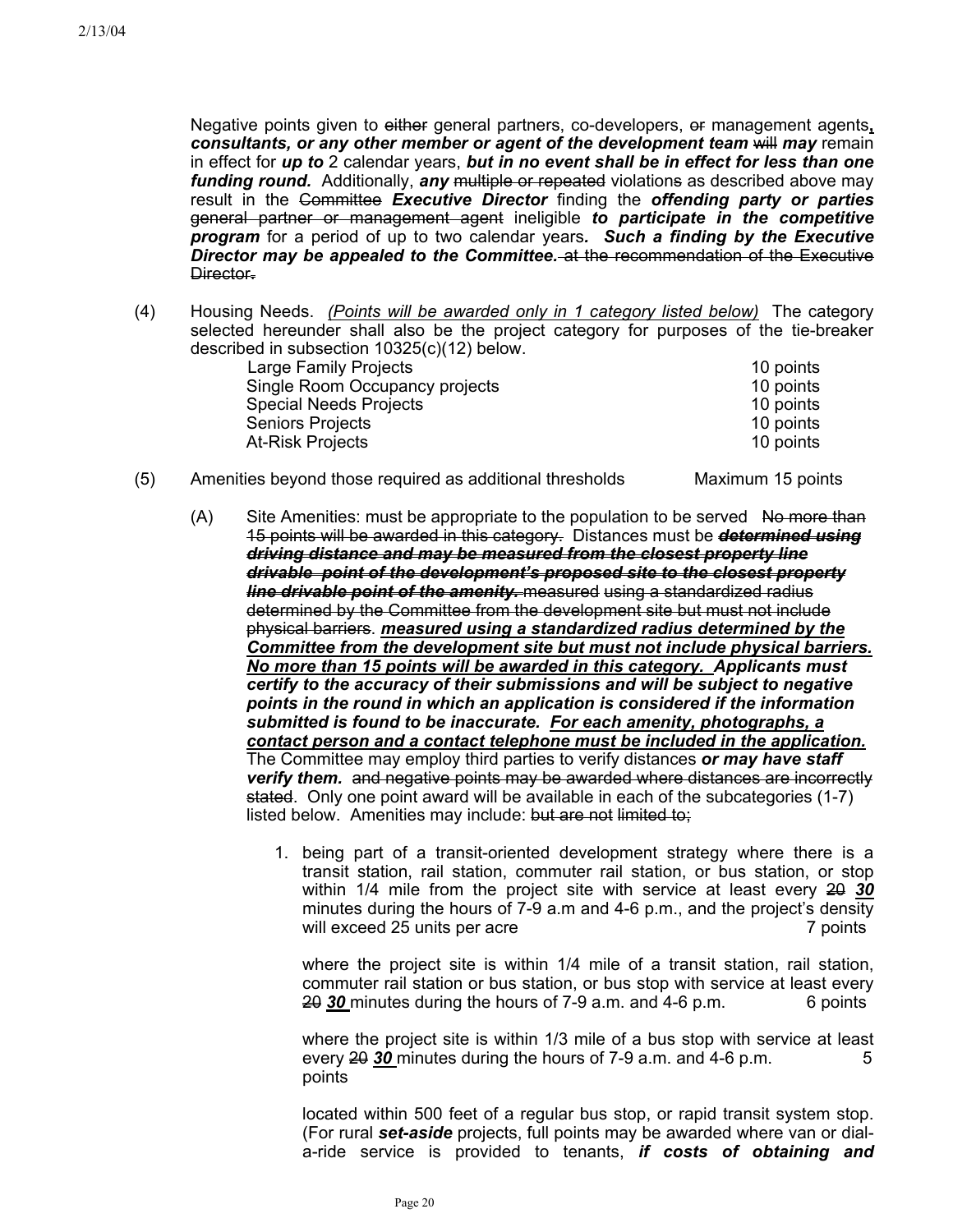*maintaining the van and its service are included in the budget and the operating schedule is either on demand by tenants or a regular schedule is provided).* 4 points

being located within 1,500 feet of a regular bus stop or rapid transit system stop 3 points

## *Multiple bus lines may not be aggregated for the above points.*

- 2. the site is within 1/4 mile of a public park (1/2 mile for Rural set-aside projects) (not including school grounds unless there is a bona fide, formal joint use agreement between the jurisdiction responsible for the parks/recreational facilities and the school district providing availability to the general public of the school grounds and/or facilities) or a community center accessible to the general public 3 points 3 points within 1/2 mile (1 mile for Rural set-aside projects) 2 points
- 3. the site is within 1/4 mile of a public library (1/2 mile for Rural set-aside projects) 3 points within 1/2 mile (1 mile for Rural set-aside projects) 2 points
- 4. the site is within 1/4 mile of a full scale grocery store/supermarket where staples, fresh meat, and fresh produce are sold (1/2 mile for Rural setaside projects or projects located in inner cities) 4 points within 1/2 mile (1 mile for Rural set-aside projects or projects located in inner cities) 3 points the site is within 1/4 mile of a convenience market where staples are sold 2 points
	- 5. for a Large Family development, the site is within 1/4 mile of public elementary, middle, or high school that children living in the development may attend (1/2 mile for Rural set-aside projects)3 points within 1/2 mile (1 mile for Rural set-aside projects) 2 points
	- 6. for a Senior Development, the site is within 1/4 mile of a daily operated senior center or a facility offering daily services specifically designed for seniors (not on the development site) (1/2 mile for Rural set-aside projects) 3 points within 1/2 mile (1 mile for Rural set-aside projects) 2 points
	- 7. for a Special Needs or SRO development, the site is located within 1/2 mile of a facility that operates to serve the population living in the development. 3 points

within 1 mile 2 points 2 points 2 points 2 points 2 points 2 points 2 points 2 points 2 points 2 points 2 points 2 points 2 points 2 points 2 points 2 points 2 points 2 points 2 points 2 points 2 points 2 points 2 points 2

8. the site is within 1/2 mile (for Rural set-aside projects, 1 mile) of a medical clinic, or hospital (not merely a private doctor's office) 3 points the site is within 1 mile (for Rural set-aside projects1.5 miles) of a medical clinic or hospital 2 points 2 points

2 points

9. the site is within 1/4 mile of a pharmacy (for Rural projects, 1/2 mile).

within 1/2 mile (1 mile for Rural projects) 1 point

To receive points in this category, the amenity must be already existing, except in the case of a project receiving points under the Balanced Communities subsection, where the funds for the amenity are committed, and the amenity is planned, or, in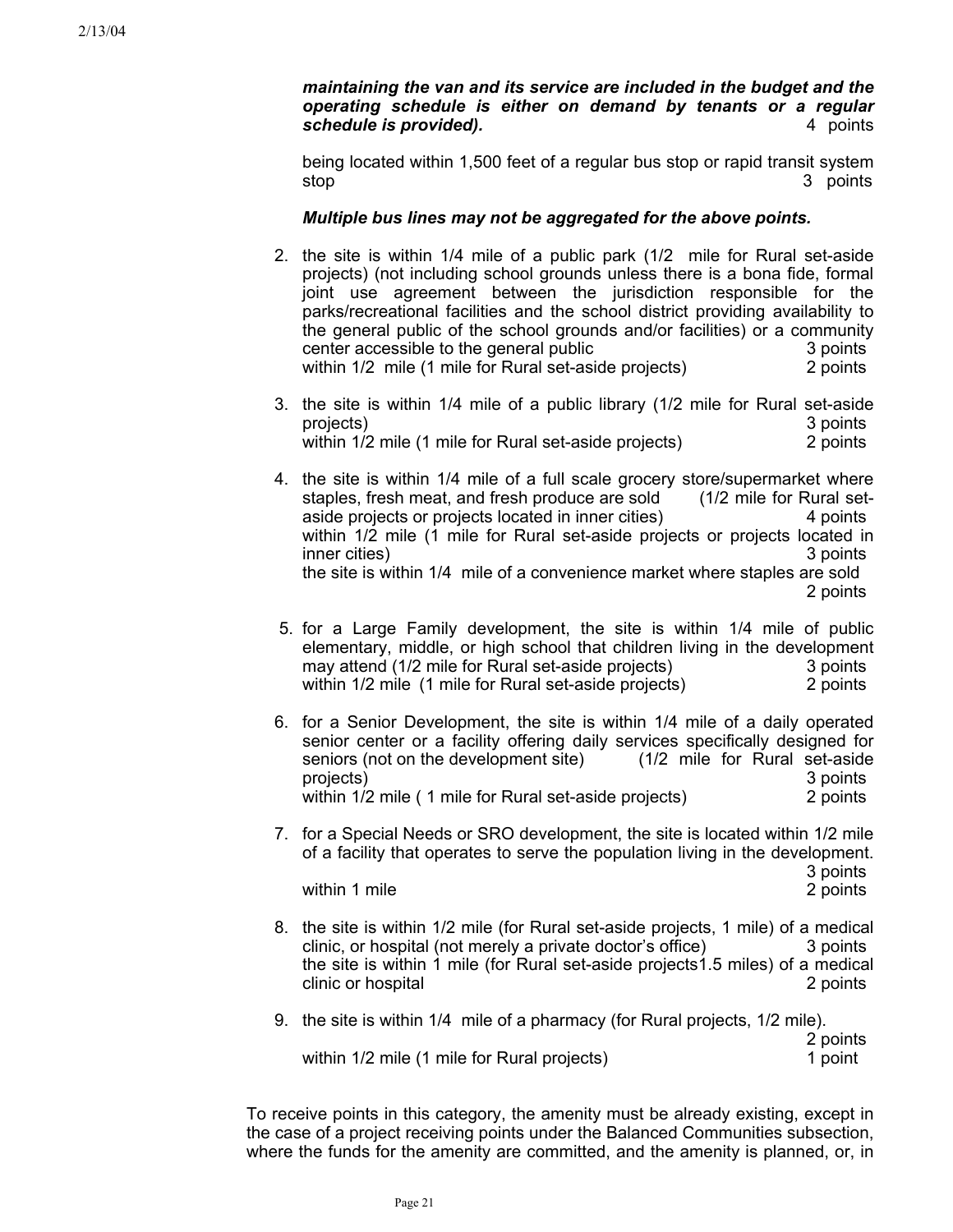the case of a bus stop, where it is shown that the bus provider and municipality have agreed on and approved the site for the stop and it will be in existence no later than 2 years after the development is placed in service. A scaled for distance map showing the location of the project and the site amenities must be provided in the application.

(B) Service Amenities: must be appropriate to the population to be served and committed for a minimum of 10 years. Physical space for such amenities must be available when the development is placed in service, and the amenities must be available within 6 months of the project's placed in service date. To receive points in this category, programs must be of a regular, ongoing nature and provided to tenant free of charge, except for day care services. Services must be provided onsite except that projects applying as Small Developments, or other projects may use off-site services within  $\frac{4}{4}$  1/2 mile of the development provided that they have a written agreement with the service provider enabling the development's tenants to use the services free of charge (except for day care and any charges required by law) and that demonstrate that provision of on-site services would be duplicative. Referrals *services* will not be eligible for points. Further, *Contracts with service providers, service provider experience,* evidence that physical space will be provided, and a budget reflecting how the services will be paid for must be included in the application. *Having a bona fide service coordinator (not the on-site manager, for example) may count for 5 points in this category, provided that the experience of the coordinator, the duties of the coordinator, and a budget to pay for the coordinator are included in the application.* No more than 10 points will be awarded in this category. Amenities may include, but are not limited to:

> 1. Hard wiring for each residential unit with each unit wired for telephones using CAT5e or better and a second network for television services using coax cable, as certified by the project architect and owner at application and at placed in service. **5** points

# *1. High speed internet service provided in each unit (as stated above, free of charge to the tenants) 5 points*

2**.** After school programs of an ongoing nature for school age children 5 points

3. Educational classes (such as ESL, computer training, etc.) but which are not the same as in 2 above. The same as in 2 above.

4**.** Licensed child care providing 20 hours or more per week (Monday through Friday) to residents of the development 5 points

5. Contracts for services, such as assistance with activities of daily living, or provision of senior counseling services*, where a contract is in place at the time of application* **5** points

(6) Neighborhood Revitalization. These points will not be available to projects applying under the Rural set-aside.

A development to be located in a Neighborhood Revitalization area, as defined in Section 10302(x) of these regulations where demonstrable evidence, satisfactory to the Executive Director, is submitted showing that a neighborhood revitalization plan has been adopted and specific efforts towards achieving the plan's goals have occurred. Plans should be specific to the neighborhood, and efforts undertaken may include, but are not limited to, existing partnership coalitions with public entities, private sector enterprises, nonprofit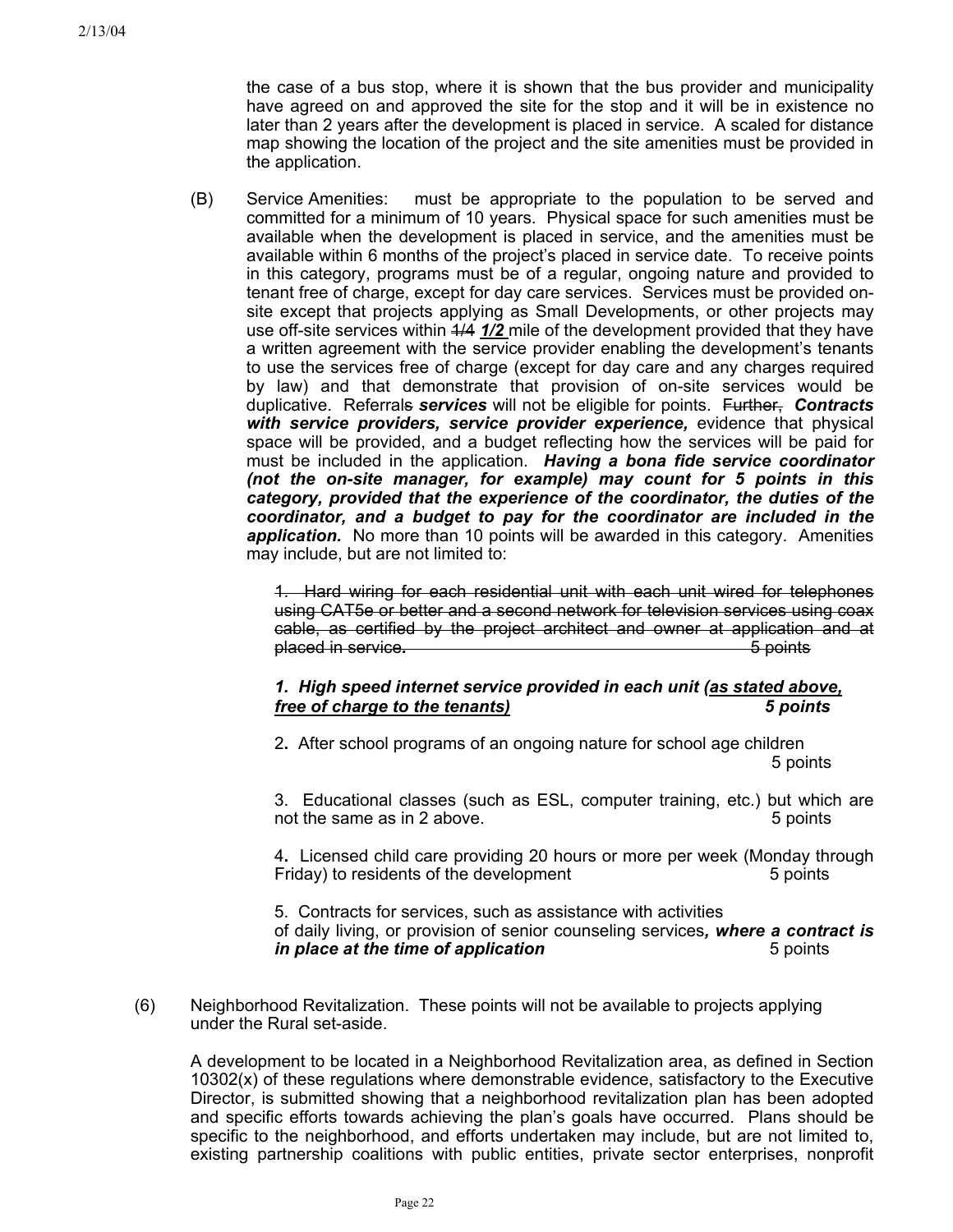community organization; financing commitments for work to be done in the neighborhood; commencement of a specific neighborhood project. Each application for neighborhood revitalization points must include a drawn-to-scale *and scaled for distance* map identifying the project and neighborhood revitalization efforts already undertaken as well as those planned. Applications that have received HOPE awards from the U.S. Department of Housing and Urban Development, are located in federally designated Renewal Communities, Empowerment Zones, or Enterprise Communities*,* or are planned base re-use projects, or are for projects located on tribal lands will automatically be granted the full maximum points in this category. Base re-use, as used in this subsection, refers to projects that are located on a military base. Generally, such projects will involve, at least in part, the rehabilitation of already existing buildings on such a base. A project requesting neighborhood revitalization points will not be eligible to receive points in the balanced communities section below.

Points for neighborhood revitalization will be awarded as follows, to a maximum of 9 points:

Location in a locally designated revitalization area as evidenced by submission of a plan adopted by the jurisdiction, including evidence that the plan for neighborhood revitalization is still in effect. The plan should include findings of need or identification of problems requiring revitalization efforts. The contraction of the contraction of the contraction of the contraction of the contraction of the contraction of the contraction of the contraction of the contraction of the contraction o

for 3rd party letters from governmental entities or non-profit organizations**,** documenting and substantiating funds committed or expended within the past five years in the neighborhood, as they specifically relate to the revitalization of the neighborhood where the project will be located. Up to 2 points

A narrative explaining precisely the nature and extent of the neighborhood's revitalization efforts, how the applicant's project will fit into that framework, and how the proposed project is critical to the neighborhood's revitalization. 2 points

A letter from an official in the jurisdiction that delineates the various neighborhood revitalization efforts in the immediate vicinity of the proposed development, both already undertaken and planned, and the funds that have been committed and expended for projects within that immediate neighborhood. Up to 3 points

(7) Balanced communities. These points will not be available to projects applying under the Rural set-aside.

To the extent that a development does not request neighborhood revitalization points, and meets the requirement of this subsection, it may request points for balanced communities if it is other than an elderly project and to the extent that the local government is providing funds equal to at least 5% of total project costs for the project. Points will be awarded, to a maximum of 8, *9* as follows:

Submission of evidence from the local government that it has formally adopted initiatives to encourage the creation of affordable rental housing in new growth and/or high income areas and that the project is consistent with those locally adopted initiatives. Such initiatives may include inclusionary zoning ordinances, fair share requirements, as examples, but must include more than adoption of a housing element. 3 points

Evidence that the project will actually be built adjacent to housing owned and occupied by upper income families to be shown by either the specific plan demonstrating the proximity of land uses and comparable sales data within 1/2 mile radius demonstrating that average sales prices are above 100% of area sales prices, or census data demonstrating that the average income of that census tract is at or above 100% of area median.

Up to 2 points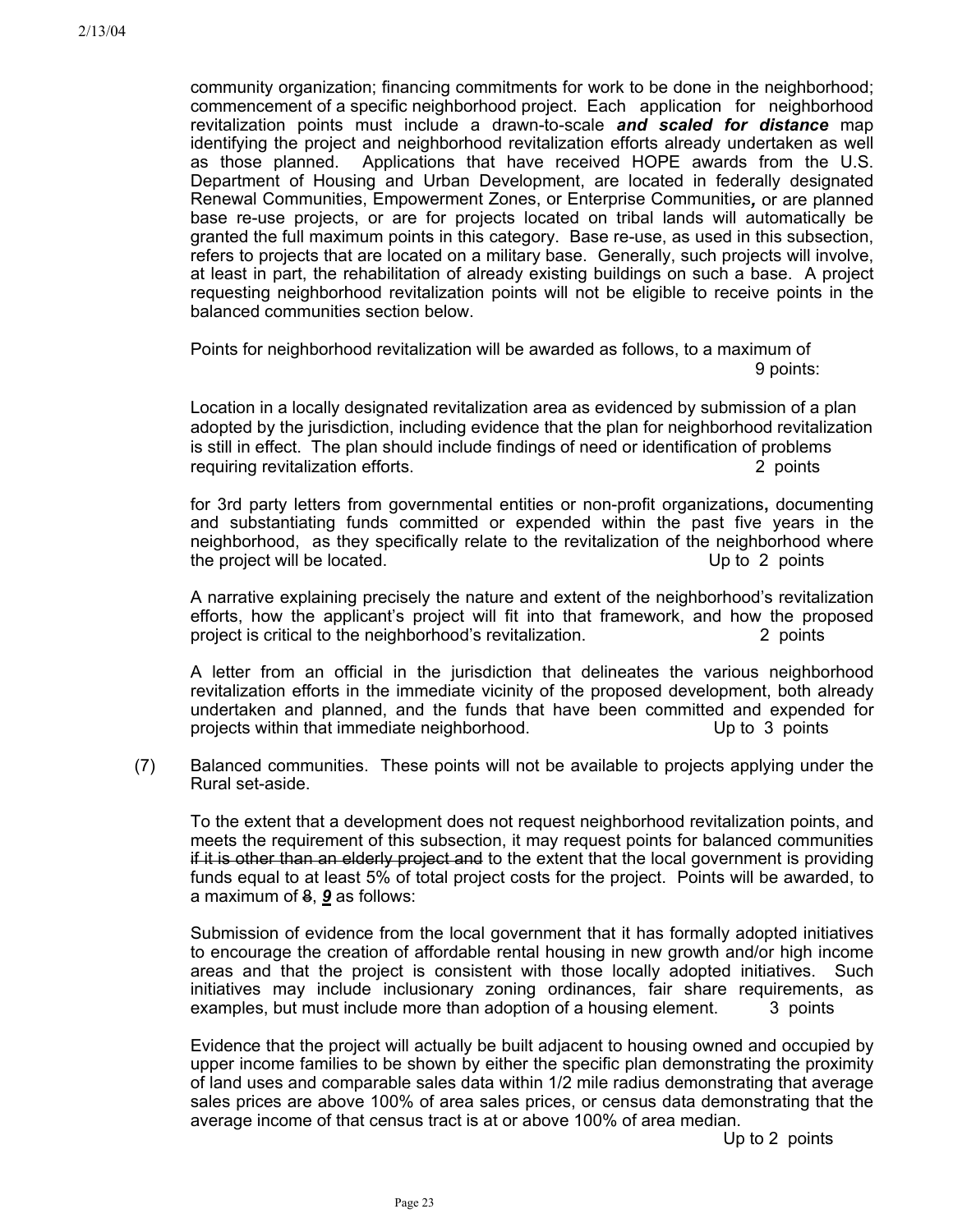The project will reserve at least 10% of its units for tenants with incomes not exceeding 30% of area median income. 2 points

The project will reserve at least 20% of its units for tenants with incomes not exceeding 30% of area median income 3 points 3 points

### *The project will reserve at least 30% of its units for tenants with incomes not exceeding 30% of area median 4 points*

(8) Sustainable building methods.Maximum 8 points

A project application that utilizes materials that will increase energy efficiency by at least 15% above the Title 24 energy standards, or a rehabilitation project that will increase its existing energy efficiency by at least 25% will receive 5 points.

A certification at project completion that this standard has been met or exceeded shall be required of the project's architect or mechanical engineer. Projects receiving points under this category that fail to meet the requirement will be subject to negative points under Section 10325(c)(3)(C) above.

Projects that incorporate items from the following list may receive an additional 1 point for each, to a maximum of 3 points:

Use of energy efficient appliances with the energy star rating (or equivalent) for all appliances, including refrigerators, dishwashers, washers and dryers (whether in units or in community laundry facilities), and for all heating and cooling systems, including furnaces, and air conditioners that will be used in the development;

Use of natural gas for cooking and space heating;

#### Use of occupancy sensors to turn off lights for all bathrooms, garages, and storage spaces;

Use of fluorescent light fixtures for at least 75% of light fixtures or comparable energy-lighting for the project's total lighting *(including community rooms and any common space)* throughout the compliance period

Use of simple, low water landscape or irrigation design that reduces water use by a minimum of 10% over conventional irrigation designs *Use of either of the following water conserving technologies: a) flow restictors onkitchen (2 gallons per minute) and bathroom faucets (1.5 gallons per minute) or b) dual flush toilets.*

Use of formaldehyde free or fully sealed particleboard or fiberboard for all cabinets, countertops and shelving

## *Use of either a) or b) as follows: a) no VOC interior paint, low-VOC carpeting and pad and low-VOC adhesives (less than 25 grams per liter), or b) humidistat fans in all bathrooms.*

To receive these points, the applicant and the project architect must certify, in the application, which of the items will be included in the project's design and specifications, and further must certify at the project's placed in service that the items have been included.

(9) Lowest Income in accordance with the table below Maximum 52 points

(a) The "Percent of Area- Median Income" category may be used only once. For instance, 50% of Income Targeted Units to Total Tax Credit Units at 50% of Area Median Income cannot be used twice for 100% at 50% and receive 50 points, nor can 50% of Income Targeted Units to Total Tax Credit Units at 50% of Area Median Income for 25 points and 40% of Income Targeted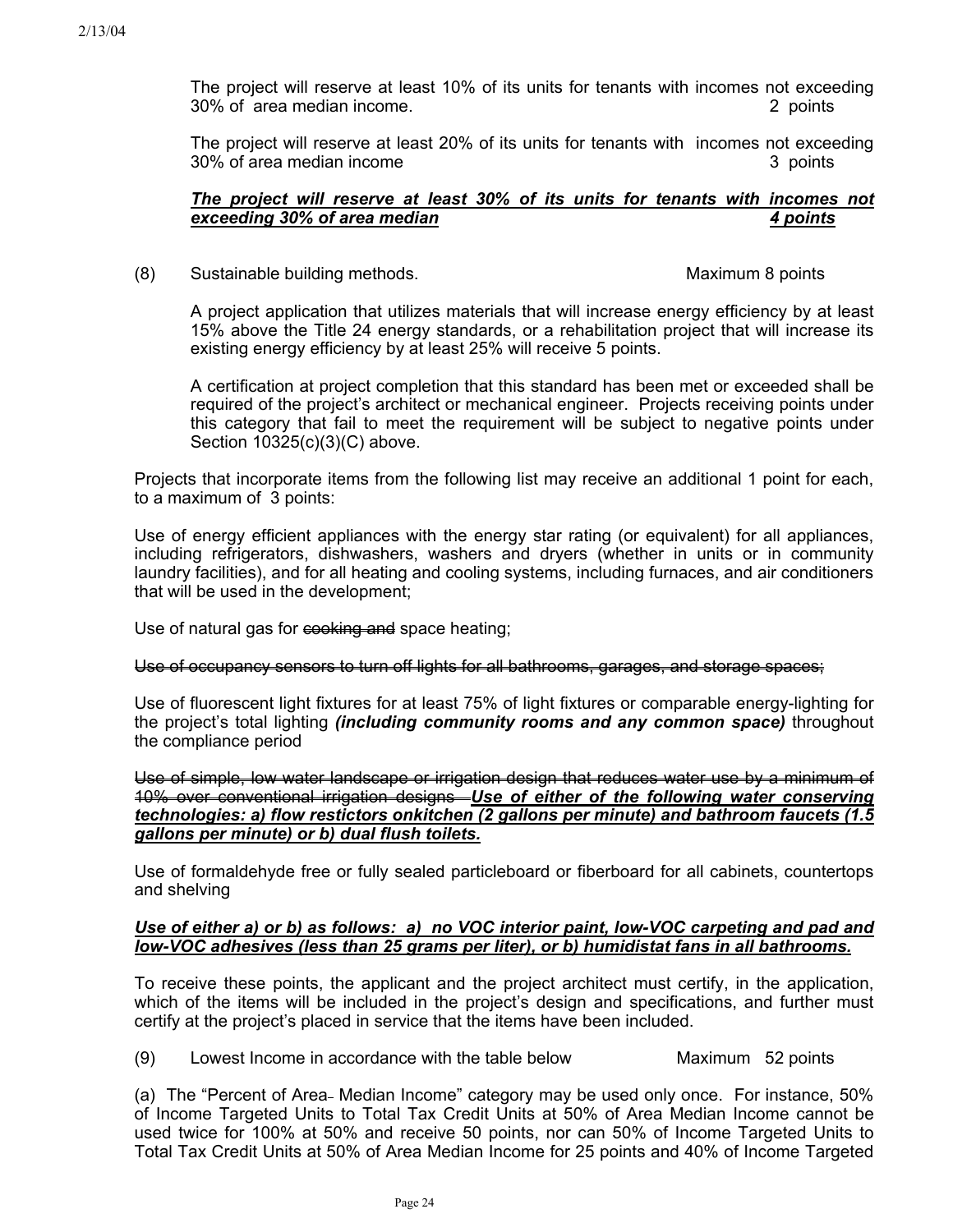Units to Total Units at 50% of Area Median Income be used for an additional 20 points. However, the "Percent of Income Targeted Units" may be used multiple times. For example, 50% of Targeted Units at 50% of Area Median Income for 25 points may be combined with another 50% of Targeted Units at 45% of Area Median Income to achieve the maximum points. All projects must score at least 45 points in this category to be eligible for 9% tax credit.

 Only projects qualifying *competing in* for the Rural set aside may use the 55% of Area median income column

|                               | <b>Percent of Area Median Income</b> |      |      |      |      |      |      |        |
|-------------------------------|--------------------------------------|------|------|------|------|------|------|--------|
|                               | 45<br>35<br>50<br>55<br>40<br>30     |      |      |      |      |      |      |        |
|                               | 50                                   | 22.5 | 25   | 27.5 | 30   | 32.5 | 35   | points |
|                               | 45                                   | 20   | 22.5 | 25   | 27.5 | 30   | 32.5 | points |
|                               | 40                                   | 17.5 | 20   | 22.5 | 25   | 27.5 | 30   | points |
| Percent of                    | 35                                   | 15   | 17.5 | 20   | 22.5 | 25   | 27.5 | points |
| Income                        | 30                                   | 12.5 | 15   | 17.5 | 20   | 22.5 | 25   | points |
| Targeted                      | 25                                   | 10   | 12.5 | 15   | 17.5 | 20   | 22.5 | points |
| Units To                      | 20                                   | 7.5  | 10   | 12.5 | 15   | 17.5 | 20   | points |
| <b>Total Tax Credit Units</b> | 15                                   | 5    | 7.5  | 10   | 12.5 | 15   | 17.5 | points |
| (exclusive of mgr.'s units)   | 10                                   | 2.5  | 5    | 7.5  | 10   | 12.5 | 15   | points |

(b) A project that agrees to have at least ten percent (10%) of its units *of each bedroom size* available for tenants with incomes no greater than thirty percent (30%) of area median, and to restrict the rents on those units accordingly, will receive two points in addition to other points received under this subsection. *The 30% units must be spread across bedroom size, and measurement will begin using 10% of the largest bedroom size; however, the requirement will not exceed a minimum of 10% of the total number of units in the development.* (These points may be obtained by using the 30% section of the matrix.)

All projects, except those applying under section 10326 of these regulations, will be subject to the minimum low income percentages chosen for a period of 55 years, unless they receive federal housing tax credit only and are intended for eventual tenant homeownership, in which case they must submit, at application, evidence of a financially feasible program, incorporating, among other items, an exit strategy, home ownership counseling, funds to be set aside to assist tenants in the purchase of units, and a plan for conversion of the facility to home ownership at the end of the initial 15 year compliance period. In such a case, the regulatory agreement will contain provisions for the enforcement of such covenants.

- (10) Readiness to Proceed. 20 points will be available to projects that meet ALL of the following, and are able to begin construction within 150 days of the Credit Reservation, as evidenced by submission, within that time of, recorded deeds of trust for all construction financing, except for AHP and MHP funds, payment of all construction lender fees, issuance of building permits (a grading permit does not suffice to meet this requirement) and notice to proceed delivered to the contractor. If no construction lender is involved, evidence must be submitted within 150 days after the Reservation is made that the equity partner has been admitted to the ownership entity, and that an initial disbursement of funds has occurred. Failure to meet this timeline will result in rescission of the Credit Reservation.
	- (A) enforceable commitment for all construction financing, as evidenced by executed commitment and payment of commitment fee;
	- (B) evidence, as verified by the appropriate officials, of site plan approval and that all *local land use* environmental review clearance (CEQA and NEPA) necessary to begin construction are either finally approved or unnecessary;
	- (C) all necessary public approvals except building permits;
	- (D) design review approval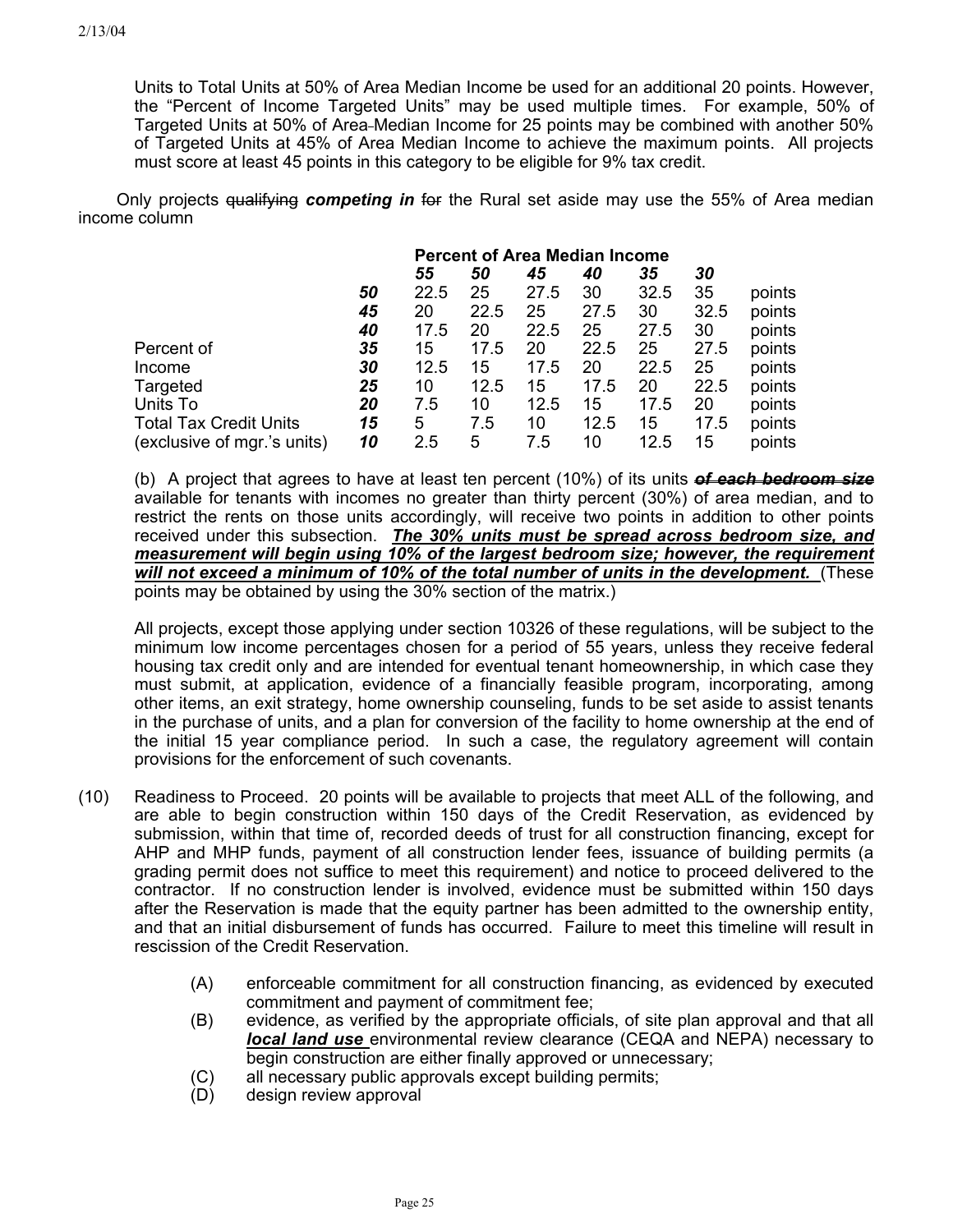In the event that less than all of the above criteria have been met, 5 points may be awarded for each of the above, to a maximum of 15 points. In such cases, the 150-day requirements shall not apply.

- (11) State credit substitution. For applicants that agree that the Committee may exchange federal credit for state credit in an amount that will yield an equivalent of equity as if only federal credit were awarded **2** points **2** points **2** points **2** points **2** points **2** points **2** points **2** points **2** points **2** points **2** points **2** points **2** points **2** points **2** points **2** points **2** points **2** points **2** points
- (12) Tie Breakers

Should multiple applications receive the same score, the following tie breakers shall be employed: first, to the extent that the housing type goals have not been met *in any funding round*, to meet those housing type goals in the order in which they are listed in section 10315 $\leftrightarrow$ *(9)* above; second, an application for a project located in a qualified census tract or a federally designated Renewal Community, Empowerment Zone, of Enterprise Community, or Champion **Community** that has demonstrated that it will contribute to a concerted neighborhood revitalization plan, as evidenced by a score of at least eight (8) points, or a project not located in such an area that has received nine (9) points under section 10325(c)(6) *or (7)* of these regulations, or, in the case of a project in the Rural set-aside, one which is located in a qualified census tract, federally designated Renewal Community, Empowerment Zone, *or* Enterprise Community, or HUB Zone shall be selected over an application not meeting this criterion; third, the application *with the lowest ratio of credit requested unadjusted eligible basis to total project costs, excluding deferred developer fee, land and general partner equity and/or loans from the general partner and /or a proposed or actual equity provider. This ratio must remain the same when the project is placed in service and the cost certification completed or the credit will be concomitantly reduced and negative points may be awarded.* requesting the lowest requested eligible basis per bedroom prior to calculating any boost in basis attributable to being located in a qualified census tract or difficult to develop area shall be selected.

- (d) Application selection for evaluation. Following the scoring and ranking of project applications in accordance with the above criteria, subject to conditions described in these regulations, reservations of Credit shall be made for those applications of highest rank in the following manner.
	- (1) Set-aside application selection. Beginning with the top-ranked application from the Nonprofit set-aside (including the homeless assistance apportionment), followed by the Rural set-aside (including the RHS program apportionment), the Small Development setaside, the At Risk set-aside, and the Special Needs/SRO set-aside, the highest scoring applications will have Credit reserved. No more than one project in a market area as determined by the Committee will be funded in the Rural set-aside during any funding round. Credit amounts to be reserved in the set-asides will be established at the exact percentages set forth in section 10315. To the extent that there is more credit reserved to the last project in a set-aside than has been established for that set-aside, such overages in the first funding round will be subtracted from that set-aside in determining the amount available in the set-aside for the second funding round. To the extent that more credit is reserved to the last project in a set-aside than is available in that set-aside during the second funding round, the overage will be taken from the three percent holdback to the extent there are sufficient funds in the holdback, or, to the extent there are no such funds remaining, will be counted against the amounts available from the geographic area in which the project is located. *Credit reserved in the general non-profit set-aside (but*  not in the non-profit homeless assistance portion of that set-aside), in the small *development set-aside, and in the at-risk set-aside shall count within the geographic areas in which the projects funded therein are located.* Except for those amounts described in the preceding sentence, credit amounts reserved in the set-asides shall not be counted within the geographic allotments. Credit reserved in all set-asides shall be counted within the housing type goals.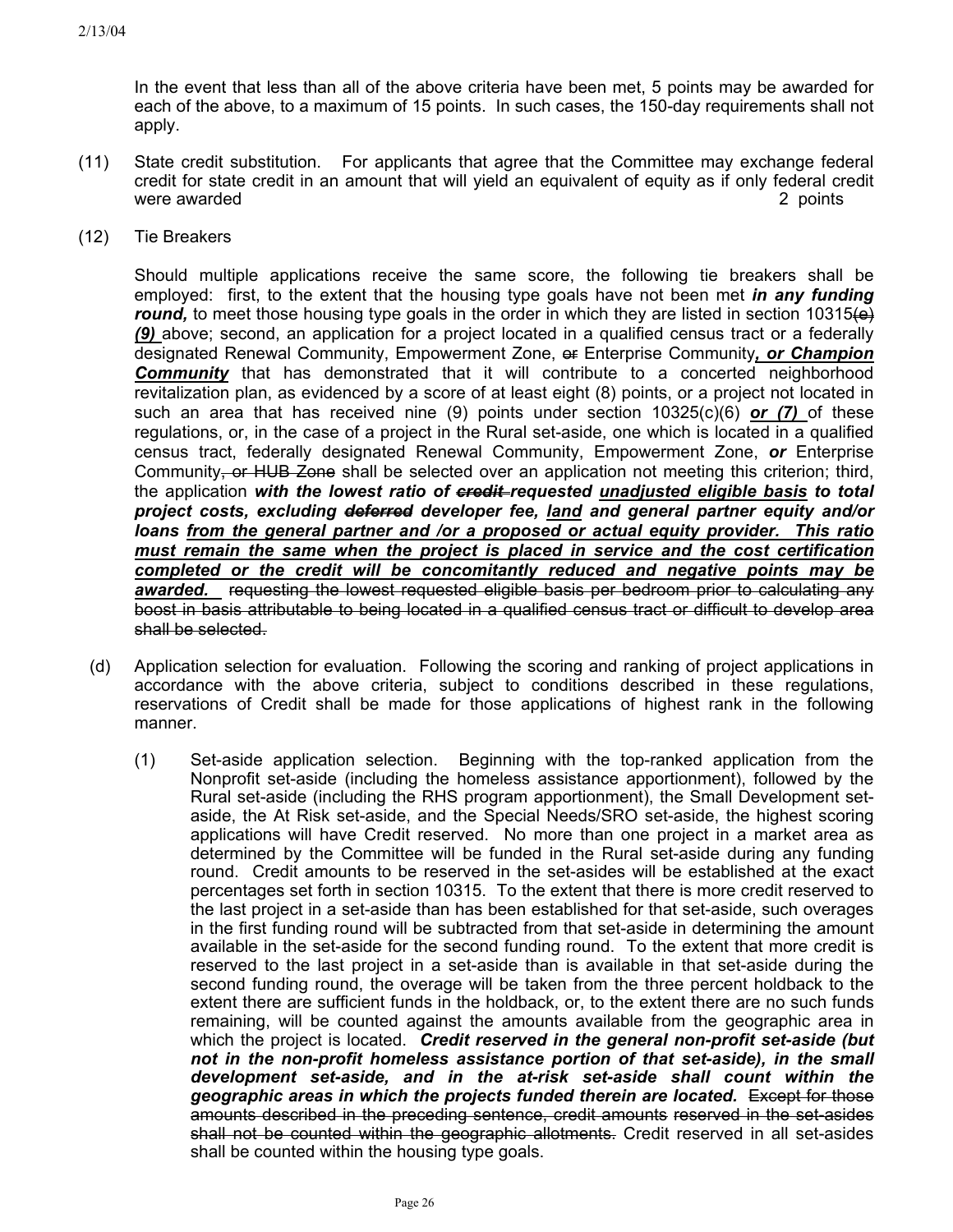- (A) For an application to receive a reservation within a statutory set-aside, there shall be at least one dollar of Credit not yet reserved in the set-aside.
- (B) If there is a zero or negative amount of Credit in either the federal or state credit categories requested by the applicant, the application shall be by-passed in favor of the next highest-ranking application.
- (C) Except for projects competing in the rural set-aside, which shall not be eligible to compete in geographic areas, after a set-aside is fully reserved, all remaining applications competing within the set-aside shall compete in the geographic areas.
- (2) Geographic Areas selection. Credit remaining following reservations to all set-asides shall be reserved to projects within the geographic areas, beginning with the geographic area having the smallest apportionment, and proceeding upward according to size in the first funding round and in reverse order in the second funding round, filling each geographic area's apportionment and assuring that each geographic area receives funding for at least one project in each funding round *to the extent that by funding a project in a geographic area, that area will not have exceeded 125% of the amount available in that funding round for the geographic area. Subsequent projects will be funded in order of their rank so long as at least 50% of the credit requested is available in the geographic area in the first funding round, and 75% of the credit requested is available in the second funding round (or, to the extent there is only one funding*  round in a year, in the only funding round). **to the extent that no more than the** amounts below are requested, or that the project is a large acquisition/rehabilitation project that has received a waiver under Section 10325(e)(9) of these regulations. The amount of funds that can be applied for and reserved shall be determined by multiplying the amount of federal credit available after funding of the set-asides, first by ten, then by twice the percentage ascribed to the geographic area in the regulations (2.5 times for those geographic areas having less than 3% apportionment), and finally, adding to that figure the percent of state credit available that is ascribed to the geographic area in the regulations. In the first funding round of 2003, for projects eligible to apply for state credit because of their location, (for example, those not in DDAs or QCTs) the limitation shall be calculated solely on the federal credit available to the geographic area and shall not take into consideration the state credit amount requested. In the second funding round, the limitation for all applications shall be calculated as though the preceding sentence did not exist.
	- (A) In each funding round, the highest scoring project will be awarded a reservation, provided that it has applied for no more credit than is described in the above paragraph. Should less than 50% (or 40%) in the case of counties mentioned above) of the sum of the ten year federal credit and state credit for which the next project is eligible remain available in the geographic area, no further awards will be made in the geographic area. The Committee will not fund a lower ranking project in this case. Any overages that occur in a geographic region in a funding round may be taken from the three percent holdback of funds to the extent they are available, or may, at the discretion of the Executive Director, reduce, by that overage amount, the credit available to that geographic region in the next funding round.

The Committee may determine that, under the unique circumstances of the funding round and in consideration of the relative scores and ranking of the proposed projects, that all applicants scores are too low to warrant a reservation of credit pursuant to section 10325(c ) of these regulations.

> (B) To the extent that there is a positive balance remaining in a geographic area after the first *a* funding round, such amount will be added to the amount available in that geographic area in the second *subsequent funding* round. *Similarly, to the extent that there is a deficit in a geographic area after a funding round, such amount will be subtracted from the funds available for reservation in the*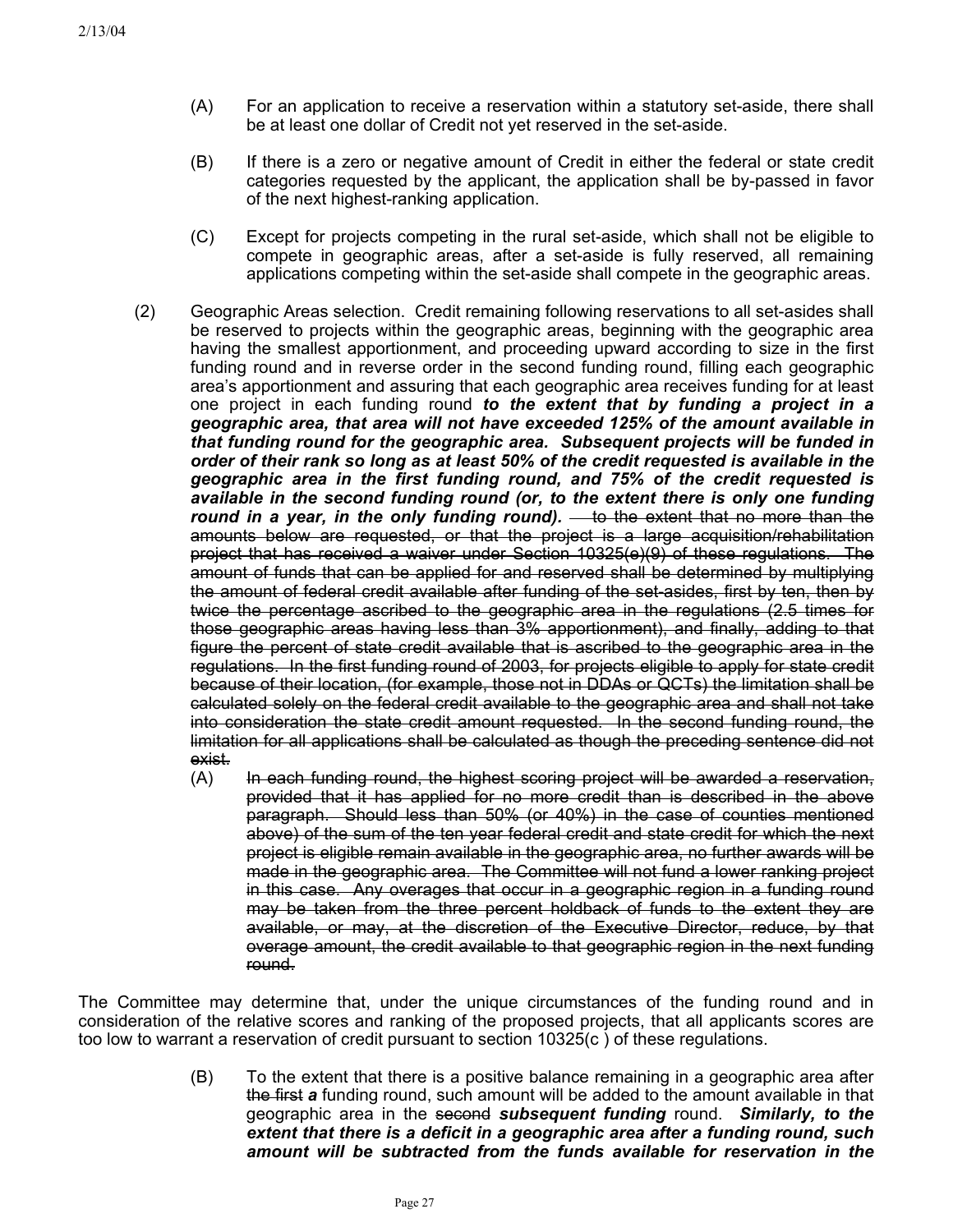*next funding round.* Further, to the extent that, at the close of the second funding round there are still funds available in any geographic apportionment, such Credit will be added together from all geographic areas and will then be awarded to the highest scoring project in the geographic area having the greatest disparity between the percentage goals for the areas, and the actual percentage reserved for that area.

- (e) Application evaluation. To receive a reservation of Credit, applications selected pursuant to subsection (d) of this Section, shall be evaluated, pursuant to IRC Section 42, H & S Code Sections 50199.4 through 50199.22, R & T Code Sections 12206, 17058, and 23610.5, and these regulations to determine if; eligible, by meeting all program eligibility requirements; complete, which includes meeting all basic threshold and additional threshold requirements; and financially feasible. *In scoring and evaluating project applications, the Executive Director shall have the discretion to interpret the intent of these regulations and to score and evaluate applications accordingly. Applicants understand that there is no "right" to receive credit* **under these regulations.** The Committee shall make available to the general public a written explanation for any allocation of credit that is not made in accordance with the established priorities and selection criteria of these Regulations.
- (f) Basic thresholds. An application shall be determined to be complete by demonstration of meeting the following basic threshold requirements. All basic thresholds shall be met at the time the application is filed through a presentation of conclusive, documented evidence to the Executive Director's satisfaction.
	- (1) Housing need and demand. Applicants shall provide evidence that the type of housing proposed, including proposed rent levels, is needed and affordable to the targeted population within the community in which it is located. Evidence shall be conclusive, and include the most recent documentation available (prepared within 1 year and updated, if necessary). Evidence of housing need and demand shall include:
		- (A) evidence of public housing waiting lists, by bedroom size and tenant type, if available, from the local housing authority; and
		- (B) a market study as described in Section 10322(h)(10) of these regulations.
	- (2) Demonstrated site control. Applicants shall provide evidence that the subject property is within the control of the applicant.
		- (A) Site control may be evidenced by:
			- (i) a current title report (within 90 days of application) showing the applicant holds fee title;
			- (ii) an executed lease agreement or lease option for the length of time the project will be regulated under this program between the applicant and the owner of the subject property;
			- (iii) an executed disposition and development agreement between the applicant and a public agency; or,
			- (iv) a valid, current, enforceable contingent purchase and sale agreement or option agreement between the applicant and the owner of the subject property. Evidence that all extensions necessary to keep the agreement current through the application filing deadline have been executed and must be included in the application.
		- (B) A current title report (within 90 days of application) shall be submitted with all applications for purposes of this threshold requirement.
		- (C) The Executive Director may determine, in her/his sole discretion, that site control has been demonstrated where a local agency has demonstrated its intention to acquire the site, or portion of the site, through eminent domain proceedings.
	- (3) Enforceable financing commitment. Applicants shall provide evidence of enforceable financing commitments for at least fifty percent (50%) of the construction financing, or at least fifty percent (50%) of the permanent financing, of the proposed project's estimated total construction or total permanent financing requirements. An "enforceable financing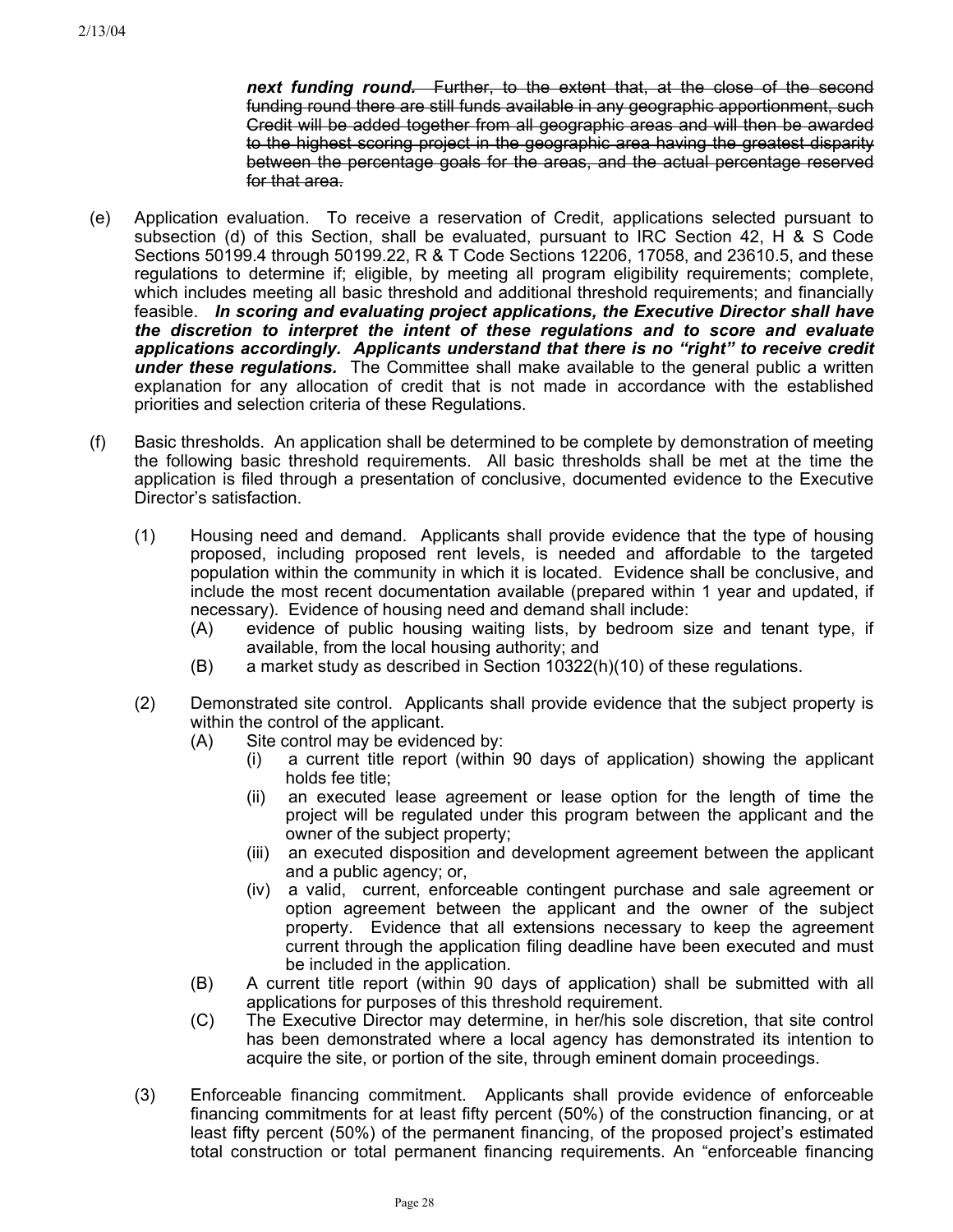commitment" shall meet the following conditions, except that the submission of a multifamily accelerated processing invitation letter from the U.S. Department of Housing and Urban Development, together with the submission of a multifamily accelerated processing firm commitment application will suffice to satisfy the requirements of this enforceable financing commitment requirement:

- (A) be in writing, state the rate and terms and may be in the form of a loan or grant;
- (B) subject only to conditions within the control of the applicant, but for obtaining other financing sources including an award of Credit;
- (C) if permanent financing, shall have a term of at least fifteen (15) years;
- (D) if a variable or adjustable interest rate permanent loan is proposed, shall demonstrate feasibility for fifteen (15) years at the ceiling interest rate; and,
- (E) shall be from a lender other than a mortgage broker, the applicant, or an identity of interest of the applicant, unless the applicant is a lending institution actively and regularly engaged in residential lending.
- (F) Substitution of such funds may be permitted only when the source of funding is similar to the original funding, for example, bank loan to substitute for bank loan, public funds for public funds.
- (G) be accepted in writing by the proposed mortgagor or grantee, if private financing.
- (4) Local approvals and Zoning. Applicants shall provide evidence, at the time the application is filed, that the project, as proposed is zoned for the intended use, and has obtained all applicable local land use approvals which allow the discretion of local elected officials to be applied. Examples of such approvals include, but are not limited to, general plan amendments, rezonings, conditional use permits. Notwithstanding the first sentence of this subsection, local land use approvals not required to be obtained at the time of application include, design review, initial environmental study assessments, variances, and development agreements. The Committee may require, as evidence to meet this requirement, submission of a Committee-provided form letter to be signed by an appropriate local government planning official of the applicable local jurisdiction.
- (5) Financial feasibility. Applicants shall provide the financing plan for the proposed project, and shall demonstrate the proposed project is financially feasible and viable as a qualified low income housing project throughout the extended use period. A fifteen-year pro forma of all revenue and expense projections is required. The financial feasibility analysis shall use all underwriting criteria specified in Section 10327 of these regulations.
- (6) Sponsor characteristics. Applicants shall provide evidence that as a team, proposed project participants possess the knowledge, skills, experience and financial capacity to successfully develop, own and operate the proposed project. The Committee may conduct an investigation into an applicant's background that it deems necessary, in its sole discretion, and may determine if any of the evidence provided shall disqualify the applicant from participating in the Credit programs, or if additional team members need be added to appropriately perform all program requirements. The following documentation is required to be submitted at the time of application:
	- (A) current financial statement(s) for the general partner(s), principal owner(s), and developer(s);
	- (B) for all participants, a description of other Credit and all other affordable, multifamily rental project involvement in California or other states, on forms provided by the Committee together with a release form permitting inquiry into the status of such developments;
	- (C) for each of the following participants, a copy of a contract to provide services related to the proposed project:
		- (i) Attorney(s) and or Tax Professional(s)
		- (ii) Architect
		- (iii) Property Management Agent
		- (iv) Consultant
		- (v) Market Analyst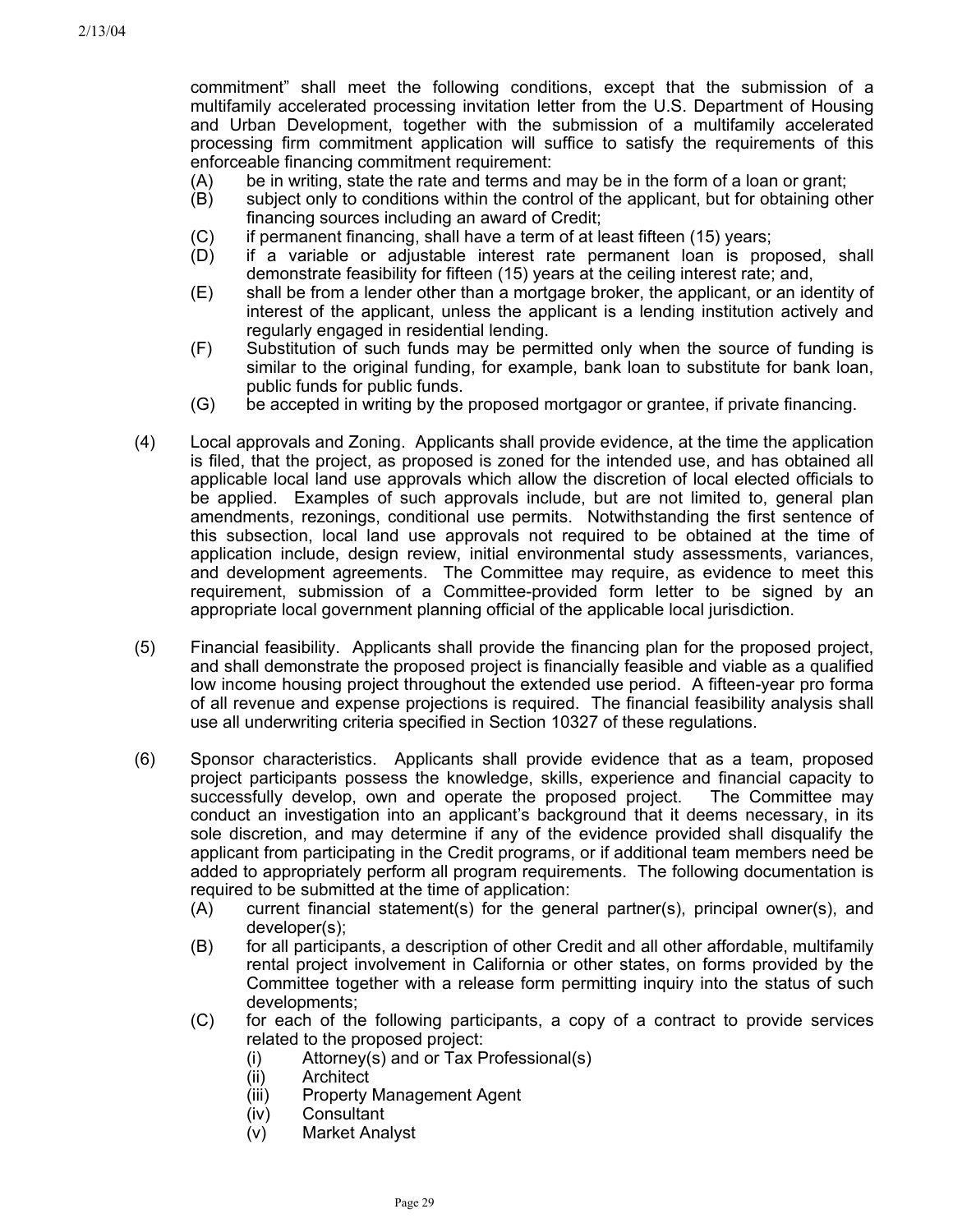- (D) for the applicant and all general partners of the project, a description of any circumstances that would require negative points to be assessed by the Committee and any defaults or foreclosures on residential rental properties, or a signed statement affirming that no such defaults or foreclosures occurred.
- (7) Minimum construction standards. Applicants shall provide a statement of their intent to utilize landscaping and construction materials which are compatible with the neighborhood in which the proposed project is to be located, and that the architectural design and construction materials will provide for low maintenance and durability, as well as be suited to the environmental conditions to which the project will be subjected. Additionally, the statement of intent shall note that the following minimum specifications will be incorporated into the project design for all new construction projects:
	- (A) Landscaping. A variety of plant and tree species *that require low water use* shall be provided in sufficient quantities based on landscaping practices in the general market area and low maintenance needs.
	- (B) Roofs. Shingle roofing shall carry a three-year subcontractor guarantee and a 20 year manufacturer's warranty.
	- (C) Exterior doors. Solid core, flush, paint or stain grade exterior doors shall be made of metal clad or hardwood faces, with a standard one-year guarantee and all six sides factory primed.
	- (D) Appliances. Energy efficient appliances, including frost-free refrigerators shall be provided unless waived by the Executive Director.
	- (E) Window coverings. Window coverings shall be provided and may include fire retardant drapes or blinds.
	- (F) Water heater. For units with individual water heaters, minimum capacities are to be 30 gallons for one- and two-bedroom units and 40 gallons for three-bedroom units or larger. All individual water heaters shall be gas fired and equipped with pressure and temperature relief valves unless waived by the Executive Director.
	- (G) Floor coverings. For light and medium traffic areas vinyl or linoleum shall be at least 3/32" thick; for heavy traffic areas it shall be a minimum 1/8" thick. A hard, waterproof, cleanable surface shall be required for all kitchen and bath areas. Carpet complying with U.S. Department of Housing and Urban Development/Federal Housing Administration UM 44C, or alternatively, cork, bamboo, linoleum, or hardwood floors shall be provided in all other floor spaces unless this requirement is specifically waived by the Executive Director.
	- (H) Use of Low VOC paints and stains for all interior surfaces where paints and stains are applied.

A project proposing rehabilitation of existing structures shall be exempt from the provisions of subsection (D) and (F) above. To the extent it does not propose to meet the other requirements of this subsection, its capital needs assessment must show that the standards not proposed to be met are either unnecessary or excessively expensive.

- (8) Deferred-payment financing, grants and subsidies. Applicants shall provide evidence that all deferred-payment financing, grants and subsidies shown in the application are "committed" at the time of application, except as permitted in subsection (E) and (F) below.
	- (A) Evidence provided shall signify the form of the commitment, the loan, grant or subsidy amount, the length of the commitment, conditions of participation, and express authorization from the governing body, or an official expressly authorized to act on behalf of said governing body, committing the funds, as well as the applicant's acceptance in the case of privately committed loans.
	- (B) Commitments shall be final and not preliminary, and only subject to conditions within the control of the applicant, with one exception, the attainment of other financing sources including an award of Credit.
	- (C) Fund commitments shall be from funds within the control of the entity providing the commitment at the time of application.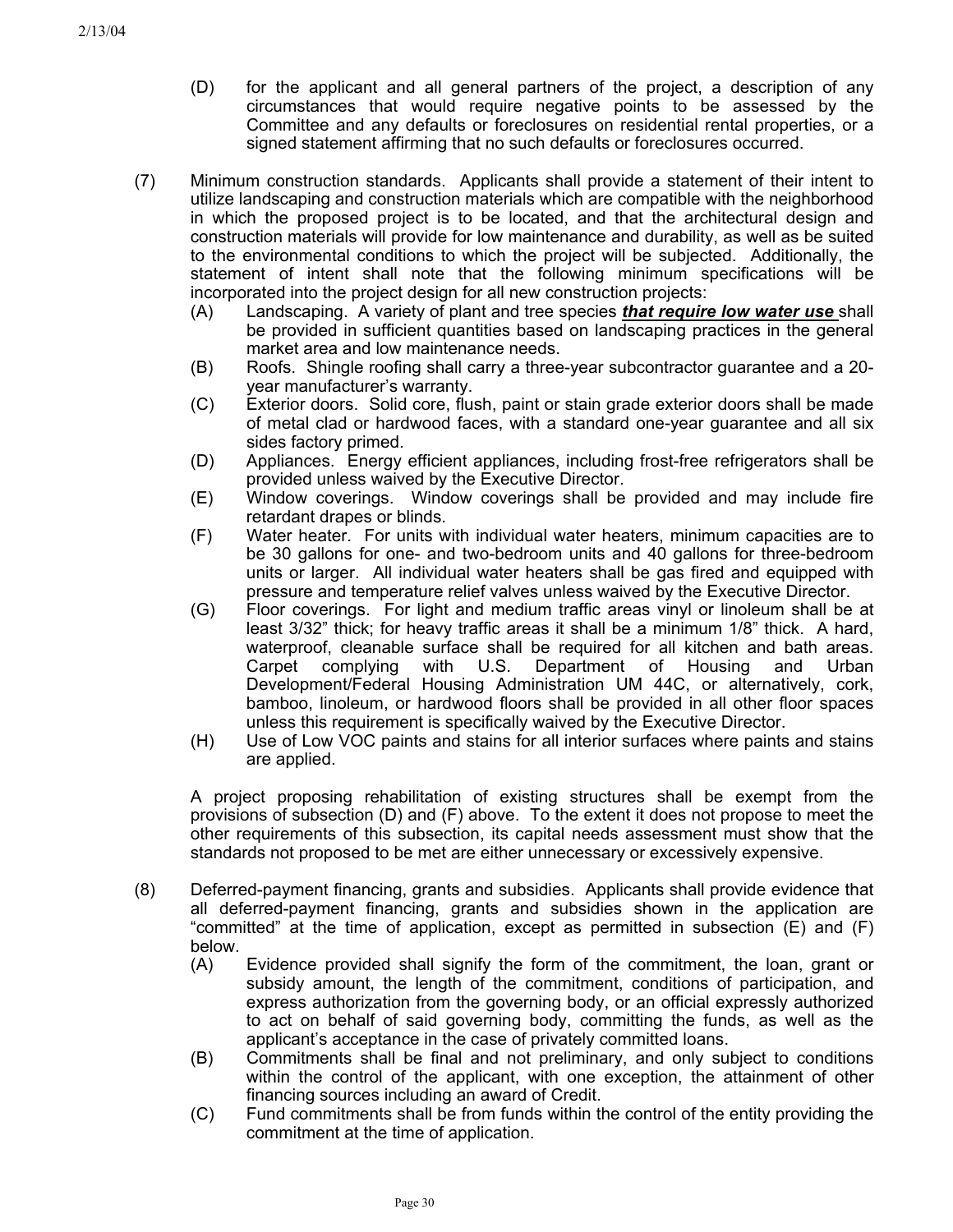- (D) Substantiating evidence of the value of local fee waivers, exemptions or land writedowns is required.
- (E) Substitution or an increase of such funds may be permitted only when the source of funding is similar to the original funding, for example, private loan to substitute for private loan, public funds for public funds. Funds may be increased only in an amount necessary to achieve project feasibility. This provision shall include projects that have already received a reservation or allocation of credit in prior years.
- (F) Funds anticipated but not yet awarded under the following programs shall be exempt from the provisions of this subsection: the Affordable Housing Program (AHP) provided pursuant to a program of the Federal Home Loan Bank; RHS Section 514, 515 or 538 programs; California Housing Finance Agency's Proposition 1A school facility fee reimbursement program; the Department of Housing and Urban Development's Supportive Housing Program (SHP); the California Department of Mental Health's Supportive Housing Initiative Act Program; projects that have received a Reservation of HOME funds from the applicable Participating Jurisdiction, or to projects receiving housing tax credit in 1999 and thereafter and funding under the Department of Housing and Community Development's Multifamily Housing Program.
- (9) Project size and credit amount limitations. Project size limitations shall apply to all applications filed, pursuant to this Section.
	- (A) Unit number limits are as follows:
		- i. Rural set-aside applications *Eighty (80) units maximum. Sixty (60) units maximum, except for projects that received all discretionary approvals (including site plan approval) prior to January 1, 2003 based on a number of up to 80 units, and that have applied to the Committee under Section 10325 prior to July 15, 2003.* eighty (80) for the first funding round of 2003. Beginning in the second funding round of 2003, except for projects that received all discretionary approvals (including site plan approval) prior to January 1, 2003, based on a number of units up to 80 and have applied to the Committee for competitive credit for up to 80 units prior to the second funding round of 2003, sixty (60) units maximum
		- ii. Other than rural set-aside applications *One hundred fifty (150) units maximum,* two-hundred (200) for the first funding round of 2003. Beginning in the second funding round of 2003, except for projects that received all discretionary local approvals (including site plan approval) prior to January 1, 2003 based on a number of units up to 200, and have applied to the Committee for competitive credit of up to 200 units prior to the second funding round of 2003 one hundred fifty (150) units maximum Also, with the exception of *except for* rehabilitation proposals, HOPE VI or large neighborhood redevelopment proposals pursuant to a specific neighborhood plan where the size limitation is waived by the Executive Director, after making a determination that the project cannot feasibly be phased or completed as a tax-exempt project.
	- (B) Units, for purposes of this subsection, shall:
		- i. include low-income units:
		- ii. not include market rate units or manager's units.
	- (C) The total "units" in one or more separate applications, filed by Related Parties, proposing projects within one-fourth (1/4) mile of one another, filed at any time within a twelve (12) month period, shall, for purposes of this subsection be subject to the above project size limitations, except when specifically waived by the Executive Director in unusual circumstances such as HOPE VI or large neighborhood redevelopment proposals pursuant to a specific neighborhood plan. HOPE VI and other large projects will generally be directed towards the taxexempt bond program.
	- (D) *The maximum annual federal credit available for award to any one project in any funding round shall not exceed Two Million (\$2,000,000) Dollars.*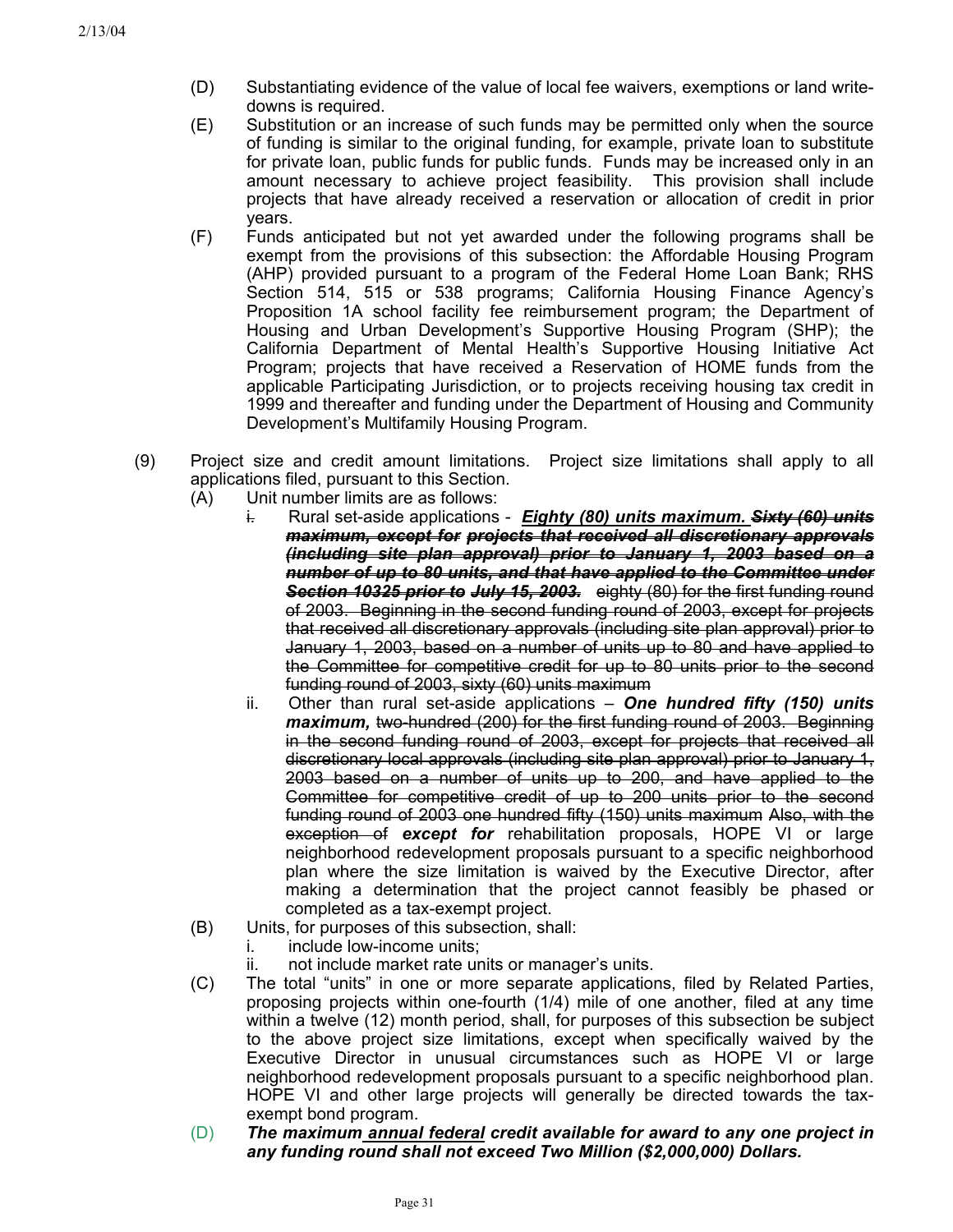- (10) Projects applying for competitive credit and involving rehabilitation of existing buildings shall be required to complete a minimum of \$15,000 hard construction costs per unit (except for those projects defined as "at risk" pursuant to these regulations, which must complete a minimum of \$7,500 in hard construction costs per unit.
- (g) Additional threshold requirements. To qualify for Credit as a housing type, as described in Section 10315(e), or to receive points as a housing type, the application shall meet the following additional threshold requirements:
	- (1) Large Family projects. To be considered large family housing, the application shall meet the following additional threshold requirements.
		- (A) At least thirty percent (30%) of the tax Credit units in the project shall be threebedroom or larger units, with the remaining units configured based on the demand established in the basic threshold requirements *except that for projects qualifying for and applying under the At-risk set-aside, proposing rehabilitation of existing structures, the Executive Director may grant a waiver from this requirement if the applicant shows that it would be cost prohibitive to comply.*
		- *One bedroom units shall include at least 650 square feet of living space, two bedroom units shall include at least 900 square feet of living space,* T *t*hreebedroom units shall include at least 1,000 square feet of living space and fourbedroom units shall include at least 1,200 square feet of living space, unless these restrictions conflict with the requirements of another governmental agency to which the project is subject to approval (bedrooms shall be large enough to accommodate two persons each and living areas shall be adequately sized to accommodate families based on two persons per bedroom); (B)
		- (C) Four-bedroom and larger units shall have a minimum of two full bathrooms;
		- (D) The project shall provide outdoor play/recreational facilities suitable and available to all tenants, for children of all ages, except for small developments as defined in Section 10315(c). The Executive Director, in her/his sole discretion may waive this requirement upon demonstration of nearby, readily accessible, recreational facilities.
		- (E) The project shall provide an appropriately sized common area(s). For purposes of this part, common areas shall include all interior common areas, such as the rental office and meeting rooms, but shall not include laundry rooms or manager living units, and shall meet the following size requirement: projects comprised of 30 or less total units, at least 600 square feet; projects from 31 to 60 total units, at least 1000 square feet; projects from 61 to 100 total units, at least 1400 square feet; projects over 100 total units, at least 1800 square feet. Small developments, defined in Section 10315(d), are exempt from this requirement;
		- (F) A public agency shall provide direct or indirect long-term financial support for at least fifteen percent (15%) of the total project development costs, or the owner's equity (includes syndication proceeds) shall constitute at least thirty percent (30%) of the total project development costs;
		- (G) Adequate laundry facilities shall be available on the project premises, with no fewer than one washer/dryer per 10 units. To the extent that tenants will be charged for the use of central laundry facilities, washers and dryers must be excluded from eligible basis. If no centralized laundry facilities are provided, washers and dryers shall be provided in each unit, subject to the further provision that gas connections for dryers shall be provided where gas is otherwise available at the property. Dishwashers shall be provided in all units unless a waiver is granted by the Executive Director because of planning or financial impracticality.
		- (H) Projects are subject to a minimum low-income use period of 55 years.
	- (2) Senior projects. To be considered senior housing, the application shall meet the following additional threshold requirements:
		- (A) All units shall be restricted to households eligible under the provisions of California Civil Code 51.3 (except for projects utilizing federal funds whose programs have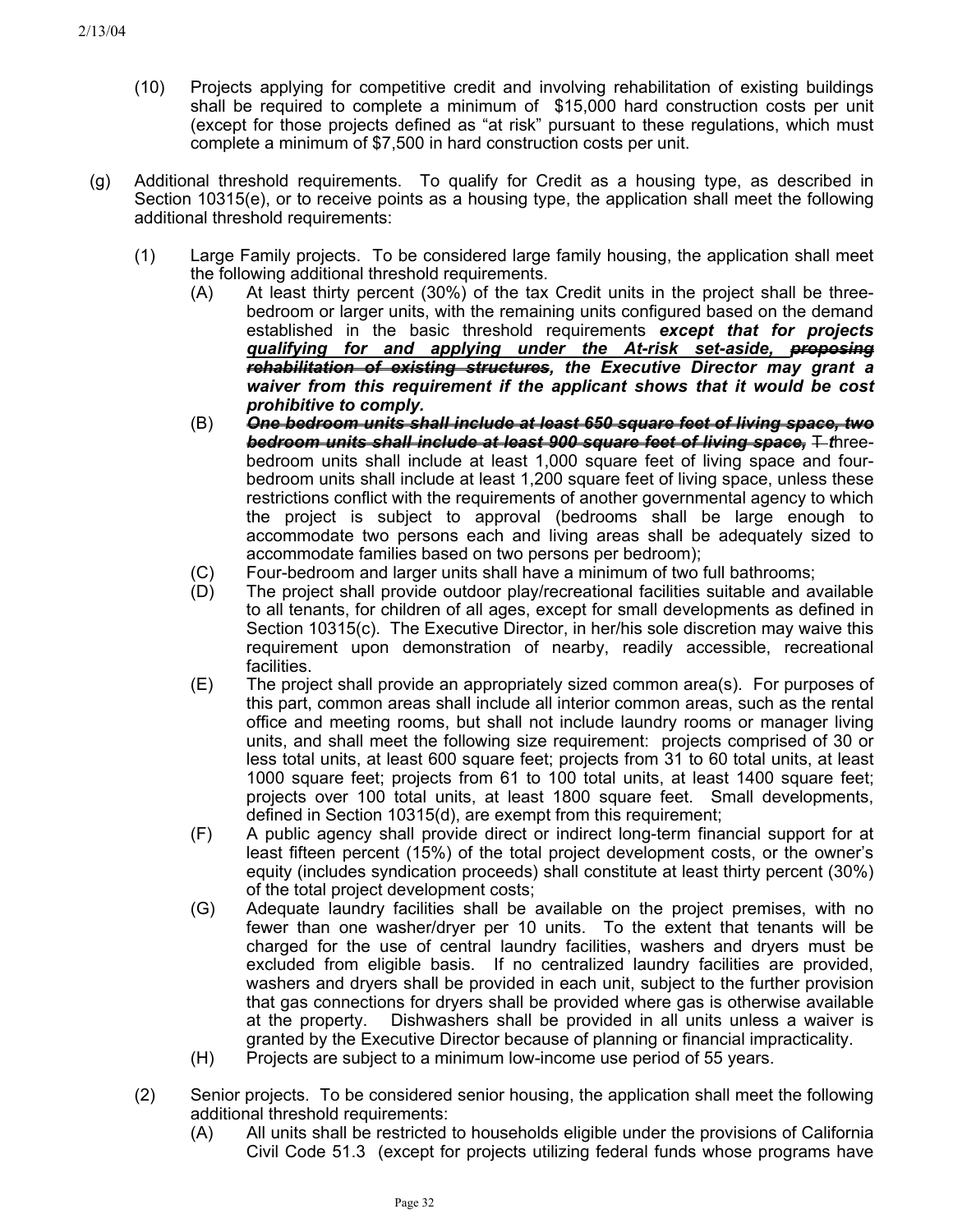differing definitions for senior projects), and further be subject to state and federal fair housing laws with respect to senior housing;

- (B) The project shall be on a suitable site. Access to basic services shall be available by other than resident-owned transportation;
- (C) Projects over two stories shall have an elevator;
- (D) No more than twenty percent (20%) of the low-income units in the project shall be larger than one-bedroom units, unless waived by the Executive Director, when supported by a full market study. *One bedroom units shall include at least 550 square feet of living space two bedroom units must include at least 750 feet of living space, and three bedroom units must include at least 850 square feet of living space.* One larger unit may be included for use as a manager's unit without a waiver.
- (E) For projects receiving credit after 2000, emergency call systems shall only be required in units intended for occupancy by frail elderly populations requiring assistance with activities of daily living, and/or applying as special needs units. When required, they shall provide 24-hour monitoring, unless an alternative monitoring systems is approved by the Executive Director;
- (F) Common area(s) shall be provided on site, or within approximately one-half mile of the subject property. For purposes of this part, common areas shall be allowed to include all interior common areas, such as the rental office and meeting rooms, but shall not include laundry rooms or manager living units, and shall meet the following size requirement: projects comprised of 30 or less total units, at least 600 square feet; projects from 31 to 60 total units, at least 1,000 square feet; projects from 61 to 100 total units, at least 1,400 square feet; projects over 100 total units, at least 1,800 square feet. Small developments, defined in Section 10315(d), are exempt from this requirement;
- (G) A public agency shall provide direct or indirect long-term financial support for at least fifteen percent (15%) of the total project development costs, or the owner's equity (includes syndication proceeds) shall constitute at least thirty percent (30%) of the total project development costs;
- (H) Adequate laundry facilities shall be available on the project premises, with no fewer than one washer/dryer per 15 units. To the extent that tenants will be charged for the use of central laundry facilities, washers and dryers must be excluded from eligible basis. If no centralized laundry facilities are provided, washers and dryers shall be provided in each of the units subject to the further provision that gas connections for dryers shall be provided where gas is otherwise available at the property.
- (I) Projects are subject to a minimum low-income use period of 55 years.
- (3) SRO projects. To be considered Single Room Occupancy (SRO) housing, the application shall meet the following additional threshold requirements:
	- (A) Average income is no more than forty percent (40%) of the area median income;
	- (B) SRO units are efficiency units that may include a complete private bath and kitchen but generally do not have a separate bedroom, unless the configuration of an already existing building being proposed to be used for an SRO dictates otherwise. The maximum size for an SRO unit shall be 500 square feet. At least 90% of the units in the project must meet these requirements;
	- (C) At least one bath shall be provided for every eight units;
	- (D) If the project does not have a rental subsidy committed, the applicant shall demonstrate that the target population can pay the proposed rents. For instance, if the target population will rely on General Assistance, the applicant shall show that those receiving General Assistance are willing to pay rent at the level proposed;
	- (E) The project configuration, including community space and kitchen facilities, shall meet the needs of the population;
	- (F) A public agency shall provide direct or indirect long-term financial support for at least fifteen percent (15%) of the total project development costs, or the owner's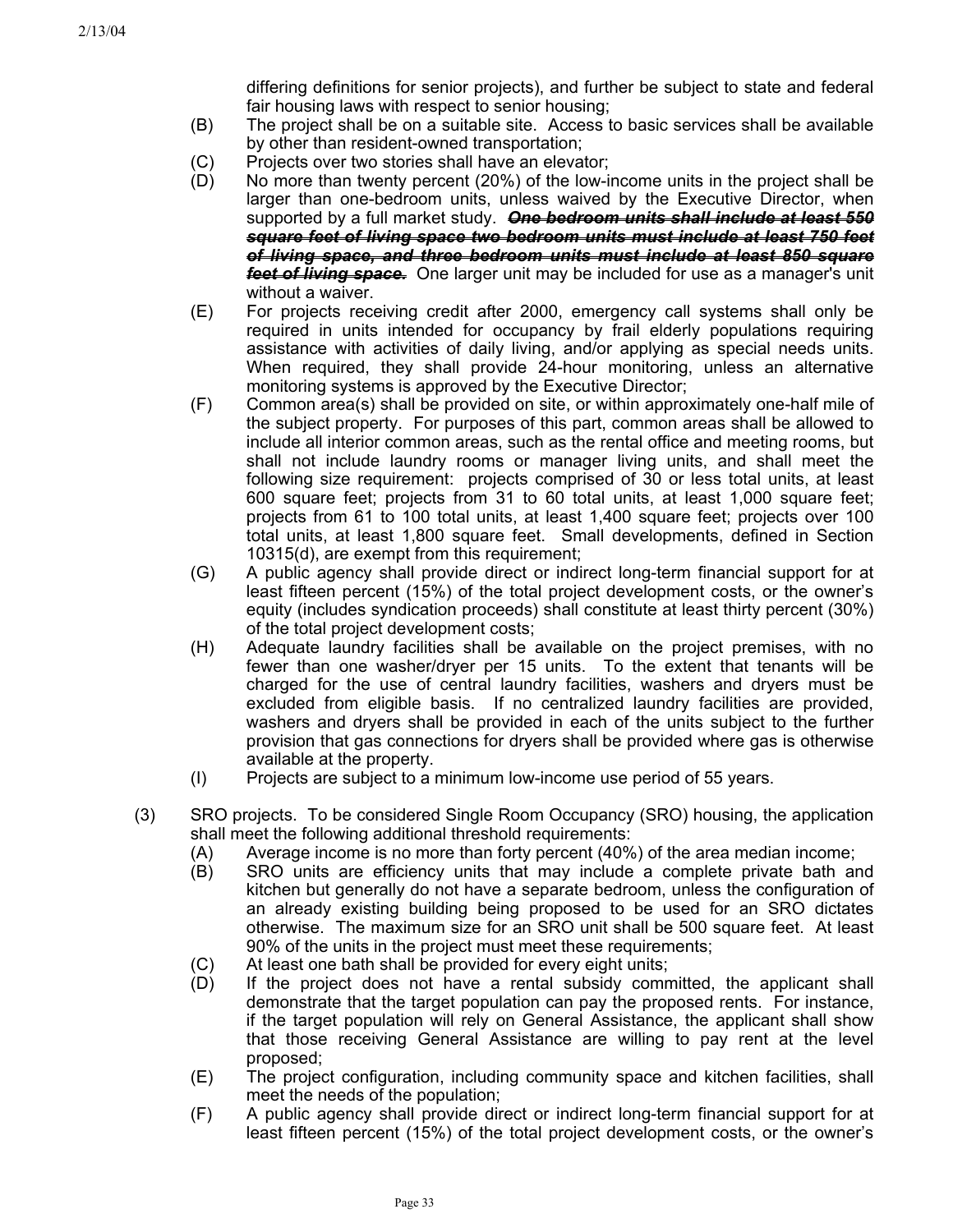equity (includes syndication proceeds) shall constitute at least thirty percent (30%) of the total project development cost;

- (G) Adequate laundry facilities shall be available on the project premises, with no fewer than one washer/dryer per 15 units;
- (H) Projects are subject to a minimum low-income use period of 55 years;
- (I) A ten percent (10%) vacancy rate shall be used unless otherwise approved by the Executive Director. Justification of a lower rate shall be included;
- (J) A signed contract or memorandum of understanding between the developer and the service provider, together with the resolution of the service provider, must accompany the tax credit application;
- (K) A summary of the experience of the developer and the service provider in providing for the population to be service must accompany the tax credit application; and,
- (L) New construction projects for seniors shall not qualify as Single Room Occupancy housing.
- (4) Special Needs projects. To be considered Special Needs housing, at least 50% of the tax credit units in the project shall serve populations who meet one of the following: are developmentally disabled, are survivors of physical abuse, are homeless, have chronic illness, including HIV and mental illness, are displaced teenage parents (or expectant teenage parents) or another specific group determined by the Executive Director to meet the intent of this housing type. The Executive Director shall have sole discretion in determining whether or not an application meets these requirements. In the case of a development that is less than 75% special needs, the non-special needs units must meet another housing type (for example, large family), although the project will be considered as a special needs project for purposes of Section 10325**.** The application shall meet the following additional threshold requirements:
	- (A) Average income for the special needs units is no more than forty percent (40%) of the area median income;
	- (B) Third party verification from a federal, state or local agency of the availability of services appropriate to the targeted population;
	- (C) The units/building configurations (including community space) shall meet the specific needs of the population;
	- (D) If the project does not have a rental subsidy committed, the applicant shall demonstrate that the target population can pay the proposed rents. For instance, if the target population will rely on General Assistance, the applicant shall show that those receiving such assistance are willing to pay rent at the level proposed;
	- (E) A public agency shall provide direct or indirect long-term financial support for at least fifteen percent (15%) of the total project development costs, or the owner's equity (includes syndication proceeds) shall constitute at least thirty percent (30%) of the total project development costs;
	- (F) Adequate laundry facilities shall be available on the project premises, with no fewer than one washer/dryer per 15 units;
	- (G) Projects are subject to a minimum low-income use period of 55 years;
	- (H) A ten percent (10%) vacancy rate shall be used for pro-forma purposes unless otherwise approved by the Executive Director. Justification of a lower rate shall be included;
	- (I) Where services are required as a condition of occupancy, special attention shall be paid to the assessment of service costs as related to maximum allowable Credit rents. A tax professional's opinion as to compliance with IRC Section 42 may be required by the Executive Director;
	- (J) A signed contract or memorandum of understanding between the developer and the service provider, together with the resolution of the service provider, must accompany the tax credit application;
	- (K) A summary of the experience of the developer and the service provider in providing for special needs populations must accompany the tax credit application; and,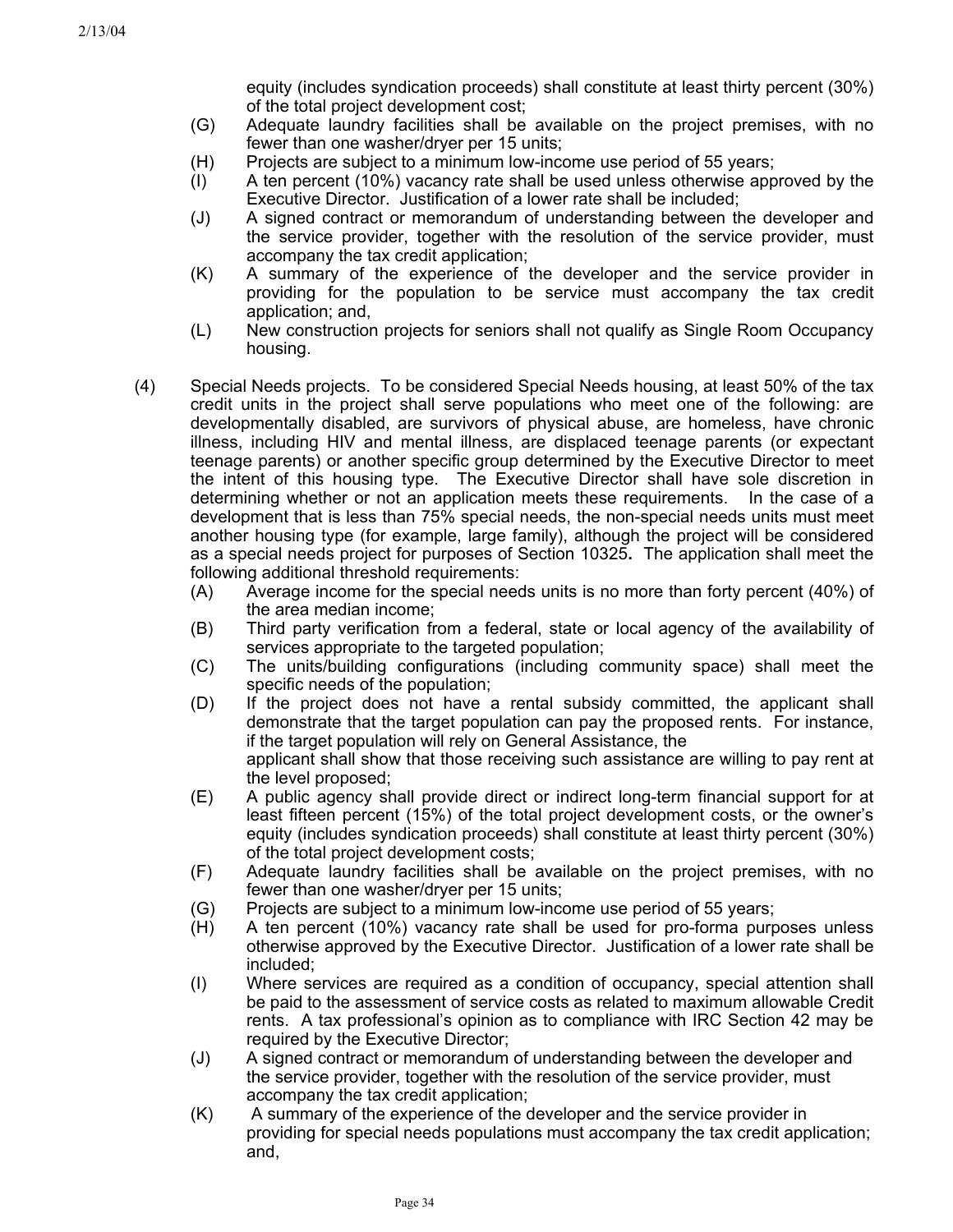- (L) A preliminary service plan that specifically identifies the services to be provided to the special needs population. The Executive Director shall, in his/her sole discretion, determine whether the plan is adequate to qualify the project as a special needs project.
- (5) At-risk projects. To be considered At-risk housing, the application shall meet the requirements of R  $\&$  T Code subsection 17058(c)(4), except as further defined in subsection (B)(i) below, as well as the following additional threshold requirements, and other requirements as outlined in this subsection:
	- (A) Projects are subject to a minimum low-income use period of 55 years; and,
	- (B) Project application eligibility criteria include:
		- (i) before applying for Credit, the project must meet the At-risk eligibility requirements under the terms of applicable federal and state law as verified by a third party legal opinion, except that a project that has been acquired by a qualified nonprofit organization within the past two years of the date of application with interim financing in order to preserve its affordability and that meets all other requirements of this section, shall be eligible to be considered an "at risk" project under these regulations. A project application will not qualify in this category unless it is determined by the Committee that the project is at-risk of converting due to market or other conditions;
		- (ii) the project must currently possess or have had within the past two years from the date of application, either federal mortgage insurance, a federal loan guarantee, federal project-based rental assistance, or, have its mortgage held by a federal agency, or be owned by a federal agency orbe currently subject to, or have been subject to, within 2 years preceding the application deadline, federal low income housing tax Credit restrictions whose compliance period is expiring and at least 50% of whose units are not subject to any other rental restrictions beyond the term of the tax Credit restrictions;
		- (iii) as of the date of application filing, the applicant shall have sought available federal incentives to continue the project as low-income housing, including, direct loans, loan forgiveness, grants, rental subsidies, renewal of existing rental subsidy contracts, etc.;
		- (iv) subsidy contract expiration, mortgage prepayment eligibility, or the expiration of housing tax credit restrictions shall occur no later than two calendar years after the year in which the application is filed;
		- (v) the applicant agrees to renew all Section 8 HAP contracts or equivalent project based subsidies for their full term and shall seek additional renewals throughout the project's useful life, if applicable;
		- (vi) at least seventy percent (70%) of project tenants shall, at the time of application, have incomes at or below sixty percent (60%) of area median income;
		- (vii) the gap between total development costs (excluding developer fee), and all loans and grants to the project (excluding Credit) is greater than fifteen percent (15%) of total development costs; and,
		- (viii) a public agency shall provide direct or indirect long-term financial support of at least fifteen percent (15%) of the total project development costs, or the owner's equity (includes syndication proceeds) shall constitute at least thirty percent (30%) of the total project development cost.
- (h) Waiting list. At the conclusion of the last reservation cycle of any calendar year, and at no other time, the Committee may establish a waiting list of pending applications already scored, ranked and evaluated in anticipation of utilizing any Credit which *that* may be returned to the Committee. The waiting list shall expire on the date specified in the Committee's resolution establishing the waiting list. If no date is specified, the waiting list shall expire at midnight on December 31 of the year the list is established.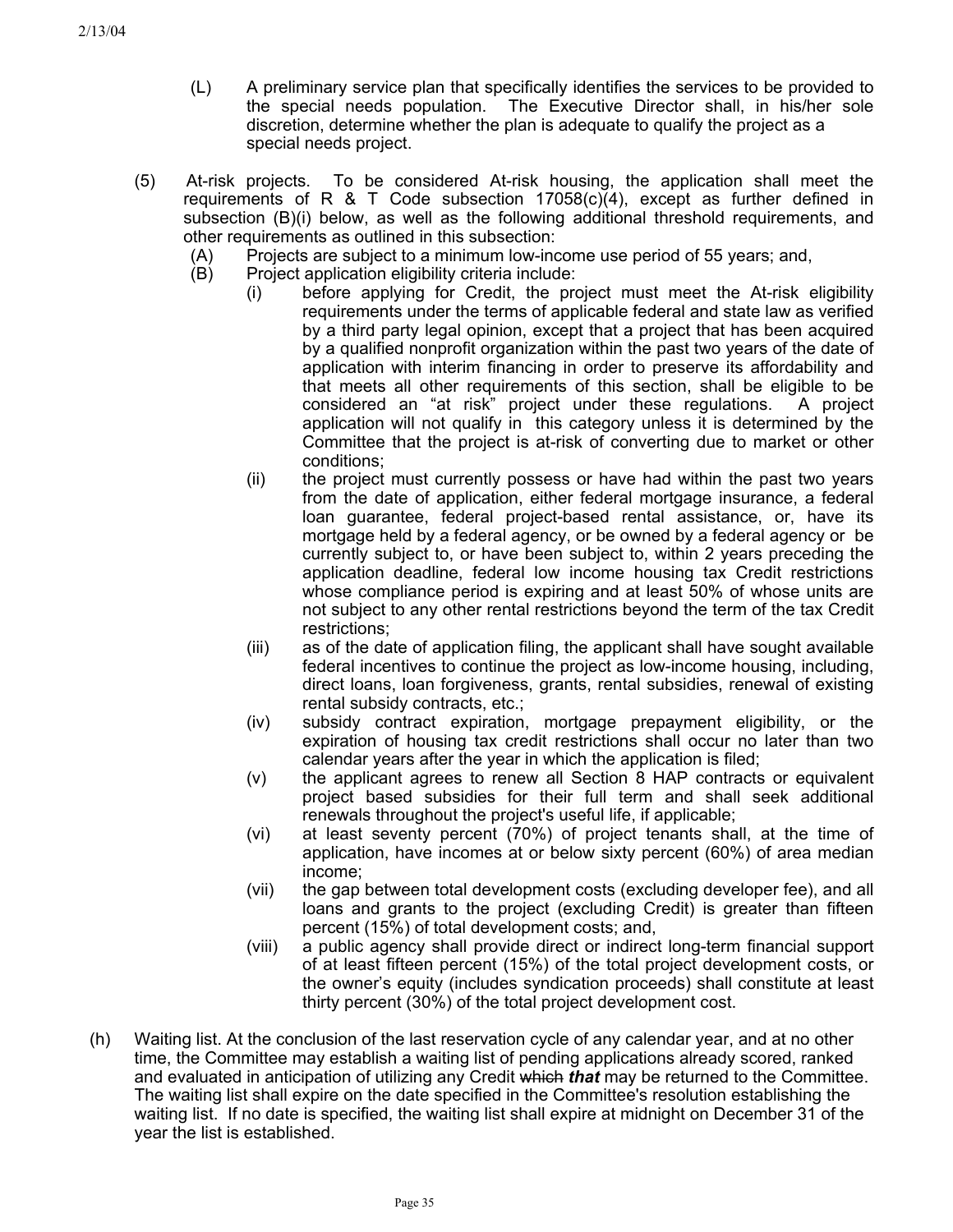- To the extent that the set-asides *or geographic areas* have not been fully utilized or that a reservation or allocation of credit is returned and that there*fore,* is thereby credit *becomes* available both in the *a* set-aside and overall *or geographic area*, applications qualifying hereunder shall be at the top of *placed on* the waiting list in their order of ranking *and in the applicable set-aside and/or geographic area in which they are located.* For developments not in a set-aside, the waiting list shall be comprised of all applicants in their order of ranking without respect to geographic apportionments. In order to receive a reservation from the *a* waiting list, there must be a positive amount of credit *in the set-aside or the geographic area* remaining for the year. (1)
- (2) In the event federal Credit becomes available for a waiting list application requesting both federal and state Credit, and state Credit is not at that time available, the Committee shall allow said applicants to substitute other funds from any source in an amount equivalent to the amount of funds anticipated from the sale of requested state Credit. In no case shall the tax Credit factor, loan and grant interest rates and terms, or the total project development cost in any way be altered from that in the application for purposes of achieving project feasibility through the option to substitute state Credit

At the earlier of the date upon which a request is made for a carryover allocation or tax forms, the applicant shall evidence the availability of said funds according to application requirements of these regulations pertaining to the type of fund source.

The option to substitute state Credit with other funds shall be limited to applications receiving an offer of federal Credit that are returned to the Committee on or before November 1 of the year of the applicable waiting list. For purposes of this subsection, federal credit returned prior to November 1, and offered to, but not accepted by, an applicant may be offered to the next eligible waiting list project after November 1. Any such offer after November 1 shall be limited to only the next eligible waiting list project and the federal credit shall not be available thereafter to other waiting list projects under the option to substitute state credit with other funds. After being offered a reservation of federal Credit, the applicant shall be allowed ten (10) days to provide the Committee with evidence of the availability and willingness of a financing source, that shall not be substituted at a later date with another source, to cover the financing gap remaining due to the absence of state Credit (e.g. a letter of interest). At such time as is required for filing of a carryover allocation, the availability of funds to cover said financing gap shall be evidenced in accordance with subsection 10325(f)(8). Once a reservation of federal Credit has been accepted for an application pursuant to this subsection, the application shall not be eligible for state Credit should additional state Credit become available for waiting list applications.

- (3) Should there not be sufficient returned Credit to fully fund the next ranked application on the waiting list, a reservation of all remaining Credit may be made to that application, and any first recaptured or otherwise available Credit in the following year may be reserved for that application up to the maximum amount previously approved by the Committee.
- (i) Carry forward of Credit. Pursuant to federal and state statutes, the Committee may carry forward any unused Credit or Credit returned to the Committee for allocation in the next calendar year.

Authority: Section 50199.17, Health & Safety Code. Reference: Sections 12206, 17058, and 23610.5, Revenue & Taxation Code; Sections 50199.4-- 50199.22, Health & Safety Code.

# **Section 10326. Application Selection Criteria - Tax-exempt bond applications**

(a) General. All applications (including reapplications) requesting federal Credit under the requirements of IRC Section 42(h)(4) for buildings and land, the aggregate basis (including land) of which is financed at least fifty percent (50%) by tax-exempt bonds, shall be eligible to apply under this Section for a reservation and allocation of federal Credit. However, those projects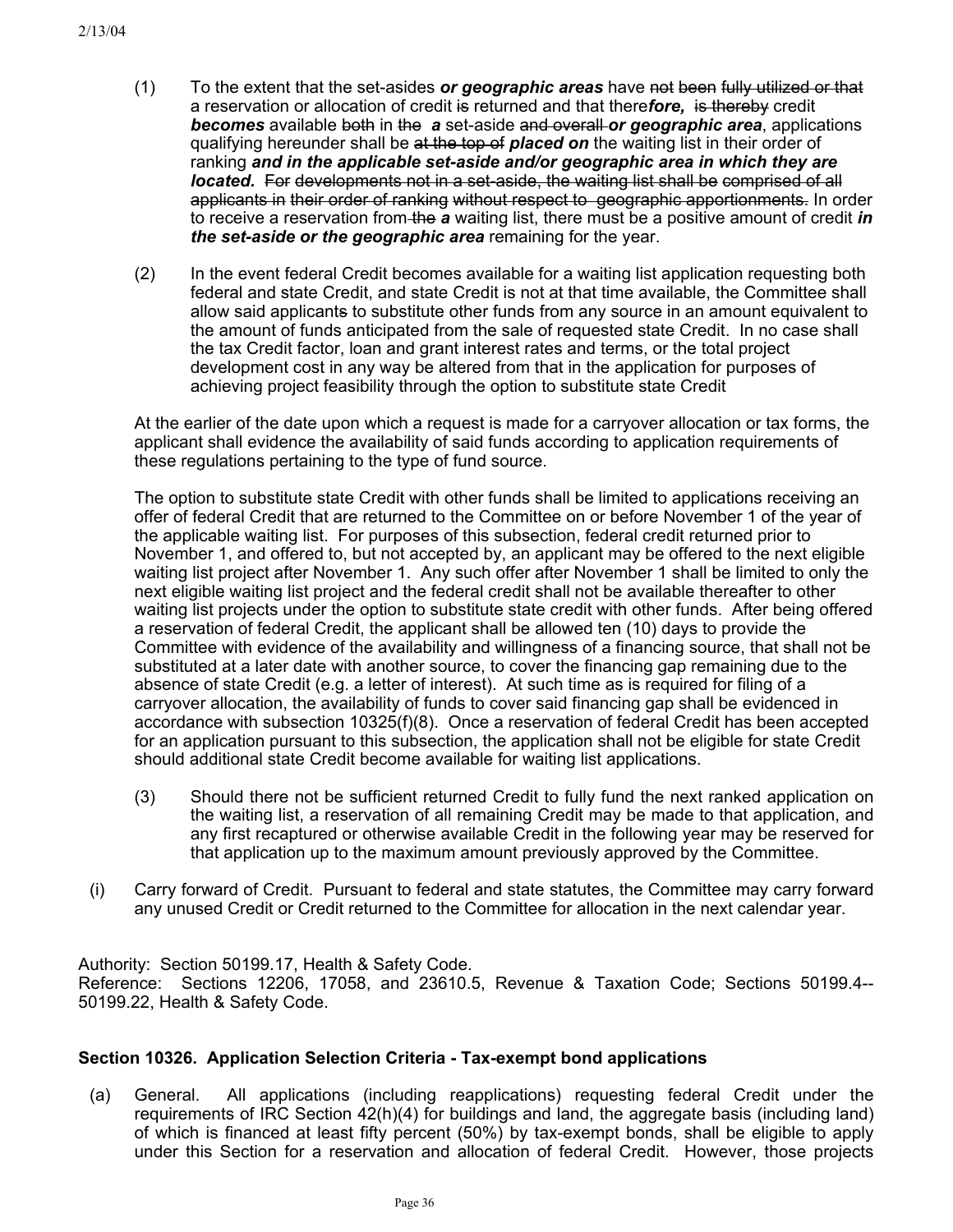requesting state credit will be competitively scored. The competitive scoring system used shall be that delineated in Section 10325(c)(2) through (5) and (8) through (12), except that the only tie breaker shall be the lowest requested eligible basis per bedroom. The highest scoring applications under this scoring system will be recommended for receipt of state tax credit, without regard to any set-asides or geographic areas, provided that they meet the threshold requirements of Section 10326.

- (b) Applicable criteria. Selection criteria for applications reviewed under this Section shall include those required by IRC Section 42(m), this Section, and Sections 10300, 10302, 10305, 10320, 10322, 10327, 10328(e), 10330, 10335, and 10337 of these regulations. Other sections of these regulations shall not apply.
- (c) Application review period. The Committee may require up to forty-five (45) days to review an application, and an additional fifteen (15) days to consider the application for a reservation of Credit.
- (d) Issuer determination of Credit. The issuer of the bonds may determine the federal Credit amount, with said determination verified by the Committee and submitted with the application. The issuer may request the Committee determine the Credit amount by including such request in the application.
- (e) Additional application requirements. Applications submitted pursuant to this Section shall provide the following additional information:
	- (1) the name, phone number and contact person of the bond issuer; and,
	- (2) verification provided by the bond issuer of the availability of the bond financing, the actual or estimated bond issuance date, and the actual or estimated percentage of aggregate basis (including land) financed or to be financed by the bonds, and a certification provided by a tax professional as to the expected or actual aggregate basis (including land) financed by the proceeds of tax exempt bonds;
	- (3) the name, phone number and contact person of any entity providing credit enhancement and the type of enhancement provided.
- (f) Application evaluation. To receive a reservation of Credit, applications submitted under this Section shall be evaluated, pursuant to IRC Section 42, H & S Code Sections 50199.4 through 50199.22, R & T Code Sections 12206, 17058, and 23610.5, and these regulations to determine if: eligible, by meeting all program eligibility requirements; complete, which includes meeting all basic threshold requirements; and financially feasible.
- (g) Basic thresholds. An application shall be determined to be complete by demonstration of meeting the following basic threshold requirements. All basic thresholds shall be met at the time the application is filed through a presentation of conclusive, documented evidence to the Executive Director's satisfaction. Further, in order to be eligible to be considered for credit under these regulations, the general partner(s) and management companies must not have any significant outstanding noncompliance matters relating to the tenant files or physical conditions at any tax credit properties in California, and any application submitted by an applicant with significant outstanding compliance matters will not be considered until the Committee has received evidence satisfactory to it that those matters have been resolved.
	- (1) Housing need and demand. Applicants shall provide evidence that the type of housing proposed, including proposed rent levels, is needed and affordable to the targeted population within the community in which it is located. Evidence shall be conclusive, and include the most recent documentation available (prepared within 1 year). Evidence of housing need and demand shall include;
		- (A) evidence of public housing waiting lists by bedroom size and tenant type, if available, from the local housing authority; and,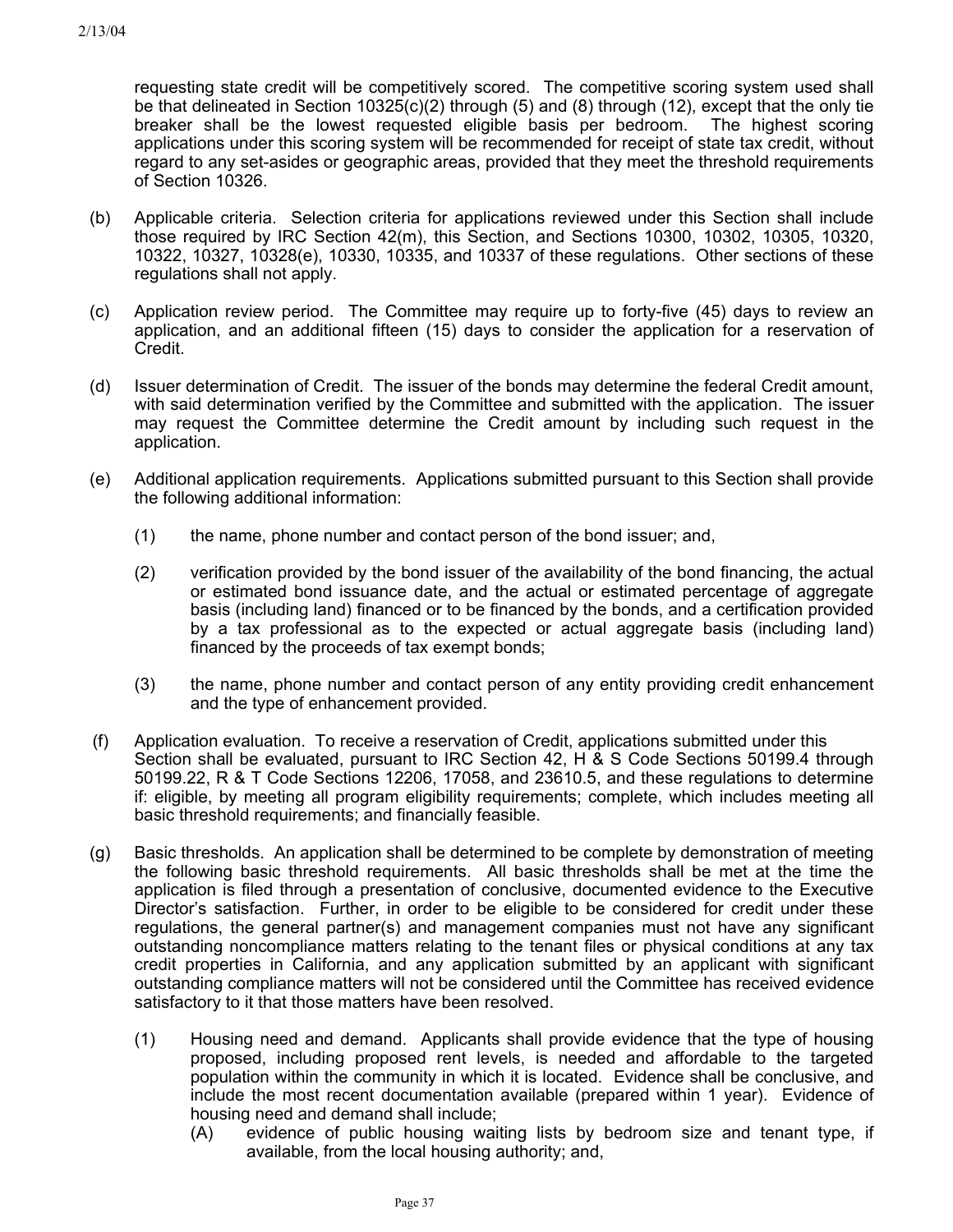- $(B)$  a market study as described in Section 10322(h)(10) of these regulations.
- (2) Demonstrated site control. Applicants shall provide evidence that the subject property is, and will remain within the control of the applicant from the time of application submission.
	- (A) Site control may be evidenced by:
		- (i) a current title report (within 90 days of application) showing the applicant holds fee title;
		- (ii) an executed lease agreement or lease option for the length of time the project will be regulated under this program between the applicant and the owner of the subject property;
		- (iii) an executed disposition and development agreement between the applicant and a public agency; or,
		- (iv) a valid, current, enforceable contingent purchase and sale agreement or option agreement between the applicant and the owner of the subject property. Evidence that all extensions necessary to keep agreement current through the application filing deadline have been executed must be included in the application.
	- (B) A current title report (within 90 days of application) shall be submitted with all applications for purposes of this threshold requirement.
- (3) Local approvals and Zoning. Applicants shall provide evidence, at the time the application is filed, that the project, as proposed, is zoned for the intended use, and has obtained all applicable local land use approvals which allow the discretion of local elected officials to be applied. Examples of such approvals include, but are not limited to, general plan amendments, rezonings, conditional use permits. Notwithstanding the first sentence of this subsection, local land use approvals not required to be obtained at the time of application include, design review, initial environmental study assessments, variances, and development agreements. The Committee may require, as evidence to meet this requirement, submission of a Committee-provided form letter to be signed by an appropriate local government planning official of the applicable local jurisdiction.
- (4) Financial feasibility. Applicants shall provide the financing plan for the proposed project, and shall demonstrate the project's financial feasibility and viability as a qualified low income housing project throughout the extended use period. A 15-year pro forma of all revenue and expense projections is required, along with a comparable operating budget from a similar existing occupied project, with detailed information as requested on Committee forms. The financial feasibility analysis shall use all underwriting criteria specified in Section 10327 below.
- (5) Sponsor characteristics. Applicants shall provide evidence that as a team, proposed project participants possess the knowledge, skills, experience and financial capacity to successfully develop, own and operate the proposed project. The Committee shall, in its sole discretion, determine if any of the evidence provided shall disqualify the applicant from participating in the Credit programs, or if additional team members need be added to appropriately perform all program requirements. The following documentation is required to be submitted at the time of application:
	- (A) current financial statement(s) for the general partner(s), principal owner(s), and developer(s);
	- (B) for all participants, a description of other Credit project involvement in California or other states, on forms provided by the Committee or by providing a firm resume;
	- (C) for each of the following participants, a copy of a contract to provide services related to the proposed project:
		- (i) Attorney(s) and or Tax Professional(s)
		- (ii) Architect
		- (iii) Property Management Agent
		- (iv) Consultant
		- (v) Market Analyst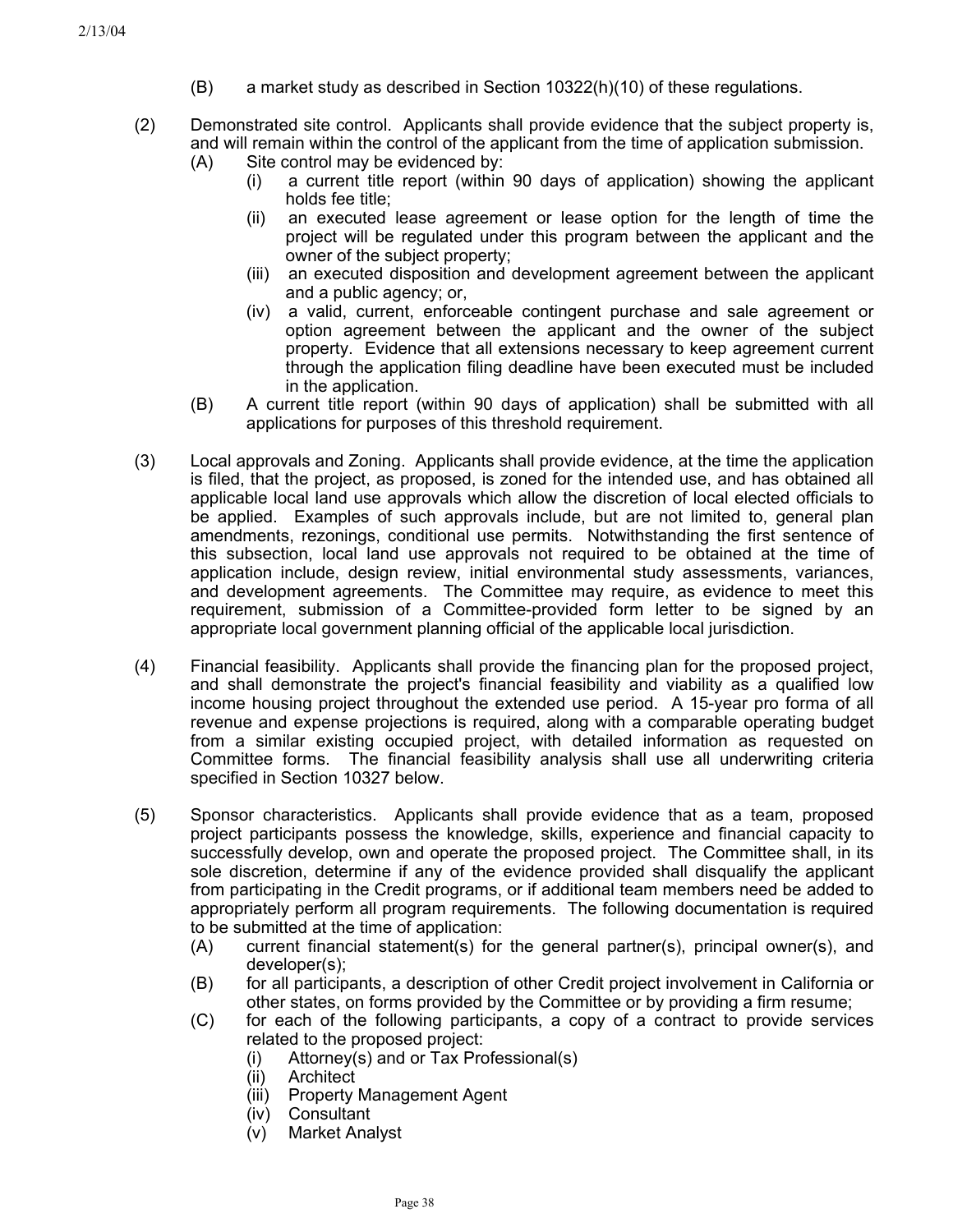- (D) for the applicant and all general partners of the project, a description of any defaults or foreclosures on residential rental properties, or a signed statement affirming that no such defaults or foreclosures occurred.
- (6) Minimum construction standards. Applicants shall provide a statement of their intent to utilize landscaping and construction materials which are compatible with the neighborhood in which the proposed project is to be located, and that the architectural design and construction materials will provide for low maintenance and durability, as well as be suited to the environmental conditions to which the project will be subjected. Additionally, the statement of intent shall note that the following minimum specifications will be incorporated into the project design of new construction projects:
	- (A) Landscaping. A variety of plant and tree species shall be provided in sufficient quantities based on landscaping practices in the general market area and low maintenance needs.
	- (B) Roofs. Shingle roofing shall carry a three-year subcontractor guarantee and a 20 year manufacturer's warranty.
	- (C) Exterior doors. Solid core, flush, paint or stain grade exterior doors shall be made of metal clad or hardwood faces, with a standard one year guarantee and all six sides factory primed.
	- (D) Appliances. Energy efficient appliances, including frost-free refrigerators shall be provided unless waived by the Executive Director.
	- (E) Window coverings. Window coverings shall be provided and may include fire retardant drapes or blinds.
	- (F) Water heater. For units with individual water heaters, minimum capacities are to be 30 gallons for 1 and 2 bedroom units and 40 gallons for 3 bedroom units or larger. All individual water heaters shall be gas fired and equipped with pressure and temperature relief valve unless waived by the Executive Director.
	- (G) Floor coverings. For light and medium traffic areas vinyl or linoleum shall be at least 3/32" thick; for heavy traffic areas it shall be a minimum 1/8" thick. A hard, waterproof, cleanable surface is required for all kitchen and bath areas. Carpet complying with U.S. Department of Housing and Urban Development/Federal Housing Administration UM 44C, or alternatively, cork, bamboo, linoleum, or hardwood floors shall be provided in all other floor spaces unless this requirement is specifically waived by the Executive Director.
	- (H) Use of Low VOC paints and stains for all interior surfaces where paints and stains are applied.
	- (I) Projects involving rehabilitation of existing buildings shall be required to complete a minimum of \$7,500 hard construction costs per unit. except for those projects defined as "at risk" pursuant to section 10325 (h)(5) and for projects under this Section receiving a tax-exempt bond reservation in 1999 or earlier.

A project proposing rehabilitation of existing structures shall be exempt from the provisions of subsections (D) and (F) above, and to the extent it does not propose to meet the other requirements of this subsection, except for subsection (H), which cannot be waived, its capital needs assessment must show that the standards not proposed to be met are either unnecessary or excessively expensive.

- (h) Additional condition on applications. The following additional condition shall apply to applications for Credit pursuant to this Section: If not currently possessing a bond allocation for the proposed project, at the time the application is considered by the Committee, the applicant shall have either applied for a bond allocation at the California Debt Limit Allocation Committee's (CDLAC) next scheduled meeting, or shall have received an initial loan commitment from the California Housing Finance Agency (CalHFA).
- (i) Tax-exempt bond reservations. Reservations of Credit shall be subject to conditions as described in this Section and applicable statutes. Reservations of Credit shall be conditioned upon the Committee's receipt of the reservation fee described in Section 10335 and an executed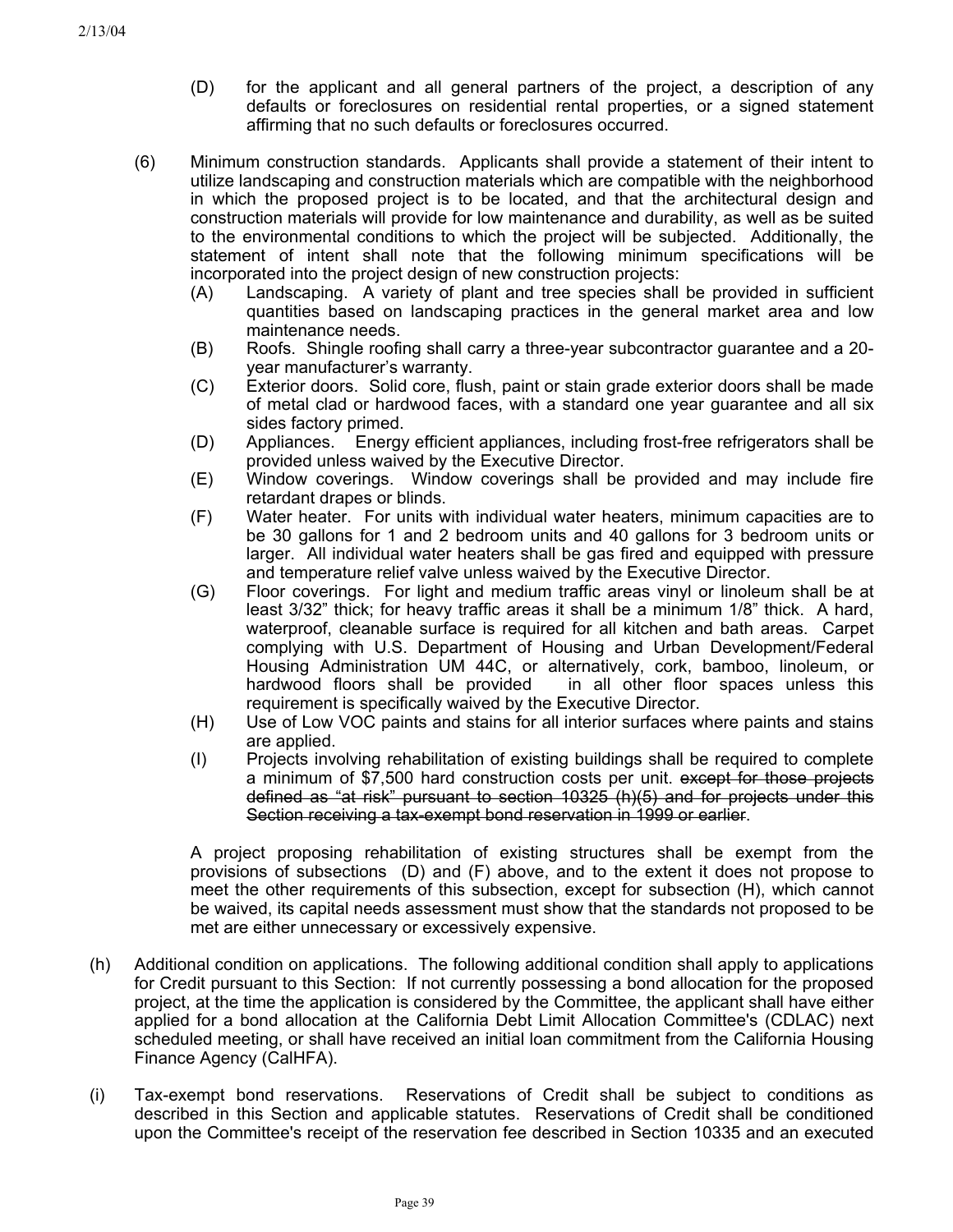reservation letter bearing the applicant's signature accepting the reservation within twenty (20) calendar days of the Committee's notice to the applicant of the reservation.

- (j) Additional conditions on reservations. The following additional conditions shall apply to reservations of Credit pursuant to this Section:
	- (1) CDLAC allocation. The applicant shall have received a bond allocation from CDLAC for the proposed project;
	- (2) Bonds issued. Bonds shall be issued within the time limit specified by CDLAC, if applicable; and,
	- (3) Projects receiving an allocation of private activity bonds after 1999 shall maintain at least 10% of the total units at rents affordable to tenants earning 50% or less of the Area Median Income, and shall maintain a minimum 30 year affordability period.
	- (4) Other conditions, including cancellation, disqualification and other sanctions imposed by the Committee in furtherance of the purposes of the Credit programs.
- (k) Placed-in-service. Upon completion of construction of the proposed project, the applicant shall submit documentation required by the conditions of the tax-exempt bond reservation including an executed regulatory agreement, provided by the Committee, and the compliance monitoring fee required by Section 10335, as well as certification as to the percentage of the project's aggregate basis (including land) financed by tax exempt bonds, provided by a tax professional. The owner may certify that the project has not undergone any material changes from the time of the original application, except for experiencing additional costs as explained in the placed in service application.The Executive Director shall determine if all conditions of the reservation have been satisfied. Changes to the approved application, in particular, changes to the financing plan or costs, need to be explained by the applicant in detail, and may cause the project to be reconsidered by the Committee. If all conditions have been satisfied, tax forms shall be issued reflecting an amount of Credit not to exceed the maximum amount of Credit reserved for the proposed project.

Authority: Section 50199.17, Health & Safety Code. Reference: Sections 12206, 17058, and 23610.5, Revenue & Taxation Code; Sections 50199.4-- 50199.22, Health & Safety Code.

# **Section 10327. Financial Feasibility and Determination of Credit Amounts**

- (a) General. Applicants shall demonstrate that the proposed project is financially feasible as a qualified low income housing project. Development and operational costs shall be reasonable and within limits established by the Committee, and may be adjusted by the Committee, at any time prior to issuance of tax forms. Approved sources of funds shall be sufficient to cover approved uses of funds. If it is determined that sources of funds are insufficient, an application shall be deemed not to have met basic threshold requirements and shall be considered incomplete. Following its initial and subsequent feasibility determinations, the Committee may determine a lesser amount of Credit for which the proposed project is eligible, pursuant to the requirements herein, and may rescind a reservation or allocation of Credit in the event that the maximum amount of Credit achievable is insufficient for financial feasibility.
- (b) Limitation on determination. A Committee determination of financial feasibility in no way warrants to any applicant, investor, lender or others that the proposed project is, in fact, feasible.
- (c) Reasonable cost determination. IRC Section 42(m) requires that the housing Credit dollar amount allocated to a project not exceed the amount the housing Credit agency determines is necessary for the financial feasibility of the project. The following standards shall apply: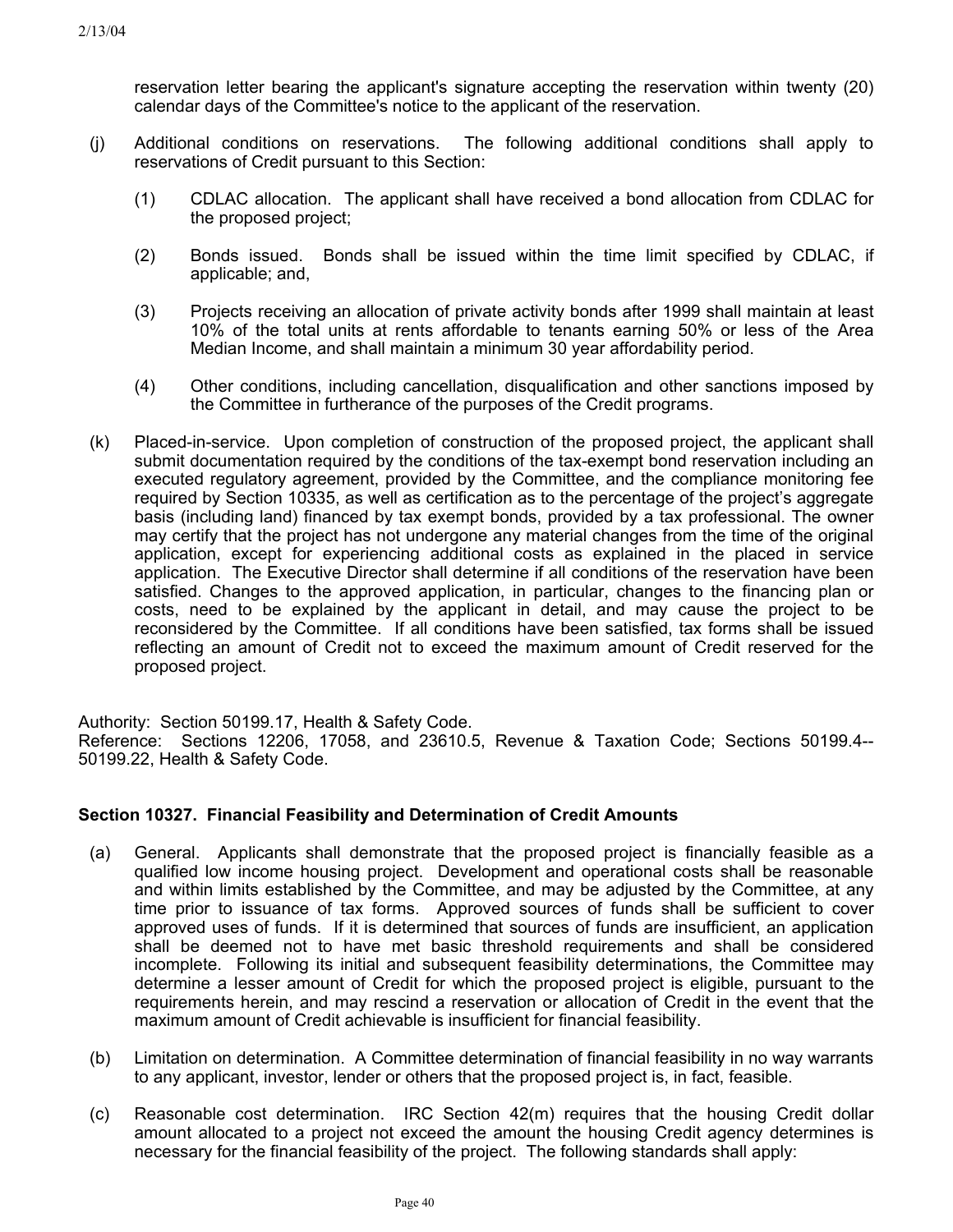- (1) Builder overhead, profit and general requirements. An overall cost limitation of fourteen percent (14%) of the cost of construction (site work and structures) shall apply to builder overhead, profit and general requirements, excluding builder's general liability insurance.
- (2) Developer fee. The maximum developer fee that may be included in project costs for a 9% competitive credit application is the lesser of 15% of the project's eligible basis or two million (\$2,000,000) dollars. A cost limitation on developer fees that may be included in eligible basis, shall be as follows:
	- (A) For 9% competitive applications applying under section 10325 of these regulations, and for applications applying under 10326 of these regulations that also apply for state tax credit, the following limitations shall apply:
		- (i) the maximum developer fee that may be included in total project costs is the lesser of 15% of the project's eligible basis, or two million (\$2,000,000) dollars:
		- (ii) the maximum developer fee that may be included in eligible basis is the lesser of fifteen (15%) percent of unadjusted eligible construction related basis and five (5%) percent of eligible acquisition basis (notwithstanding the project accountant's final determinations according to generally accepted accounting principles), or one million two hundred *four hundred* thousand (\$1,200,000) *(\$1,400,000)* dollars, except for projects receiving a waiver of project size limitations under section  $10325(f)(9)(C)$  of these regulations, in which case the following amounts shall be substituted for the \$1,200,000 *\$1,400,000* amount listed above: \$1,440,000 *\$1,680,000* for projects having between 201 and 250 units, \$1,500,000 *\$1,750,000* for projects having between 251 and 300 units, and \$1,560,000 *\$1,820,000* for projects having more than 300 units.
	- (B) For projects applying under Section 10326 of these regulations that have received a bond allocation and/or a tax credit reservation prior to March 1, 2003 *4*, the limitations enumerated in subsection (A) above shall apply. For projects applying under Section 10326 of these regulations that are not applying for state tax credit and that are awarded tax exempt bond allocation by the California Debt Limit Allocation Committee and/or a reservation of tax credit by the California Tax Credit Allocation Committee for the first time after February 2003 *4*, the limitation on developer fee that may be included in eligible basis shall be the lesser of fifteen (15%) percent or two million five hundred thousand (\$2,500,000) dollars, *except for acquisition/rehabilitation projects, in which case the limitation shall be the lesser of fifteen (15%) percent of eligible rehabilitation related basis and five (5%) percent of eligible acquisition basis of or two million five hundred thousand (\$2,500,000) dollars. A 15% developer fee on the acquisition portion will be permitted for At-risk developments and for other developments whose hard costs per unit in rehabilitation expenditures is at least \$15,000 or where the development will be restrict at least 30% of its units for those with incomes no greater than 50% of area median and restrict rents concomitantly.* For projects applying under Section 10326 of these regulations, any developer fee greater than the amount limited in qualified basis cannot be paid from permanent sources nor paid prior to permanent closing.
	- (C) For purposes of this subsection, the unadjusted eligible basis is determined without consideration of the developer fee. Once established at application, the developer fee cannot be increased, but may be decreased, in the event of a modification in basis.
- (3) Syndication expenses. A cost limitation on syndication expenses, excluding bridge loan costs, shall be twenty percent (20%) of the gross syndication proceeds, if the sale of Credit is through a public offering or private Securities and Commission Regulation D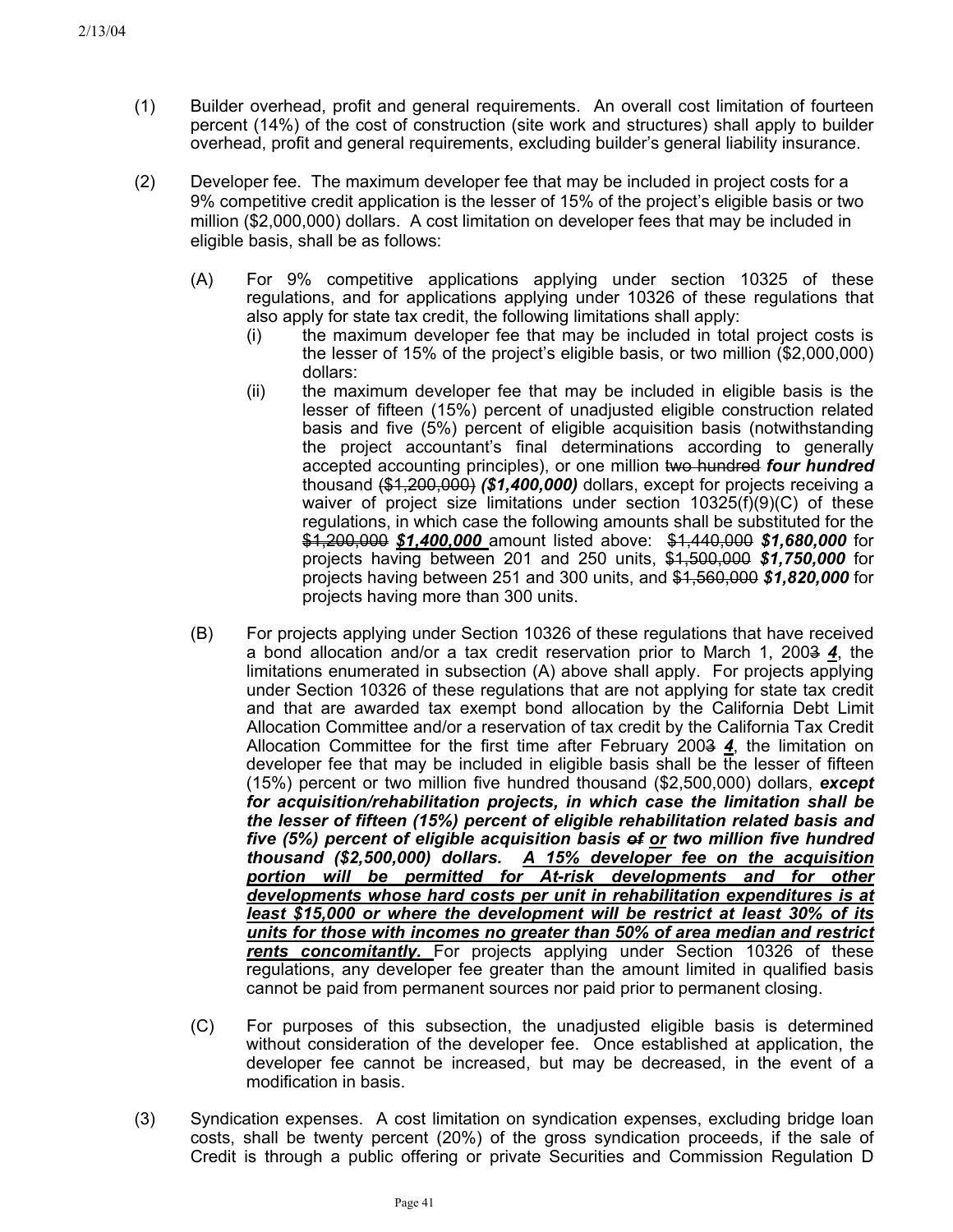offering, and ten percent (10%) of the gross syndication proceeds, if the sale is through a private offering. The Executive Director may allow exceptions to the above limitation, in amounts not to exceed twenty-four percent (24%) for public offerings and private Securities and Exchange Commission Regulation D offerings, and fifteen percent (15%) for private offerings, should the following circumstances be present: smaller than average project size; complex financing structure due to multiple sources; complex land lease or ownership structure; higher than average investor yield requirements, due to higher than average investor risk; and, little or no anticipated project cash allowing lower-than-market investor returns.

- (4) Net syndication proceeds. The Executive Director shall evaluate the net syndication proceeds to ensure that project sources do not exceed uses and that the sale of Credit generates proceeds equivalent to amounts paid in comparable syndication raises. The Executive Director shall determine the minimum tax credit factor to be used in all applications prior to the beginning of a funding cycle for projects applying under Section 10325. The minimum tax credit factor for applications made under Section 10326 shall be .65.
- (5) Threshold Basis Limits. The Committee shall limit the unadjusted eligible basis amount, used for calculating the maximum amount of Credit to amounts published in its Application Supplement in effect at the time of application, and in accordance with the definition in Section 10302 of these regulations. This limitation shall not apply for purposes of calculating the final Credit amount upon issuance of tax forms, including projects that have already received Reservation or allocations of Credit.

Exceptions to limits.

(A). Increases in the Threshold basis limits shall be permitted as follows for both projects applying under Sections 10325 and 10326 of these regulations.

 A twelve percent (12%) *twenty percent (20%)* increase to the unadjusted eligible basis for a development that is required to pay state or federal prevailing wages;

A seven percent (7%) increase to the unadjusted eligible basis for a new construction development where parking is required to be provided beneath the residential units (but not "tuck under" parking);

A two percent (2%) increase to the unadjusted eligible basis where a day care center is part of the development;

A two percent (2%) increase to the unadjusted eligible basis where 100% of the units are for special needs populations

The maximum increase to the unadjusted eligible basis of a development permitted under this subsection shall not exceed twenty percent (20%).

(B) A further four percent (4%) increase in the Threshold Basis Limits will be permitted for both projects applying under Section 10325 and Section 10326 of these regulations that include three of the following energy efficiency/resource conservation/indoor air quality items:

- (1) exceed Title 24 standards by at least 20%
- (2) use Energy Star rated refrigerators, dishwashers, clothes washers, furnaces, and air conditioners
- $(3)$ use gas ovens, stoves, and clothes dryers
- (4) use tankless water heaters
- (5) use linoleum or ceramic tile for all kitchens and bathrooms (where low toxic *no VOC* adhesives or backing is also used)
- (6) use natural fiber woven carpet, recycled-content carpet, recycled carpet tiles, cork, bamboo, linoleum, or hardwood floors in living rooms and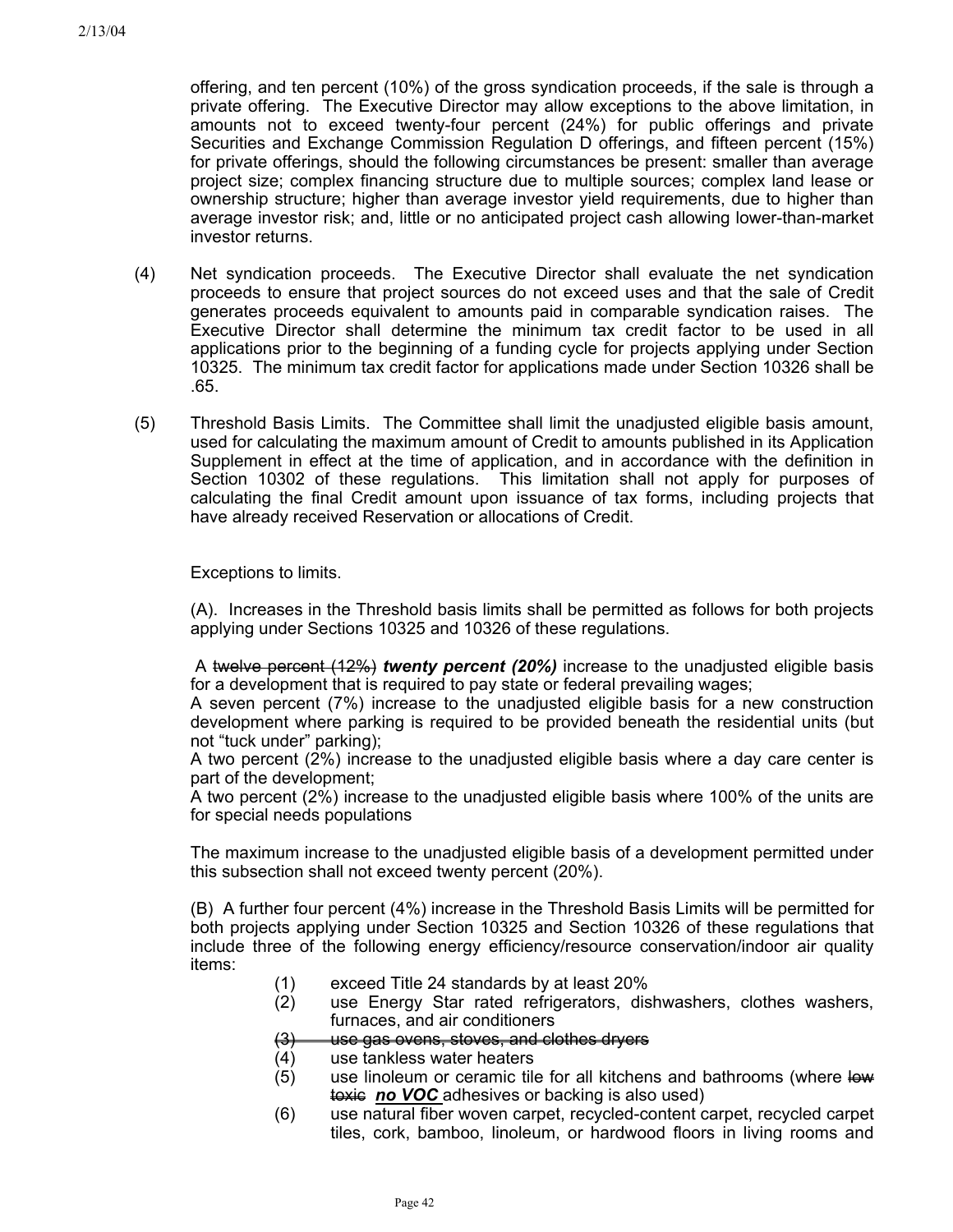bathrooms (where low toxic no VOC adhesives or backing is also used.)

- (7) use Energy Star rated roof(s)
- (8) provide hard wiring for computers in each unit (as described in Section 10325(c)(5)(B)(1).
- *(9) vent kitchen range hoods to the exterior in at least 80% of units.*

(C) Additionally, for projects applying under Section 10326 of these regulations, an increase in the threshold basis limits of up to 40% for projects located in federally designated difficult to develop areas or qualified census tracts and up to 60% for projects not located in federally designated difficult to develop areas or qualified census tracts, in addition to all other adjustments permitted under these regulations, will be permitted, and where more than 50% of the units will be income and rent restricted to tax credit levels, the basis limits can be exceeded by 60% for projects located in federally designated difficult to develop areas or qualified census tracts, and up to 80% for projects not located in federally designated census tracts, in addition to all other adjustments permitted under these regulations. In order to qualify for either of the aforementioned adjustments to the threshold basis limits, the applicant must agree to maintain the affordability period of the project for 55 years.

(D) Projects requiring seismic upgrading of existing structures, and/or projects requiring toxic or other environmental mitigation will be permitted an increase in basis equal to the lesser of the amount of costs associated with the seismic upgrading or environmental mitigation or 15% of the project's unadjusted eligible basis to the extent that the project architect certifies in the application to the costs associated with such work.

(E) Further, the Executive Director, in his/her sole discretion, may permit a further increase in basis limits to a maximum of 5%, where distributive energy technologies such as microturbines and/or renewable energy sources such as solar will be implemented. To obtain this increase, an applicant must submit evidence of the savings to be created through the use of the technology.

- (6) Minimum Debt Service Coverage. An initial debt service coverage ratio equal to at least 1.10 *1:15 1:10* to 1 is required, except for RHS projects or projects financed by the California Housing Finance Agency. Additionally, this minimum debt service coverage ratio may not apply to SRO and Special Needs projects without conventional debt.
- (7) Acquisition costs. Applications including acquisition and rehabilitation costs for existing improvements shall be underwritten using the lesser amount of the purchase price or *the "as is"* appraised value of the subject property and its existing improvements without consideration of the future use of the property as rent restricted housing except to the extent that the property already has existing long term rent restrictions that affect the as-is value of the property. The land value shall be determined by the appraisal methodology described in Section 10322(i)(4) of these regulations. If the purchase price is less than the appraised value, the savings shall be proportionally distributed between the land and improvements based on their ratio in the appraisal. The Executive Director may waive this requirement where a local governmental entity is purchasing, or providing funds for the purchase of land for more than its appraised value in a designated revitalization area when the local governmental entity has determined that the higher cost is justified.
- (8) Reserve accounts. All unexpended funds in project reserve accounts shall remain with the project to be used for the benefit of the property and/or its residents, except for amounts designated to be used to pay deferred developer fees, which may be released when available. The Committee shall allow operating reserve amounts in excess of industry norms to be considered "reasonable costs," for purposes of this subsection, only for applications receiving a reservation of Credit from the Nonprofit set-aside homeless assistance apportionment, as described in Section 10315(a)(1), SRO, Special Needs, HOPE VI, or project based Section 8 projects.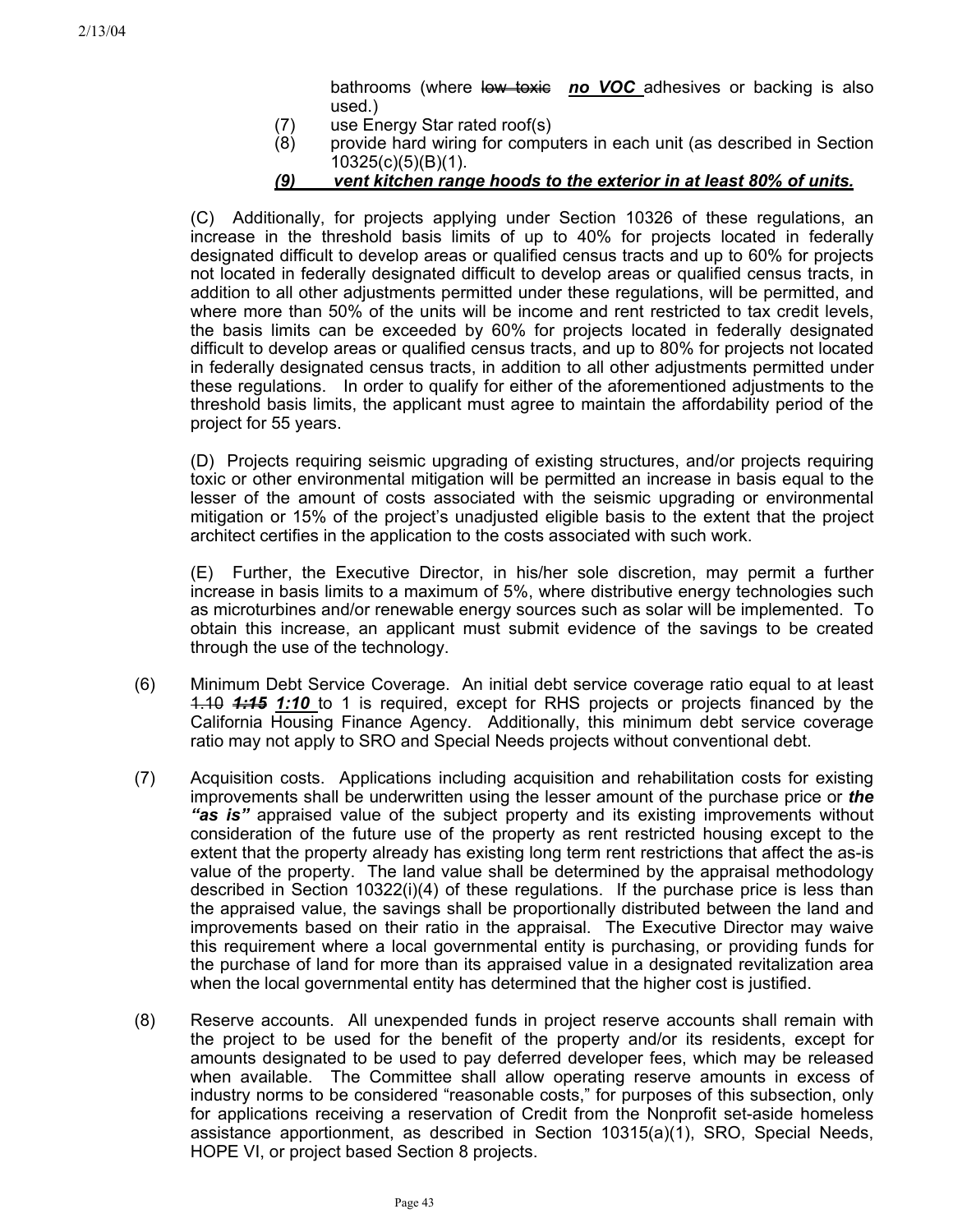- (9) Applicant resources. If the applicant intends to finance part or all of the project from its own resources (other than deferred fees), the applicant shall be required to prove, to the Executive Director's satisfaction, that such resources are available and committed solely for this purpose, including an audited certification from a certified public accountant that applicant has sufficient unencumbered funds to successfully accomplish the financing.
- (d) Determination of eligible and qualified basis. Eligible and qualified basis shall be as defined by the IRC and these regulations. The Committee shall provide forms to assist applicants in determining basis. The Committee shall rely on certification from an independent, qualified Certified Public Accountant for determination of basis; however, the Committee retains the right to disallow any basis it determines ineligible or inappropriate.
	- (1) High Cost Area adjustment to eligible basis. Proposed projects located in a qualified census tract or difficult development area, as defined in IRC Section 42(d)(5), may qualify for a thirty percent (30%) increase to eligible basis, subject to Section 42, applicable California statutes and these regulations.
	- (2) Deferred fees and costs. Deferral of project development costs shall not exceed an amount equal to seven-and-one-half percent (7.5%) of the unadjusted eligible basis of the proposed project prior to addition of the developer fee. Tax-exempt bond projects shall not be subject to this limitation.
- (e) Determination of Credit amounts. The applicant shall determine, and the Committee shall verify, the maximum allowable Credit and the minimum Credit necessary for financial feasibility, subject to all conditions of this Section. For purposes of determining the reservation amount of Credit, the project qualified basis shall be multiplied by an applicable Credit percentage established by the Executive Director, prior to each funding cycle. The percentage shall be determined taking into account recently published monthly Credit percentages.
- (f) Determination of feasibility. To be considered feasible, a proposed project shall exhibit positive cash flow after debt service for a 15-year minimum term. "Cash flow after debt service" is gross income minus vacancy and collection loss, operating expenses, property taxes, replacement reserves and debt service. For applications that qualify for a reservation of Credit from the Nonprofit set-aside homeless assistance apportionment, as described in subsection 10315(a)(1), operating reserves may be added to gross income for purposes of determining "cash flow after debt service."
- (g) Underwriting criteria. The following underwriting criteria shall be employed by the Committee in a proforma analysis of proposed project cash flow to determine the minimum Credit necessary for financial feasibility and the maximum allowable Credit:
	- (1) Minimum operating expenses shall include all manager units and market rate units and equal at least the following operating expense minimums pertaining to the proposed project, except that at the Committee's final underwriting, and to the extent that the permanent lender(s) and equity investor are in place and present evidence to the Committee that they have agreed to lesser operating expenses, the operating expenses required by this subsection may be reduced by up to 15%. This subsection shall be retroactively effective to credit awards made prior to 2000. The Executive Director may, in his/her sole discretion, utilize operating expenses up to 15% less than required in this subsection for underwriting applications submitted under Section 10326 of these regulations, when the credit enhancer and the permanent lender provide evidence that they have agreed to such lesser operating expenses. These minimum operating expenses may not include property taxes, replacement reserves, or the costs of any service amenities.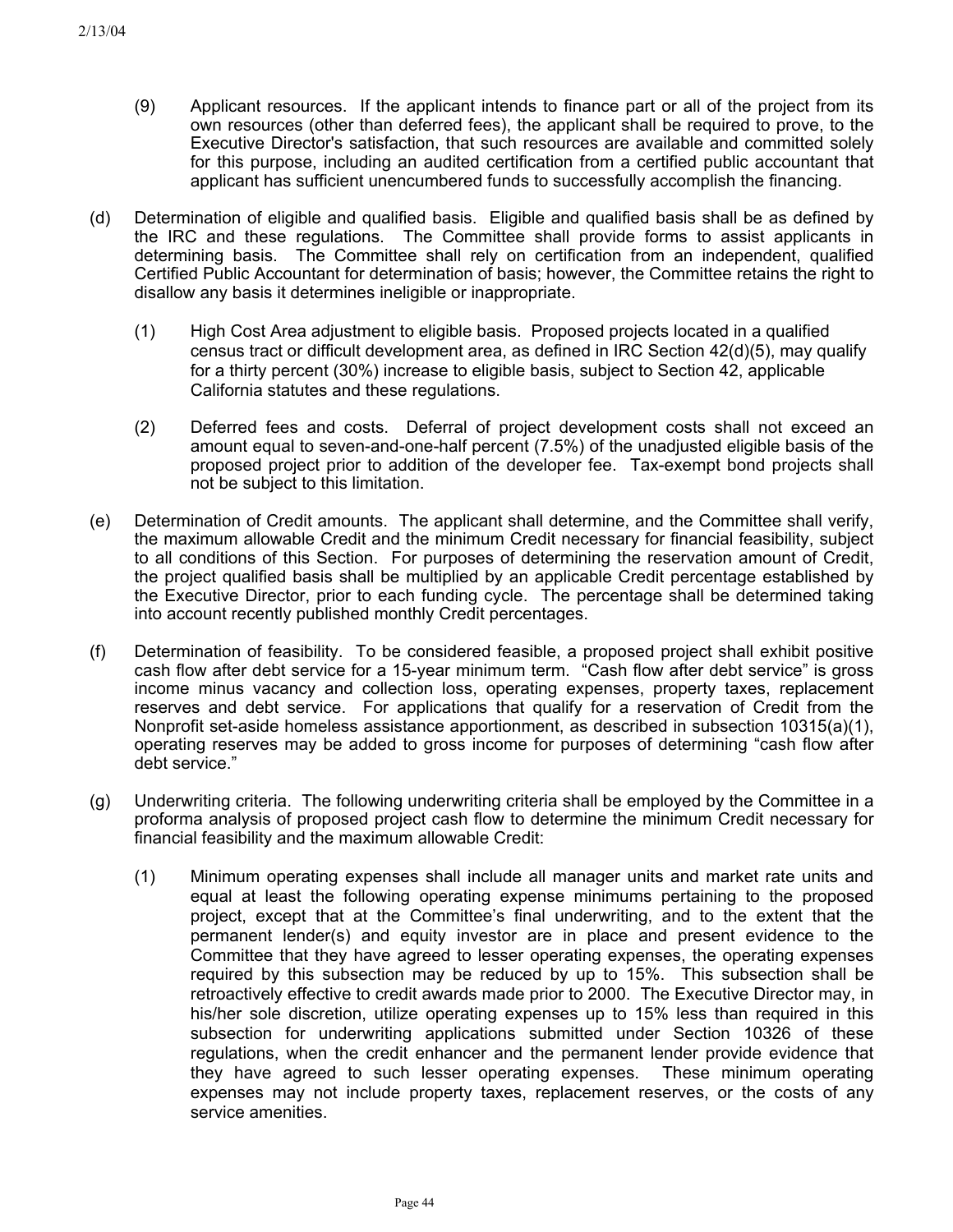|                              | <b>SRO/SPN</b> | <b>FAMILY</b> | <b>SENIOR</b> | <b>AT RISK</b> |
|------------------------------|----------------|---------------|---------------|----------------|
| <b>High Density Projects</b> |                |               |               |                |
| 50 or Less Units             | \$3,500        | \$3,400       | \$3,000       | \$3,200        |
| 51 to 100 Units              | \$3,500        | \$3,200       | \$2,800       | \$3,000        |
| More Than 100 Units          | \$3,400        | \$3,000       | \$2,600       | \$2,800        |
| <b>Other Projects</b>        |                |               |               |                |
| 50 or Less Units             | \$3,400        | \$3,000       | \$2,600       | \$2,800        |
| 51 to 100 Units              | \$3,400        | \$2,800       | \$2,400       | \$2,600        |
| More Than 100 Units          | \$3,300        | \$2,600       | \$2,200       | \$2,400        |
| <b>Rural Projects</b>        |                |               |               |                |
| 50 or Less Units             | \$3,400        | \$2,500       | \$2,100       | \$2,300        |
| 51 to 100 Units              | \$3,400        | \$2,400       | \$2,000       | \$2,200        |
| More Than 100 Units          | \$3,300        | \$2,300       | \$1,900       | \$2,100        |
|                              |                |               |               |                |

- (A) High density projects. For purposes of this subsection, "high density projects" shall be those:
	- (i) located in census tracts wherein fifteen (15) or more persons per acre reside, as determined by the most recent U.S. Census; or,
	- (ii) projects designed primarily for families that propose twenty-five (25) or more units per acre, projects designed exclusively for seniors that propose thirtyfive (35) or more units per acre, and projects designed primarily for special needs or other populations that propose thirty (30) or more units per acre.
- (B) Rural projects. For purposes of this subsection, "rural projects" shall be projects located in rural areas as defined in H & S Code Section 50199.21.
- (C) At risk projects that do not meet the criteria of being either family or senior projects shall use the at risk column for operating expenses.
- (D) Special needs projects that are less than 100% special needs shall prorate the operating expense minimums, using the special needs operating expenses for the special needs units, and the other applicable operating expense minimums for the remainder of the units.
- Replacement reserve minimums for *all* rehabilitation projects, *with the exception of new construction senior projects* shall be three hundred dollars (\$300) per unit per year, *and for new construction senior projects, two hundred fifty dollars (\$250) per unit per year* unless a smaller amount is *approved by the Executive Director for good cause shown.* substantiated by the capital needs assessment. However, in no event shall the required amount be less than \$200 per unit per year. For new construction projects replacement reserve minimums shall be \$200 per unit per year. (2)
- (3) Out-year calculations shall be a two-and-one-half percent (2.5%) increase in gross income, a three-and-one-half percent (3.5%) increase in operating expenses (not including taxes and replacement reserves), and a two percent (2%) increase in property taxes.
- (4) Property tax expense minimums shall be one percent (1%) of total replacement cost, unless:
	- (A) the verified tax rate is higher or lower; or,
	- $(B)$  the proposed sponsorship of the applicant includes an identified  $501(c)(3)$ corporate general partner which will pursue a property tax exemption.
- (5) Vacancy and collection loss minimums shall be five percent (5%) for family, seniors, and at-risk proposals, and ten percent (10%) for special needs and SRO proposals, unless waived by the Executive Director based on vacancy data in the market area for the population to be served.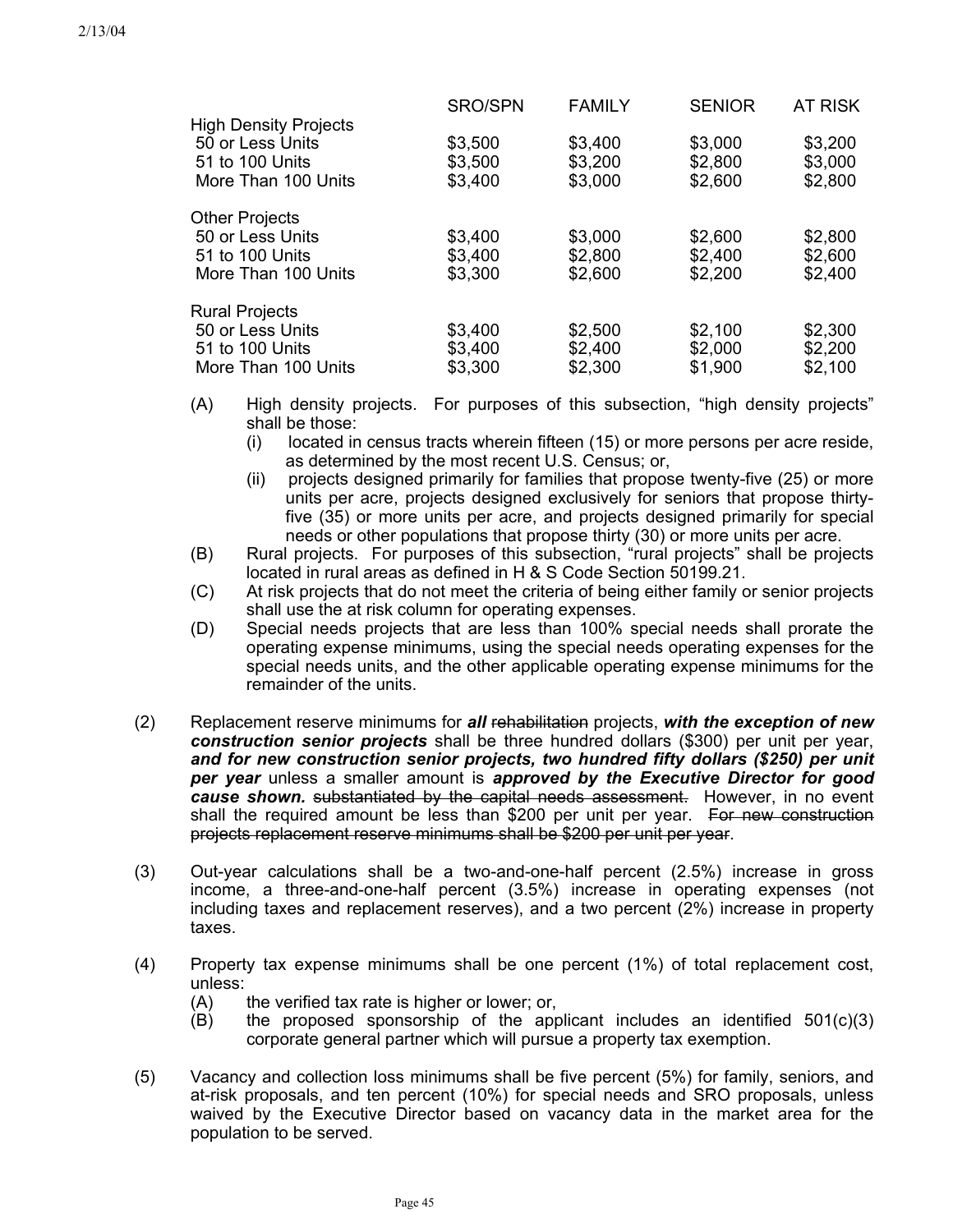- (6) Loan terms, including interest rate, length of term, and debt service coverage, shall be evidenced as achievable and supported in the application, or applicant shall be subject to the prevailing loan terms of a lender selected by the Committee.
- (7) Variable interest rate permanent loans shall be considered at the ceiling interest rate, or, alternatively, at the permanent lender's underwriting rate upon submission of a letter from the lender indicating the rate used by it to underwrite the loan.
- (8) "Cash flow after debt service," shall be limited to the higher of twenty-five percent (25%) of the anticipated annual debt service payment or eight percent (8%) of gross income, during any one of the first three years of project operation, subject to reduction in Credit amounts commensurate with said limit.
- (9) The income from the residential portion of a project shall not be used to support any negative cash flow of a commercial portion. Alternatively, the commercial income shall not support the residential portion, without evidence that adequate security will be provided to substitute for commercial income deficits that may arise.

Authority: Section 50199.17, Health & Safety Code. Reference: Sections 12206, 17058, and 23610.5, Revenue & Taxation Code; Sections 50199.4-- 50199.22, Health & Safety Code.

Section 10328. Conditions on Credit Reservations

- (a) General. All reservations of Credit shall be conditioned upon:
	- (1) timely project completion;
	- (2) receipt of amounts of Credit no greater than necessary for financial feasibility and viability as a qualified low-income housing project throughout the extended use period;
	- (3) income targets as proposed in the application; and,
- (b) Preliminary reservations. Preliminary reservations of Credit shall be subject to conditions as described in this subsection and applicable statutes. Reservations of Credit shall be conditioned upon the Committee's receipt of the performance deposit described in Section 10335 and an executed reservation letter bearing the applicant's signature accepting the reservation within twenty (20) calendar days of the Committee's notice to the applicant of the preliminary reservation. However, should the 20-day period for returning the executed reservation letter continue past December 15 of any year, an applicant may be required to execute and return the reservation letter in less than twenty (20) days in order that the reservation be effective. Failure to comply with any shortened period would invalidate the reservation offer and permit the Committee to offer a reservation to the next eligible project.
- (c) Final Reservations. No later than February 1 of the year that the building(s) must be placed in service pursuant to Section 42(h)(E)(i) of the Internal Revenue Code of 1986, as amended, the applicant shall provide the Committee a Final Reservation application providing the documentation for the project set forth in Section 10322(i)(1) of these regulations. Failure to provide the documentation at the time required may result in rescission of the Credit reservation and cancellation of a carryover allocation.

Upon receipt of the Final Reservation application and supporting documentation, the Committee shall conduct a financial feasibility and cost reasonableness analysis for the proposed project, and determine if all conditions of the preliminary reservation have been satisfied. Substantive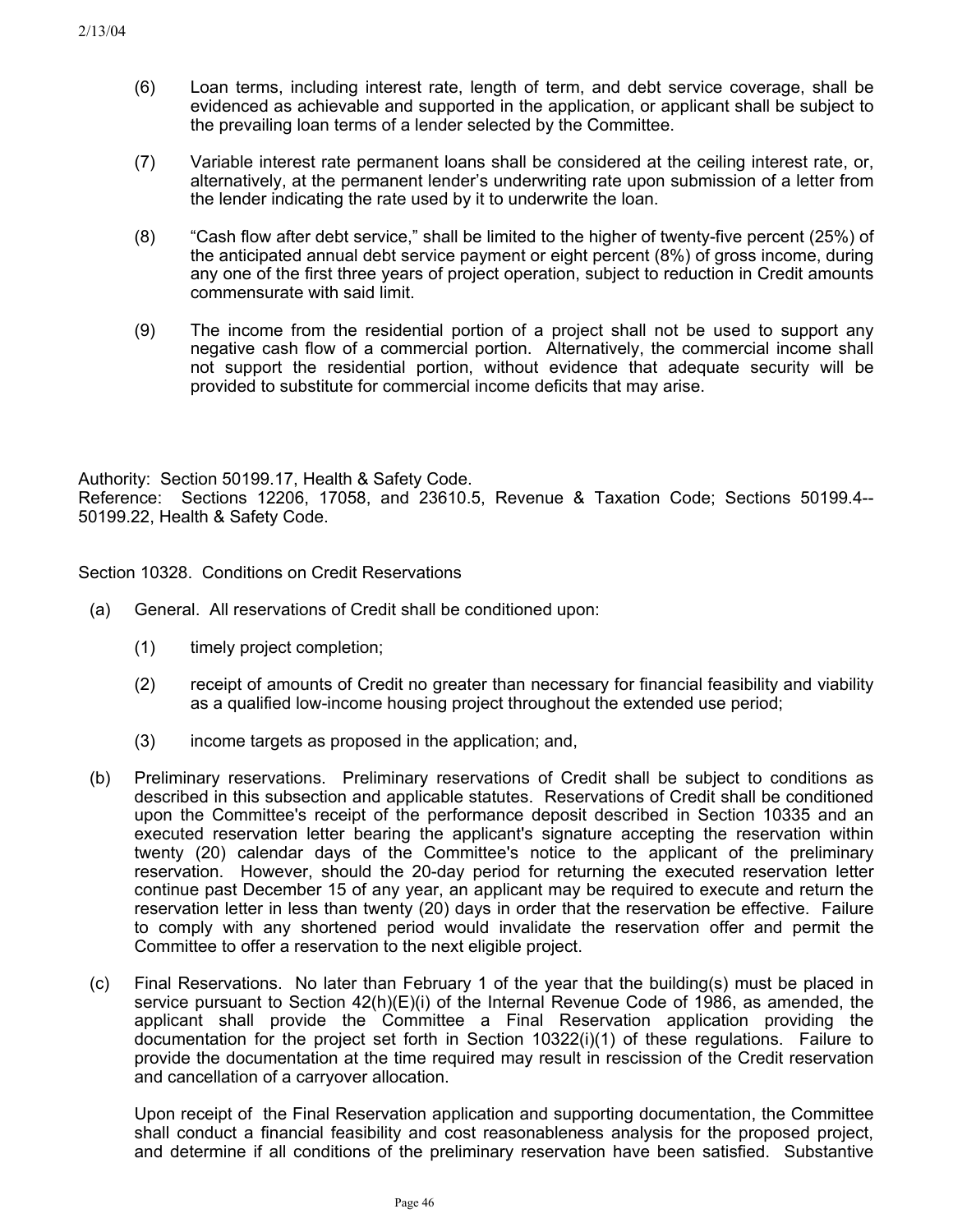changes to the approved application, in particular, changes to the financing plan or costs, need to be explained by the applicant in detail, and may cause the project to be reconsidered by the Committee. If all conditions have been satisfied, a final reservation of Credit shall be made in an amount not to exceed the maximum dollar amount of Credit stated in the Preliminary Reservation. The Committee shall detail in the final reservation letter additional submission requirements necessary to receive tax forms for claiming Credit.

- (d) Carryover Allocations. Except for those applying under section 10326 of these regulations, applicants receiving a Credit reservation shall satisfy either the Placed-in-service requirements pursuant to subsection 10322(i)(2) or carryover allocation requirements in the year the reservation is made, pursuant to IRC Section  $42(h)(1)(E)$  and these regulations, as detailed below. An application for a carryover allocation must be submitted by October 31 of the year of the reservation, together with the applicable allocation fee, and all required documentation, except that the time for meeting the "10%" test and submitting related documentation, and owning the land, will be no later than six (6) months after the date of the carryover allocation.
	- (1) Additional documentation and analysis. The Executive Director may request, and the holder of a Credit reservation shall provide, additional documentation required for processing a carryover allocation. Following submission of carryover allocation documents, the Executive Director shall conduct a financial feasibility and cost reasonableness analysis. Substantive changes to the approved application, in particular, changes to the financing plan or costs must be explained by the applicant in detail, and may cause the project to be reconsidered by the Committee. Once the analysis is satisfactorily concluded, a carryover allocation of Credit shall be made in an amount not to exceed the maximum dollar amount of Credit stated in the Preliminary Reservation.
	- (2) In addition to the requirements of the IRC, to receive a carryover allocation an applicant shall provide evidence that applicant has maintained site control from the time of application and, if the land is not already owned, will continue to maintain site control until the time for submitting evidence of the land's purchase.
	- (3) Certification. The Committee shall require a certification from an applicant, which has received a reservation, that the facts in the application continue to be true before an allocation is made.
- (e) Placed-in-service. Upon completion of construction of the proposed project, the applicant shall submit documentation required by the conditions of the final reservation and carryover allocation, if applicable, including an executed regulatory agreement, provided by the Committee, and the compliance monitoring fee required by Section 10335. Additionally, the applicant shall provide a signed certification that all applicable minimum construction standards of Section 10325(f)(7) or 10326(g)(6) have been incorporated into the project or that a waiver has been granted. The Executive Director shall determine if all conditions of the final reservation and carryover allocation have been satisfied. Substantive changes to the approved application, in particular, changes to the financing plan or costs, need to be explained by the applicant in detail, and may cause the project to be reconsidered by the Committee. If all conditions have been satisfied, tax forms shall be issued reflecting an amount of Credit not to exceed the maximum amount of Credit stated in the Preliminary Reservation.
- (f) Additional Conditions to Reservations and Allocations of Credit. Additional conditions, including cancellation, disqualification and other sanctions may be imposed by the Committee in furtherance of the purposes of the Credit programs.

Authority: Section 50199.17, Health & Safety Code. Reference: Sections 12206, 17058, and 23610.5, Revenue & Taxation Code; Sections 50199.4-- 50199.22, Health & Safety Code.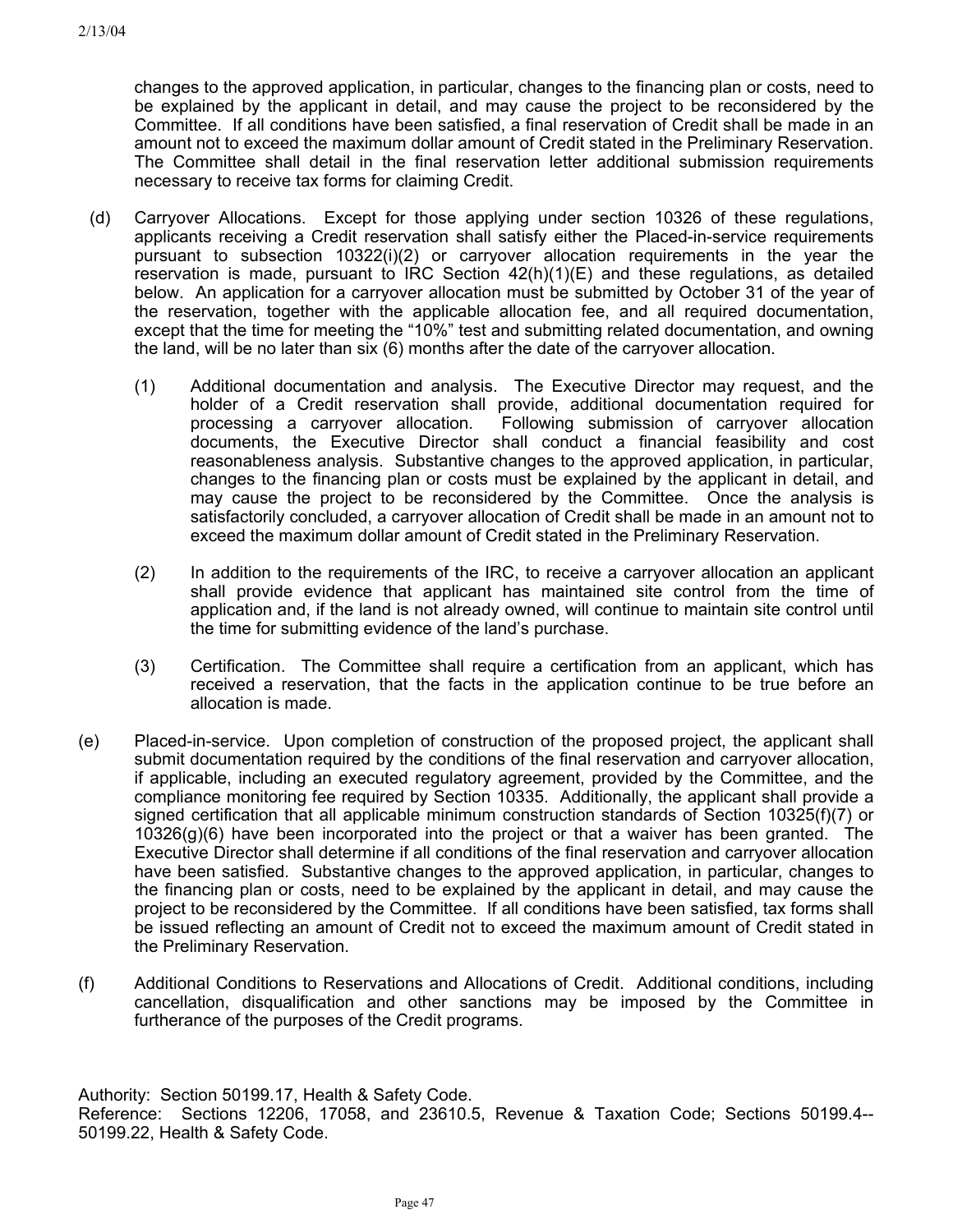## Section 10330. Appeals

- (a) Availability. An applicant may file an appeal of a Committee staff evaluation, limited to: determination of the application score, pursuant to subsection 10325(c); qualification for "additional threshold requirements," pursuant to subsection 10325(g); and, determination of the Credit amount, pursuant to Section 10327. No applicant may appeal the Committee staff evaluation of another applicant's application.
- (b) Timing. The appeal shall be submitted in writing and be received by the Committee not later than seven (7) calendar days following the transmittal date of the Committee staff 's point report. The appeal shall identify specifically, based upon existing documentation, the applicant's grounds for the appeal.
- (c) Review. The Executive Director shall respond in writing to the appeal letter, and, if the applicant is not satisfied with that response, the applicant shall be permitted to appeal in writing to the Committee, provided that the appeal is received at least seven (7) calendar days before the Committee meeting at which funding decisions are expected to be made, or, if the determination of the appeal to the Executive Director is made less than seven (7) days prior to the Committee meeting, at least three (3) calendar days before the Committee meeting. The appeal review shall be based upon the existing documentation submitted by the applicant when the application was filed. The Committee staff shall prepare a brief statement of findings as a result of the appeal review. The statement will either uphold the original Committee staff report or will explain the modification recommended. The statement will be made available to the applicant at or before the Committee meeting.

Authority: Section 50199.17, Health & Safety Code. Reference: Sections 12206, 17058, and 23610.5, Revenue & Taxation Code; Sections 50199.4-- 50199.22, Health & Safety Code.

Section 10335. Fees and Performance Deposit

- (a) Application fee. Every applicant, including tax-exempt bond project applicants, shall be required to pay an application filing fee of \$2,000. This fee shall be paid in a cashier's check payable to the Committee and shall be submitted with the application. This fee is not refundable. Applicants reapplying in the same calendar year for an essentially similar project on the same project site, shall be required to pay an additional \$1,000 filing fee to be considered in a subsequent funding round, regardless of whether any amendments are made to the re-filed application. At the request of the applicant and upon payment of the applicable fee by the application filing deadline, applications remaining on file will be considered as is, or as amended, as of the date of a reservation cycle deadline. It is the sole responsibility of the applicant to amend its application prior to the reservation cycle deadline to meet all application requirements of these regulations, and to submit a "complete" application in accordance with Section 10322.
	- (1) Local Reviewing Agency. One-half of the initial application filing fee shall be provided to an official Local Reviewing Agency (LRA) which completes a project evaluation for the Committee. The Local Reviewing Agency may waive its portion of the application filing fee. Such waiver shall be evidenced by written confirmation from the LRA, included with the application. An application that includes such written confirmation from an LRA may remit an application filing fee of \$1,000
- (b) Allocation fee. Every applicant who receives a reservation of Credit, except tax-exempt bond project applicants, shall be required to pay an allocation fee equal to four percent (4%) of the dollar amount of the first year's federal Credit amount reserved. Reservations of Credit shall be conditioned upon the Committee's receipt of the required fee paid by cashier's check made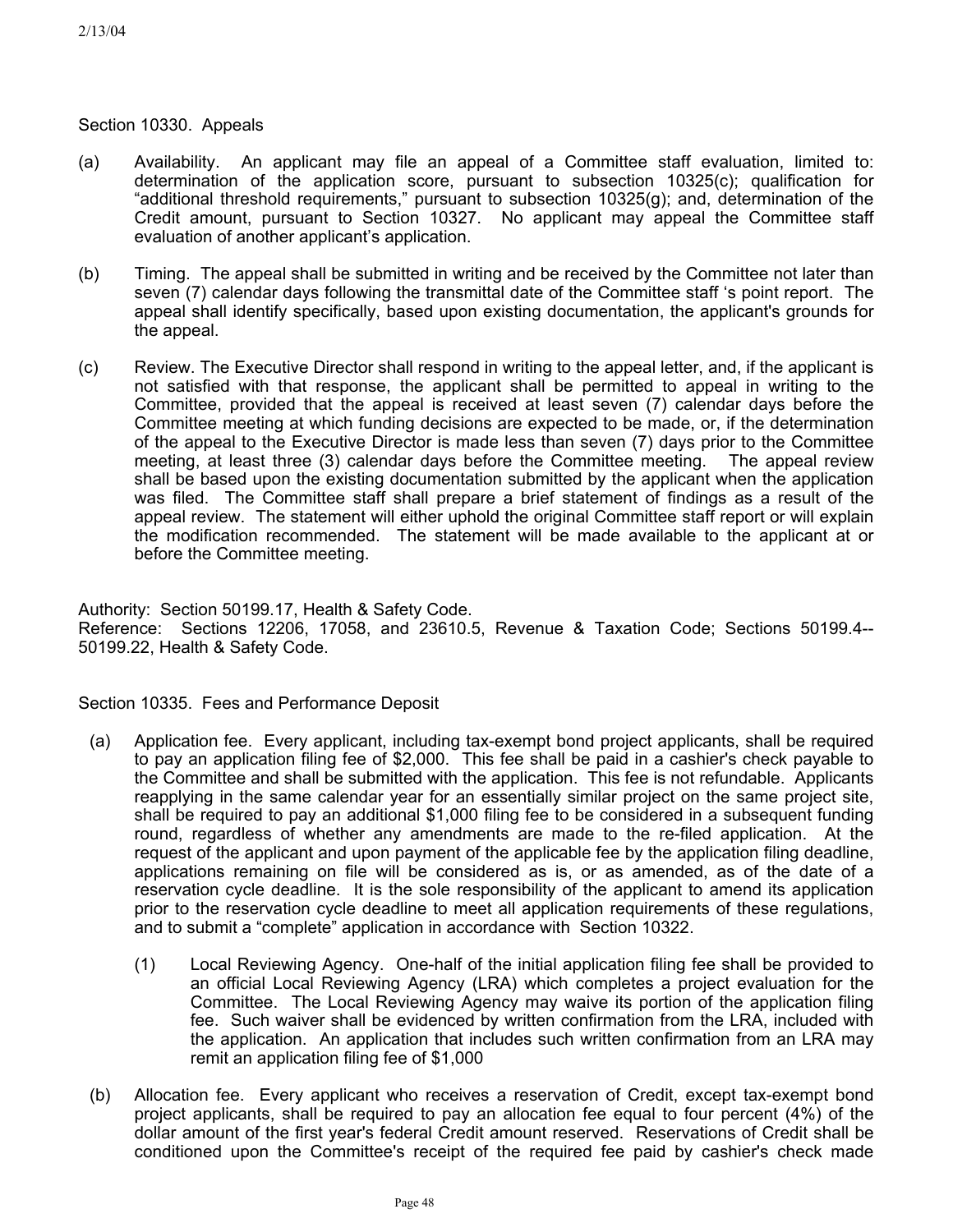payable to the Committee prior to execution of a carryover allocation or issuance of tax forms, whichever comes first. This fee is not refundable.

- (c) Reservation fee. Tax-exempt bond project applicants receiving Credit reservations shall be required to pay a reservation fee equal to one percent (1%) of the annual federal Credit amount reserved. Reservations of Credit shall be conditioned upon the Committee's receipt of the required fee within twenty (20) days of issuance of a tax-exempt bond reservation or prior to the issuance of tax forms, whichever is first.
- (d) Performance deposit. Each applicant receiving a preliminary reservation of federal, or federal and state, Credit shall submit a performance deposit equal to four percent (4%) of the first year's federal Credit amount reserved. Notwithstanding the other provisions of this subsection, an applicant requesting federal Credit not subject to the federal housing Credit ceiling and requesting state Credit, shall be required to submit a performance deposit in an amount equal to four percent (4%) of the first year's state Credit amount reserved for the project. Notwithstanding the other provisions of this Section, an applicant requesting only federal Credit not subject to the federal housing Credit ceiling, shall not be required to submit a performance deposit.
	- (1) Timing and form of payment. The performance deposit shall be submitted in a cashier's check payable to the Committee within twenty (20) calendar days of the Committee's notice to the applicant of a preliminary reservation.
	- (2) Returned Credit. If Credit is returned after a reservation has been accepted, the performance deposit is not refundable, with the following exceptions. Projects unable to proceed due to a natural disaster, a law suit, or similar extraordinary circumstance that prohibits project development may be eligible for a refund. Requests to refund a deposit shall be submitted in writing for Committee consideration. Amounts not refunded are forfeited to the Committee. All forfeited funds shall be deposited in the occupancy compliance monitoring account to be used to help cover the costs of performing the responsibilities described in Section 10337.
	- (3) Refund or forfeiture. To receive a full refund of the performance deposit, the applicant shall do all of the following: place the project in service under the time limits permitted by law; qualify the project as a low-income housing project as described in Section 42; meet all the conditions under which the reservation of Credit was made; certify to the Committee that the Credit allocated will be claimed; and, execute a regulatory agreement for the project.

If the Committee cancels a Credit because of misrepresentation by the applicant either before or after an allocation is made, the performance deposit is not refundable. If the project is completed, but does not become a qualified low-income housing project, the performance deposit is not refundable.

- (4) Appeals. An applicant may appeal the forfeiture of a performance deposit, by submitting in writing, a statement as to why the deposit should be refunded. The appeal shall be received by the Committee not later than seven (7) calendar days after the date of mailing by the Committee of the action from which the appeal is to be taken. The Executive Director shall review the appeal, make a recommendation to the Committee, and submit the appeal to the Committee for a decision.
- (e) Compliance monitoring fee. The Committee shall charge a \$410 per unit fee to cover the costs associated with compliance monitoring throughout the extended-use period. Generally, payment of the fee shall be made prior to the issuance of federal and/or state tax forms. Assessment of a lesser fee, and any alternative timing for payment of the fee, may be approved at the sole discretion of the Executive Director and shall only be considered where convincing proof of financial hardship to the owner is provided. Nothing in this subsection shall preclude the Committee from charging an additional fee to cover the costs of any compliance monitoring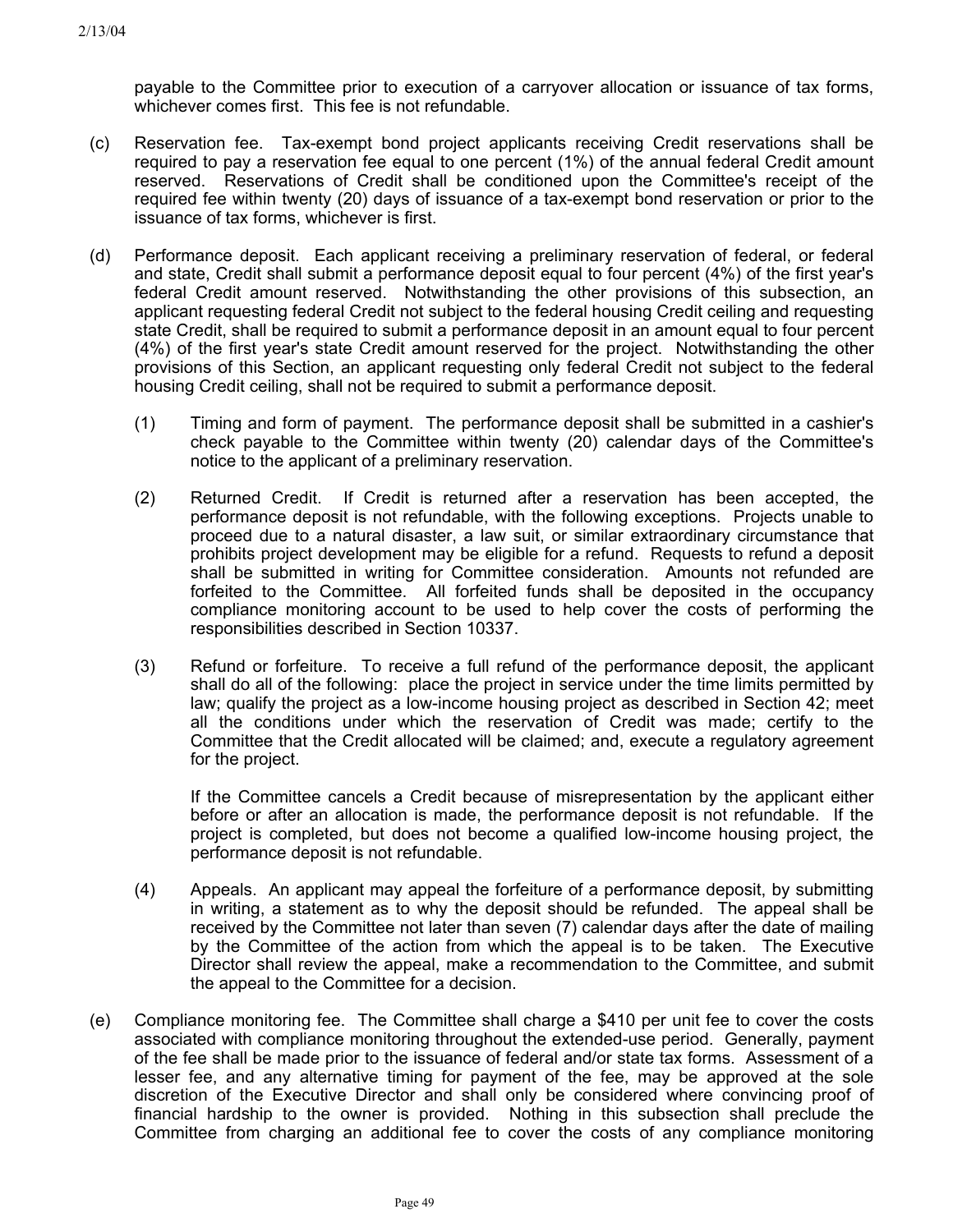required, but an additional fee shall not be required prior to the end of the initial 15 year compliance period.

Authority: Section 50199.17, Health & Safety Code. Reference: Sections 12206, 17058, and 23610.5, Revenue & Taxation Code; Sections 50199.4-- 50199.22, Health & Safety Code.

Section 10337. Compliance

- (a) Regulatory Contracts. All recipients of Credit, whether federal only, or both federal and state, are required to execute a regulatory contract, as a condition to the Committee's making an allocation, which will be recorded against the property for which the Credit is allocated, and, if applicable, will reflect all scoring criteria proposed by the applicant in the competition for federal and/or state housing Credit ceiling.
- (b) Responsibility of owner. All compliance requirements monitored by the Committee shall be the responsibility of the project owner. Any failure by the owner to respond to compliance reports and certification requirements will be considered an act of noncompliance and shall be reported to the IRS if reasonable attempts by the Committee to obtain the information are unsuccessful.
- (c) Compliance monitoring procedure. As required by Section 42(m), allocating agencies are to follow a compliance monitoring procedure to monitor all Credit projects for compliance with provisions of Section 42. Compliance with Section 42 is the sole responsibility of the owner of the building for which the Credit is allowable. The Committee's obligation to monitor projects for compliance with the requirements of Section 42 does not place liability on the Committee for any owner's noncompliance, nor does it relieve the owner of its responsibility to comply with Section 42.
	- (1) Record keeping. The owner of a Credit project is required to retain records for each qualified low income building in the project for each year in the compliance period showing: the total number of residential rental units in the building (including the number of bedrooms, and unit size in square feet); the percentage of residential rental units in the building that are low-income units; the rent charged for each unit (including utility allowance); the number of household members in each unit; notation of any vacant units; move-in dates for all units; tenant's (i.e., household) income; documentation to support each household's income certification; the eligible basis and qualified basis of the building at the end of the first year of the Credit period; and, the character and use of any nonresidential portion of the building included in the building's eligible basis.
	- (2) Record Retention. For each qualified low-income building in the project, and for each year of the compliance period, owners and the Committee are required to retain records of the information described above in "record keeping requirements."
		- (A) Owners shall retain documents according to the following schedule:
			- (i) for at least six years following the due date (with extensions) for filing the federal income tax return for that year (for each year except the first year of the Credit period); and,
			- (ii) for the first year of the Credit period, at least six years following the due date (with extensions) for filing the federal income tax return for the last year of the compliance period of the building.
			- (iii) for local health, safety, or building code violation reports or notices issued by a state or local governmental entity, until the Committee has inspected the reports or notices and completes the tenant file and unit inspections and the violation has been corrected. This subsection shall take effect beginning January 1, 2001.
		- (B) The Committee shall retain records of noncompliance, or failure to certify, for at least six years beyond the Committee's filing of the respective IRS noncompliance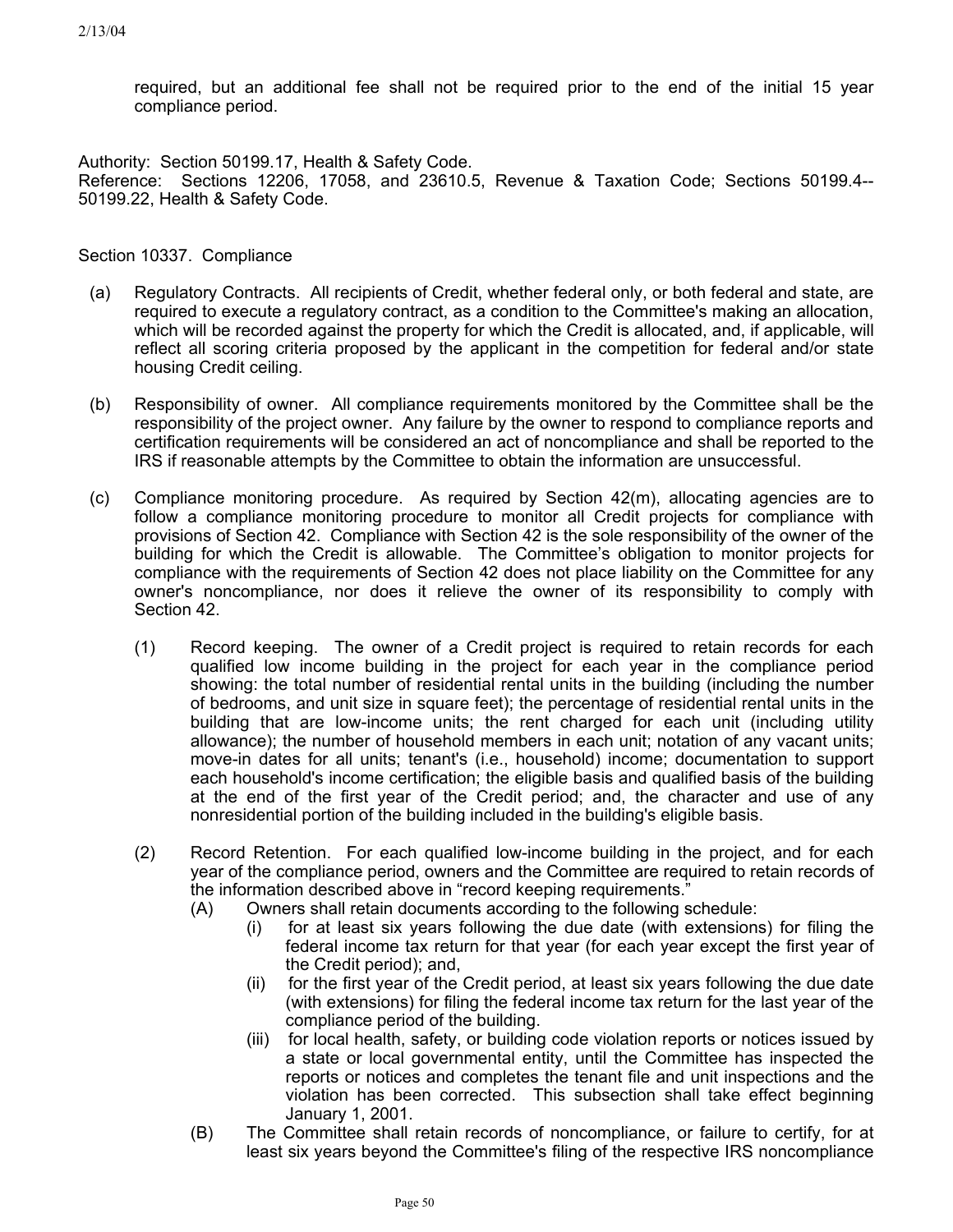Form 8823. Should the Committee require submission of copies of tenant certifications and records, it shall retain them for three years from the end of the calendar year it receives them. Should it instead review tenant files at the management office of the subject project, it shall retain its review notes and any other pertinent information for the same three-year period. The Committee shall retain all other project documentation for the same three-year period.

- (3) Certification requirements. Under penalty of perjury, a Credit project owner is required to annually, during each year of the compliance period, meet the certification requirements of U.S. Treasury Regulations 26 CFR 1.42-5(c), (which beginning January 1, 2001, shall include certifications that no finding of discrimination under the Fair Housing Act, 42 USC 3601 occurred for the project, that the buildings and low income units in the project were suitable for occupancy taking into account local health, safety, and building codes , that no violation reports were issued for any building or low income unit in the property by the responsible state or local government unit, that the owner did not refuse to lease a unit to an applicant because the applicant had a section 8 voucher or certificate, and that except for transitional or single room occupancy housing, all low income units in the project were used on a nontransient basis. The following must also be certified to by the owner:
	- (A) the project met all terms and conditions recorded in its Regulatory Agreement, if applicable;
	- (B) the applicable fraction (as defined in IRC Section  $42(c)(1)(B)$ ) met all requirements of the Credit allocation as specified on IRS Form(s) 8609 (Low-Income Housing Credit Allocation Certification.);
	- (C) no change in ownership of the project has occurred during the reporting period;
	- (D) the project has not been notified by the IRS that it is no longer a "qualified lowincome housing project" within the meaning of Section 42 of the IRC;
	- (E) no additional tax-exempt bond funds or other Federal grants or loans with interest rates below the applicable federal rate have been used in the Project since it was placed in service; and,
	- (F) report the number of units that were occupied by Credit eligible households during the reporting period.
- (4) Status report, file and on site physical inspection. Beginning in 2001, the Committee or its agent will conduct file and on site physical inspections for all projects no later than the end of the second calendar year following the year the last building in the project is placed in service, and once every three years thereafter. These physical inspections will be conducted for all buildings and common areas in each project, and for at least 20% of the low-income units in each project. The tenant file reviews will also be for at least 20% of the low-income units in each project, but may be conducted on site or off site. Each year the Committee shall select projects for which site inspections will be conducted. The projects shall be selected using guidelines established by the Executive Director for such purpose, while the units and tenant records to be inspected shall be randomly selected. Advance notice shall not be given of the Committee's selection process, or of which tenant records will be inspected at selected projects; however, an owner shall be given reasonable notice prior to a project inspection.
	- (A) A Notice of Intent to Conduct Compliance Inspection and a Project Status Report (PSR) form will be delivered to the project owner within a reasonable period before an inspection is scheduled to occur. The completed PSR form shall be submitted to the Committee by the owner prior to the compliance inspection. The Committee will review the information submitted on the PSR for compliance with income, rent and other requirements prior to performing the tenant file inspection.
	- (B) Each project undergoing a file inspection will be subject to a physical inspection to assure compliance with local health, safety, and building codes or with HUD's uniform physical condition standards. Owners shall be notified of the inspection results.
	- (C) The Committee may perform its status report, file inspection procedures and physical inspection on Credit projects even if other governmental agencies also monitor those projects. The Committee's reliance on other review findings may